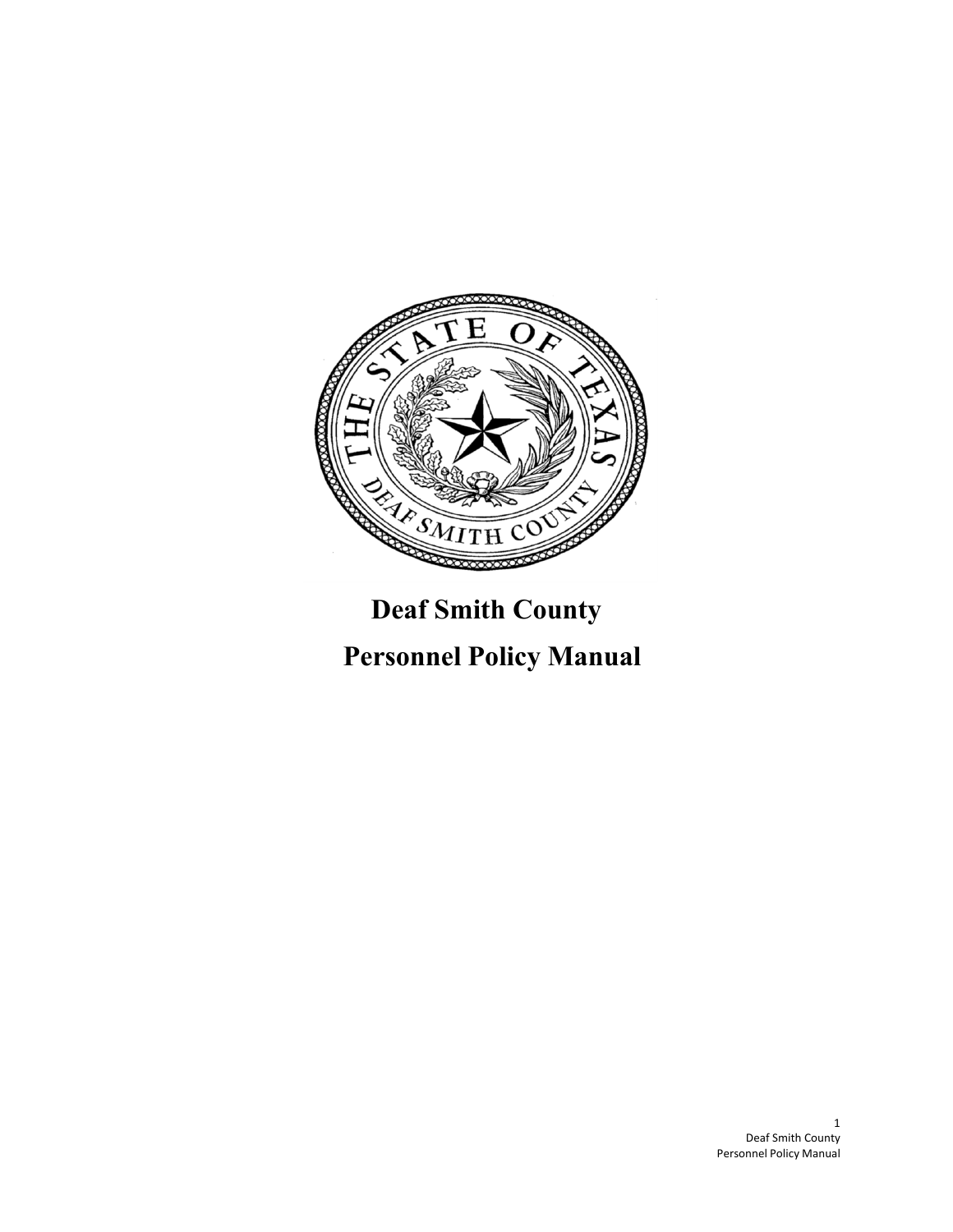## Index

| 1. | <b>County Employment</b>                      |
|----|-----------------------------------------------|
|    |                                               |
|    |                                               |
|    |                                               |
|    |                                               |
|    |                                               |
| 2. | <b>Employee Benefits</b>                      |
|    |                                               |
|    |                                               |
|    |                                               |
|    |                                               |
|    |                                               |
|    |                                               |
|    |                                               |
|    |                                               |
|    |                                               |
|    |                                               |
|    |                                               |
| 3. | <b>Work Rules and Employee Responsivities</b> |
|    |                                               |
|    |                                               |
|    |                                               |
|    |                                               |
|    |                                               |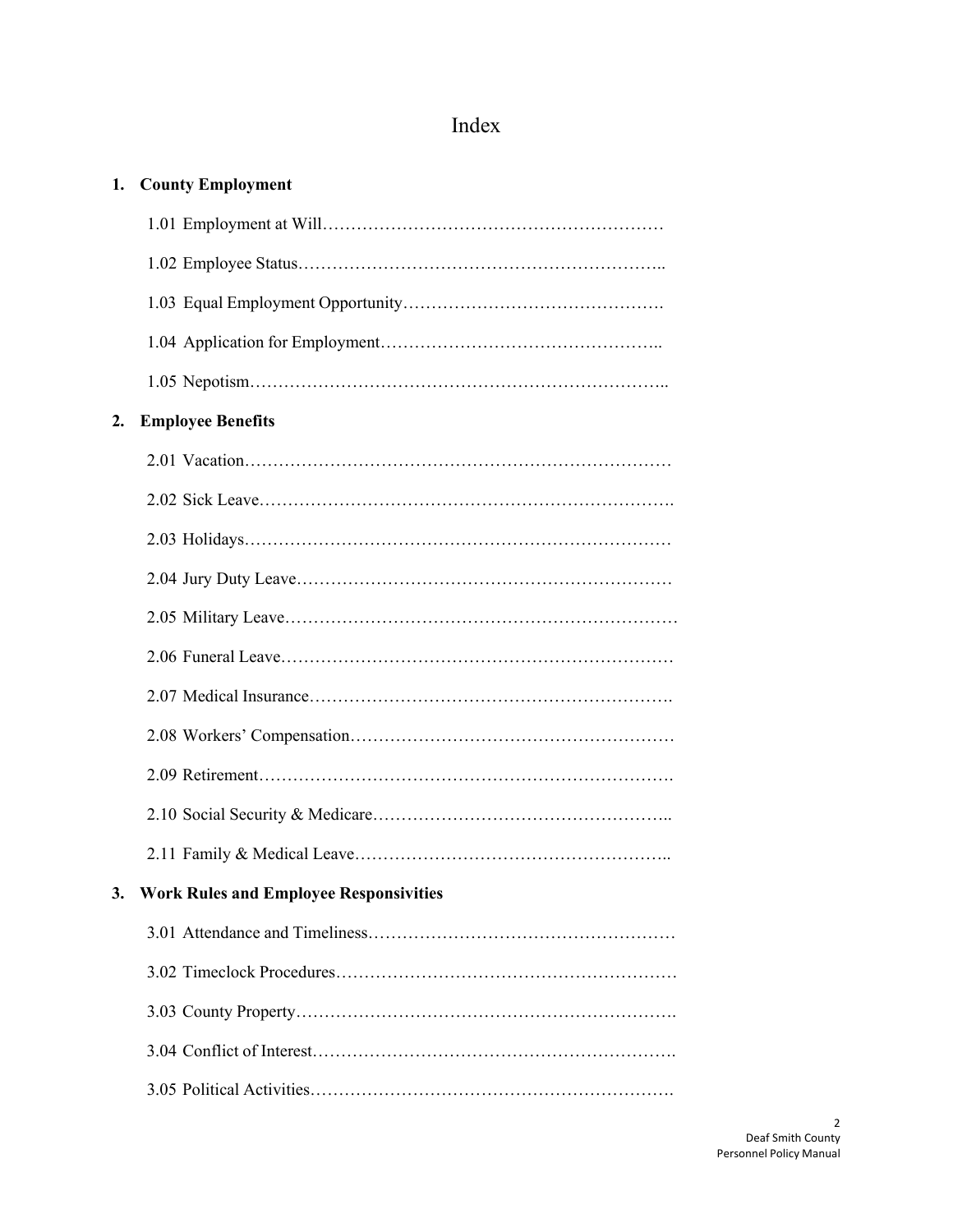|    | 3.20              |
|----|-------------------|
| 4. | <b>Payroll</b>    |
|    |                   |
|    |                   |
|    |                   |
|    |                   |
|    |                   |
|    |                   |
|    |                   |
| 5. | <b>Grievances</b> |
|    |                   |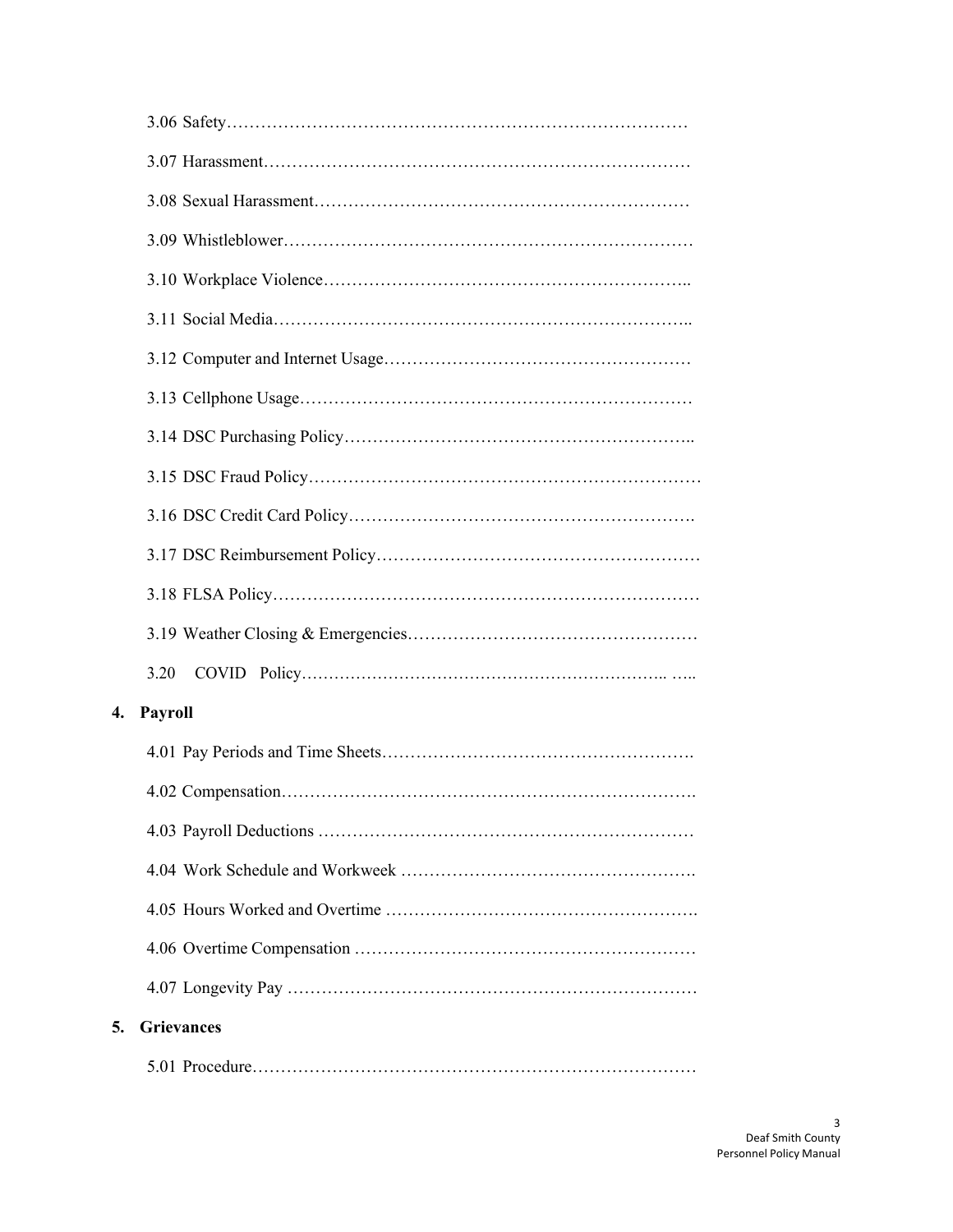|    | <b>6.</b> Policy on Discipline |
|----|--------------------------------|
|    |                                |
| 7. | <b>Drugs and Alcohol</b>       |
|    |                                |
|    |                                |
|    |                                |
|    |                                |
| 8. | <b>Separations</b>             |
|    |                                |
|    |                                |
|    |                                |
|    |                                |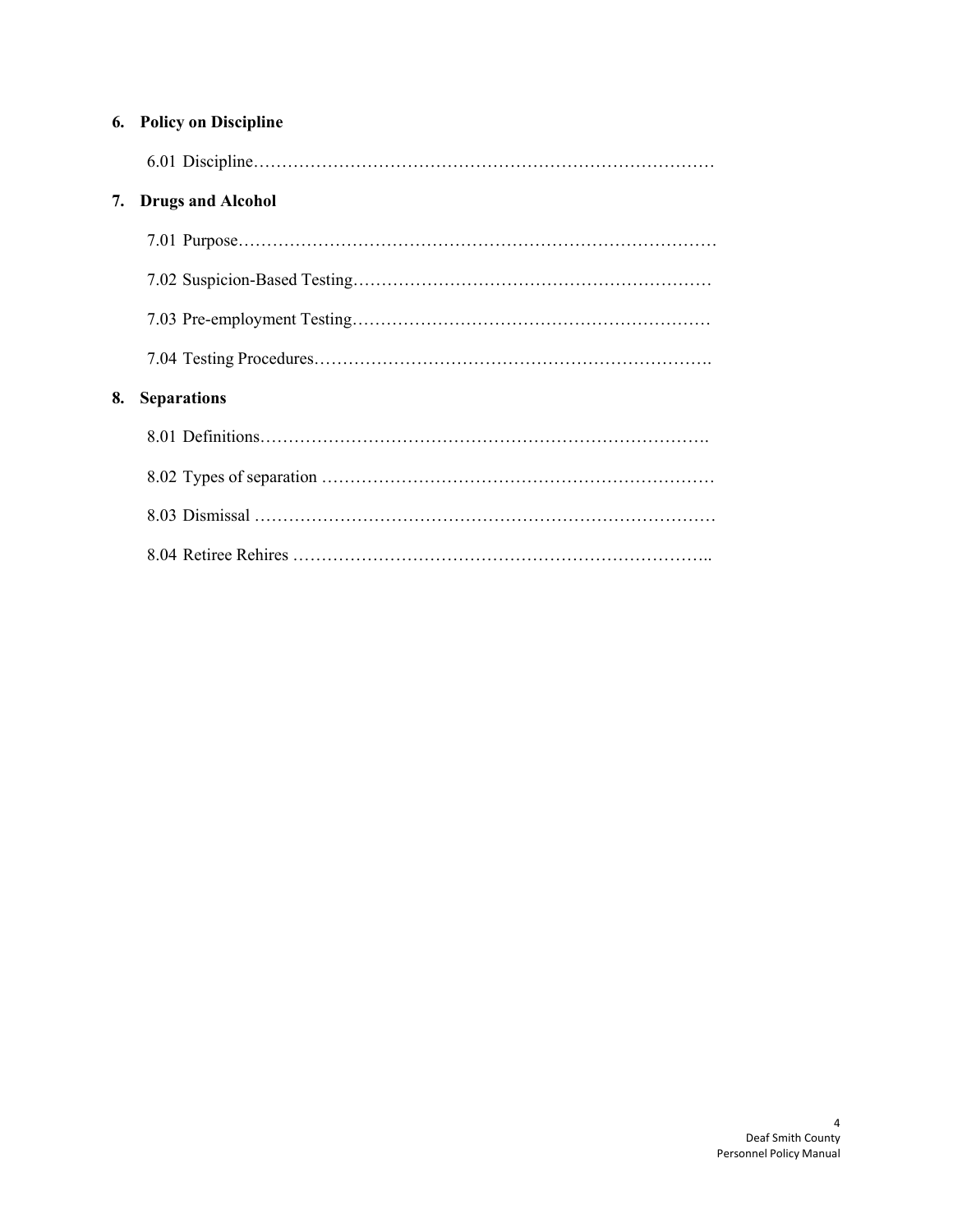#### <span id="page-4-0"></span>**1. Current Employment**

#### **1.01 Employment at Will**

- 1.01.1 All employment with Deaf Smith County shall be considered "at will" employment
- 1.01.2 No contract of employment shall exist between any individual and Deaf Smith County for any duration, either specified or unspecified.
- 1.01.3 Deaf Smith County shall have the right to terminate the employment of any employee for any legal reason, or no reason at any time either with or without notice.
- 1.01.4 Deaf Smith County shall also have the right to change any condition, benefit, policy, or privilege of employment at any time, with or without notice.
- 1.01.5 Employees of Deaf Smith County shall have the right to leave their employment with the county at any time, with or without notice.

## <span id="page-4-1"></span>**1.02 Employment Status**

#### **Regular Full-time**

1.02.1 A fulltime employee shall be any employee in a position who has a normal work schedule of at least thirty (30) hours per week. Fulltime employees are eligible for county health insurance and retirement benefits. Employees may be non-exempt employees are eligible for overtime compensation. Deaf Smith County makes exempt status determination based on the Fair Labor Standards Act [\(Wages and](https://www.dol.gov/agencies/whd/flsa) the Fair Labor Standards Act | U.S. [Department](https://www.dol.gov/agencies/whd/flsa) of Labor (dol.gov).

#### **Regular Part-time**

1.02.2 A part-time employee shall be any employee in a position who has a normal work schedule of less than thirty (30) hours per week. All regular part time employees must be placed on TCDRS retirement regardless of the number of hours worked per week.

Temporary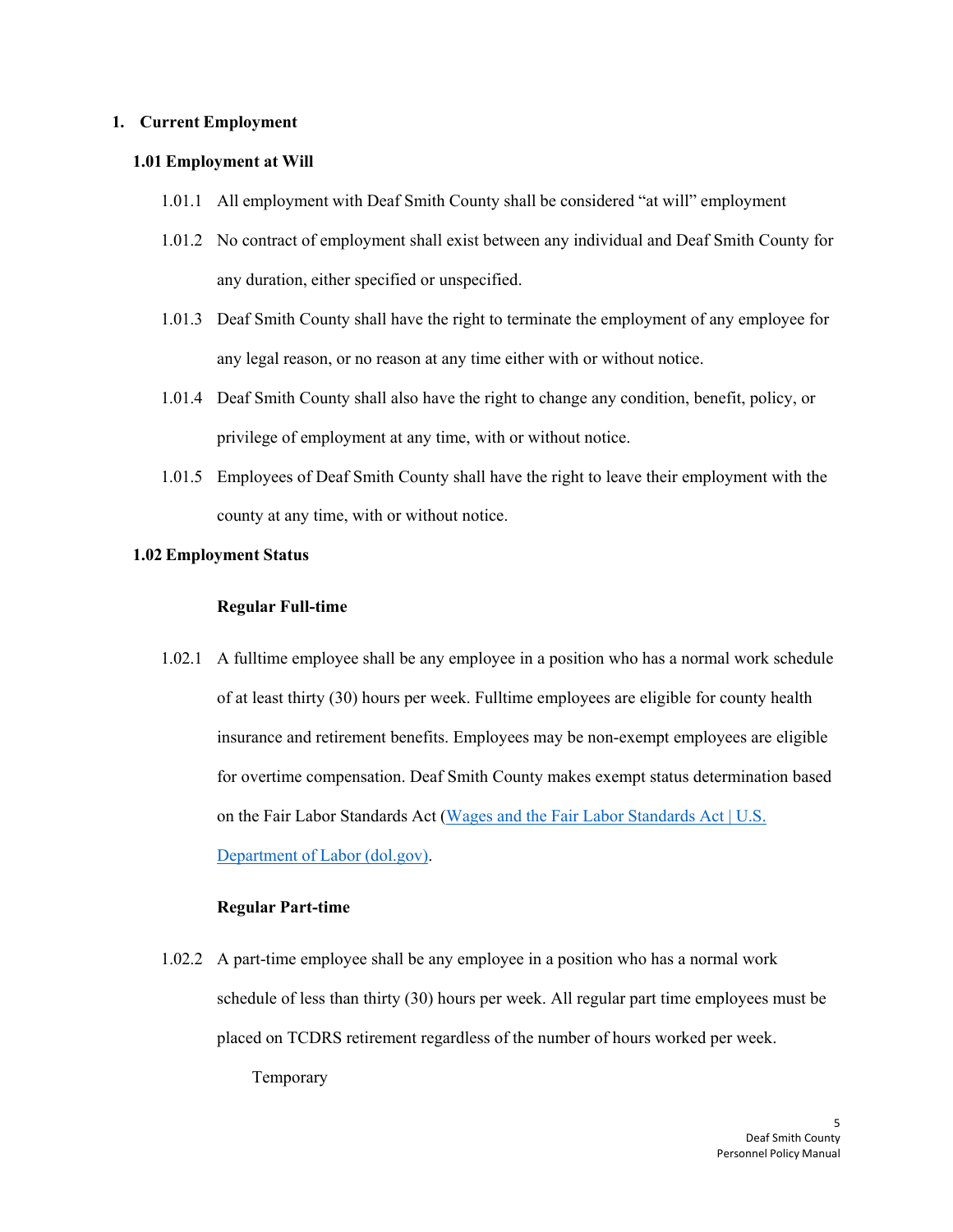1.02.3 A temporary employee shall be any employee who is hired into a position that lasts six (6) months or less and begins at approximately the same time each year. Temporary employees can either be part time or full time, and they do not qualify for health insurance through the county under the Affordable Care Act [\(PUBL148.PS](https://www.govinfo.gov/content/pkg/PLAW-111publ148/pdf/PLAW-111publ148.pdf) (govinfo.gov) . Temporary employees are not eligible for retirement benefits under TCDRS.

#### **Regular Variable Hour**

1.02.4 A variable hour employee shall be any employee for whom the county cannot determine the average amount of hours that the employee will work each week-hour are variable or indeterminate at the time of employee's state date. If the employee works an average of thirty (30) or more hours a week in the measurement period, the employee will be eligible for health insurance through the county under the Affordable Care Act [\(PUBL148.PS](https://www.govinfo.gov/content/pkg/PLAW-111publ148/pdf/PLAW-111publ148.pdf) [\(govinfo.gov\).](https://www.govinfo.gov/content/pkg/PLAW-111publ148/pdf/PLAW-111publ148.pdf) If an employee's schedule becomes regular, then the employee shall be reclassified as full or part time depending on the hours worked. Regular variable hour employees are eligible for retirement benefits under TCDRS.

#### **Qualifications for Employment**

1.02.5 All employees must provide both, current bank account information as the county does direct deposit of payroll and personal identification to complete an I-9 form

#### <span id="page-5-0"></span>**1.03 Equal Opportunity**

- 1.03.1 It shall be the policy of Deaf Smith County to be an equal opportunity employer.
- 1.03.2 Race, color, religion, national origin, sex, including lesbian, gay, bi-sexual or transgender status, age, genetic information, pregnancy, veteran status, and disability, or any other condition or status protected by law and disability shall not be factors in hiring, promotion, demotion, raises, termination, training, discipline, use of employee facilities or programs, or any other benefit, condition, or privilege of employment except where required by law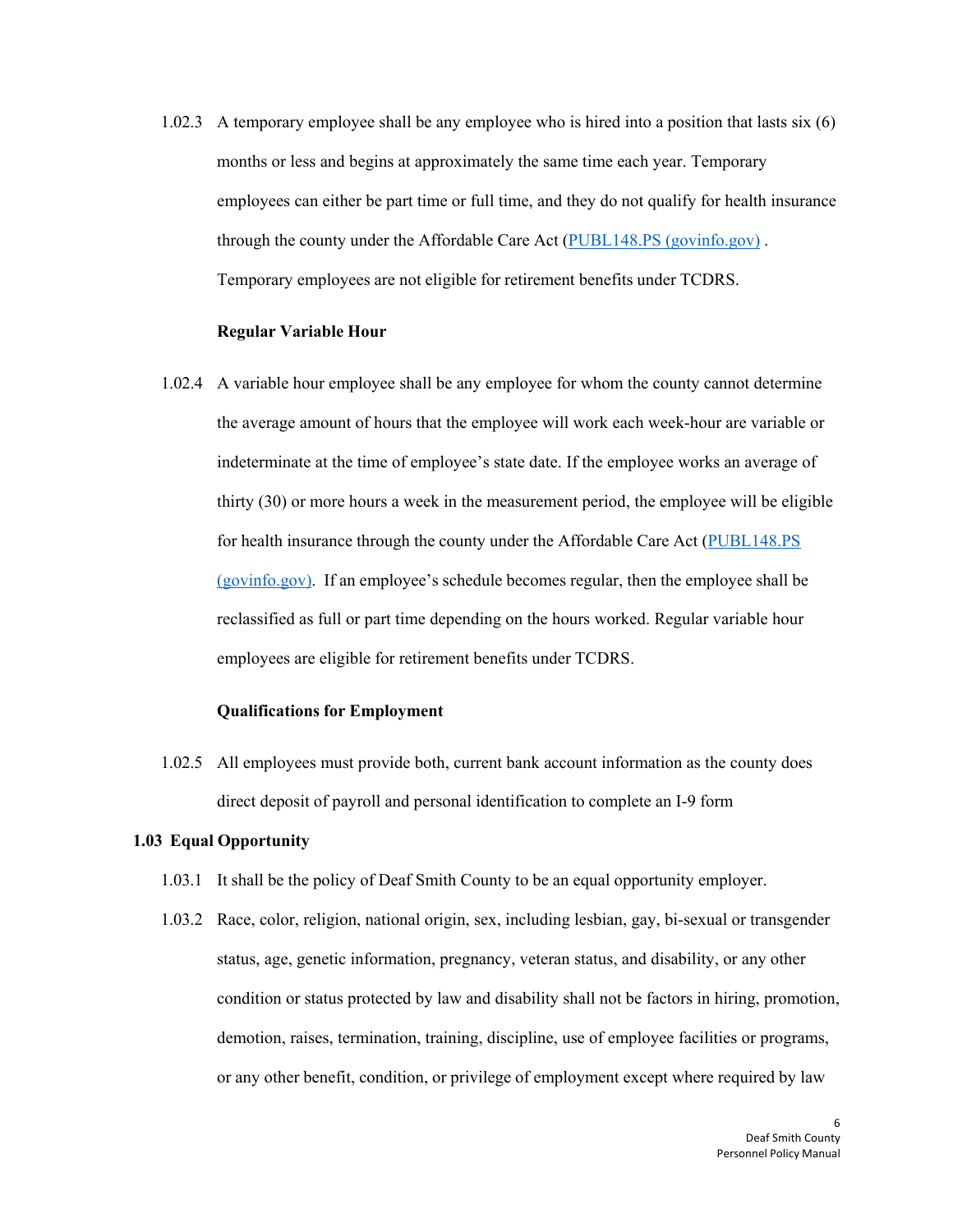or where a bona fide occupational qualification (BFOQ) (CM-625 Bona Fide [Occupational](https://www.eeoc.gov/laws/guidance/cm-625-bona-fide-occupational-qualifications) [Qualifications | U.S.](https://www.eeoc.gov/laws/guidance/cm-625-bona-fide-occupational-qualifications) Equal Employment Opportunity Commission (eeoc.gov) exists.

#### **Reasonable Accommodation**

- 1.03.3 The County shall make reasonable accommodation for otherwise qualified disabled individuals to afford them the same opportunities for employment and all other benefits and privileges of employment afforded to non-disabled individuals.
- <span id="page-6-0"></span>1.03.4 Reasonable accommodation shall be determined through consultation with the disabled individual and, where deemed necessary, through consultation with outside resources.

## **1.04 Application for Employment**

#### **Job announcements**

- 1.04.1 Applications for employment with the County will be accepted only when a job vacancy exists. The applicant shall be considered only for the position for which they/their is applying. Future vacancies shall require a new application.
- 1.04.2 Applications shall be submitted on a standard form as authorized by the Commissioners Court.
- 1.04.3 All employment openings will be posted on the County bulletin board for a five-day period prior to publication of any advertisement. This shall be for the benefit of any qualified County employee interested in applying for the available opening. The County Treasurer will also fax or email the posting to auxiliary locations. If the position is filled within the County Pool, the position is not required to be advertised in the local paper.
- 1.04.4 Whenever a person is given a standard application, that person shall also receive at least the following:
	- A. A Written description of the job's requirements and duties,
	- B. A written description of any specific job qualifications,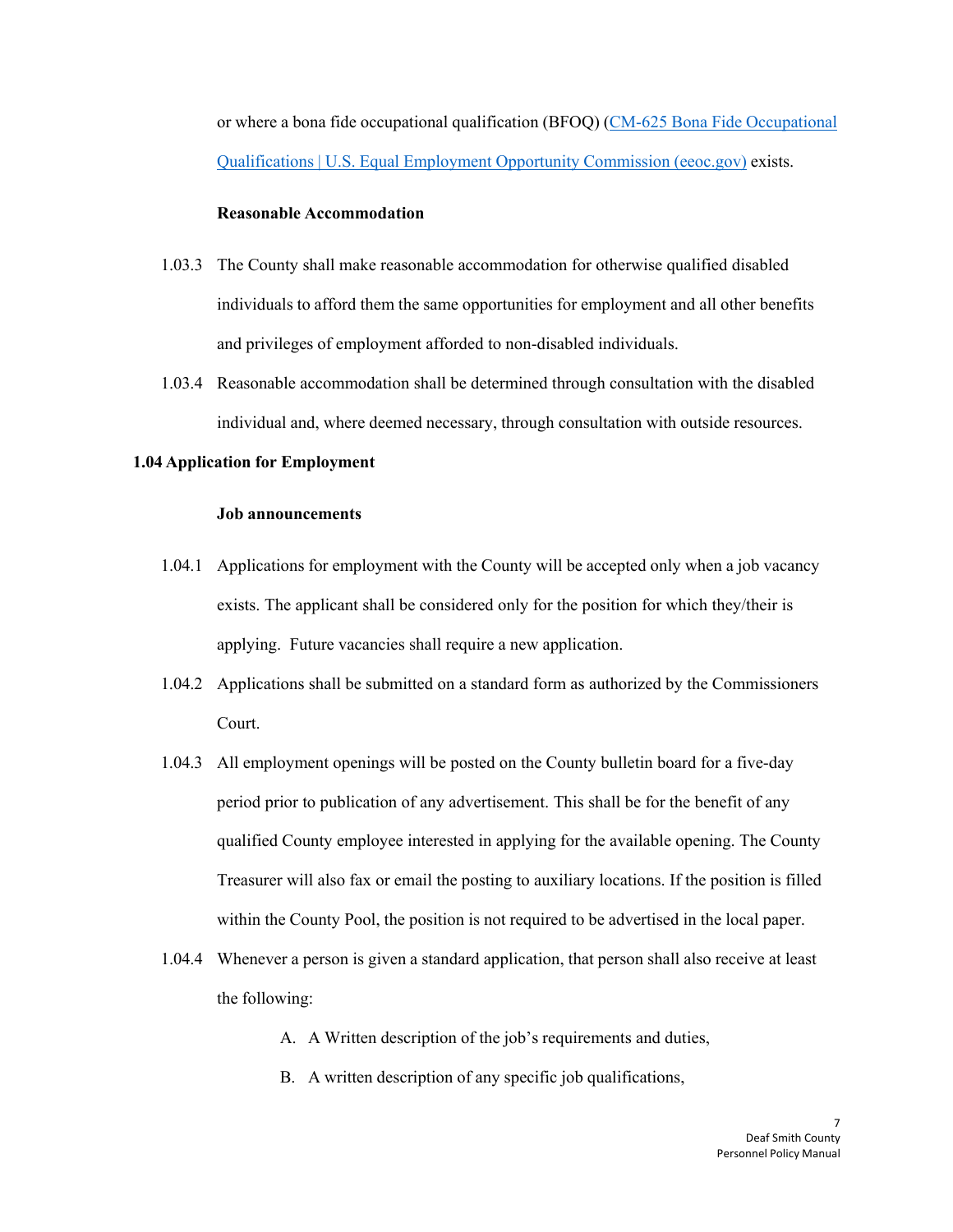- C. If applicable, a written description of the necessary testing procedure setting forth:
	- a) Type of test required
	- b) The administering entity
	- c) The address of the administering entity
	- d) The name and telephone number of a contact person at the administering entity
- 1.04.5 All applications shall remain active until the vacancy is filled and notification of employment or non-selection is mailed. (Applications filed shall be retained for two years for statistical reasons only.)

## **Selection**

1.04.6 Each elected or appointed official, or they/their designee, shall be responsible for selecting the applicant who they/their feels best meets the qualifications for an open position in they/their department.

## **Disqualification**

- <span id="page-7-0"></span>1.04.7 Reasons for which an applicant may be disqualified for consideration for employment may include, but not be limited to, the following:
	- A. The applicant does not meet the minimum qualifications necessary to perform the duties of the position for which they/their is applying;
	- B. The applicant has made a false statement on the application form or any other document related to or which has a bearing on the selection process;
	- C. The applicant has committed or attempted to commit a fraudulent act at any stage of the application process; or
	- D. The applicant is not legally permitted to hold the position.
	- E. To ensure the safety and efficiency of the new employees, Deaf Smith County requires a pre-employment drug screen before an employee starts their first day of work. All offers of employment are conditional upon passing a drug and/or alcohol test.

## **1.05 Nepotism**

## **Hiring of Relatives**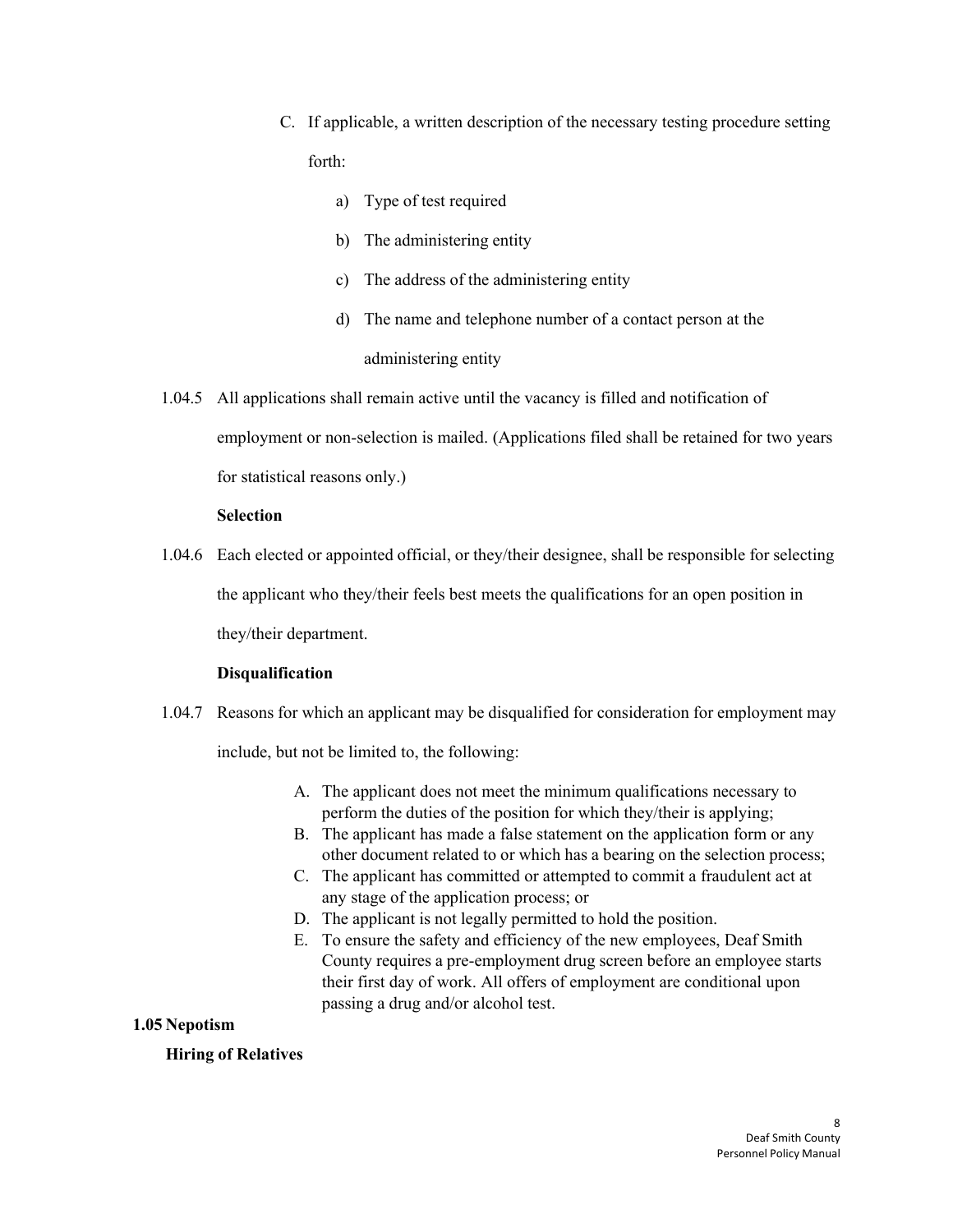- 1.05.1 In accordance with the Texas Nepotism Statues, an elected or appointed official of Deaf Smith County shall not hire a relative related in the third degree of consanguinity (blood) or the second degree of affinity (marriage) to work in a department which they/their supervises.
- 1.05.2 The civil law method, as approved by the Texas Legislature in 1991 to be effective in August of that year, shall be used for determining degree of relationship. (See the charts that follow.)

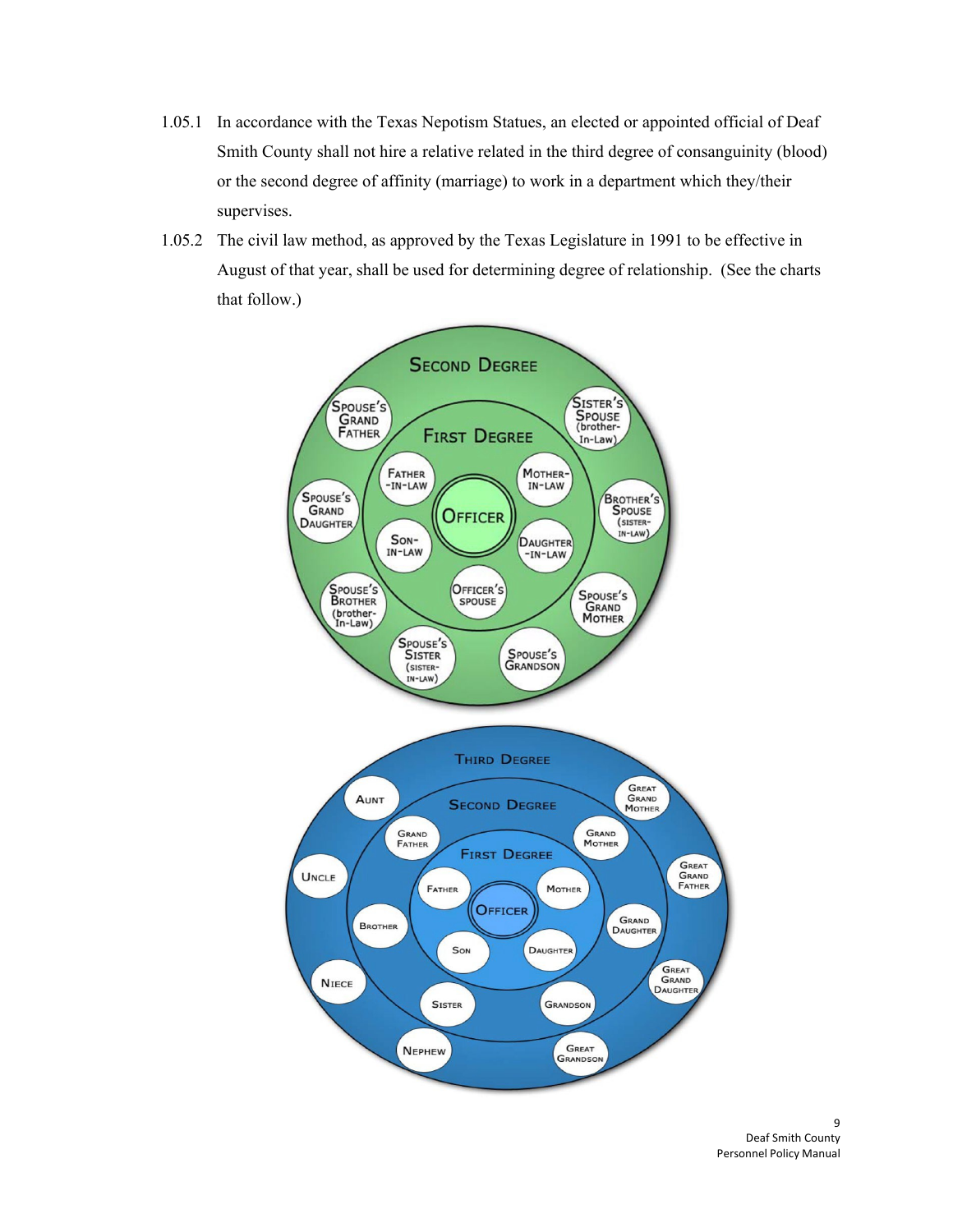#### <span id="page-9-0"></span>**2. Employee Benefits**

## **2.01 Vacation**

## **Eligibility**

- 2.01.1 All full-time employees shall be eligible for vacation benefits.
- 2.01.2 Employees who have worked for less than eight (8) years in a position eligible to receive vacation shall earn vacation at the rate of 6.667 hours per month, which is equivalent to 80 hours per year. Maximum accrual is 80 hours. Vacation must be used in the anniversary year after which it is earned and may not be carried over past the employee's next anniversary date. Any vacation hours above what is allowed under this policy will be lost without notification the employee in advance of losing vacation hours.
- 2.01.3 Employees who have worked for eight (8) or more years in a position eligible to receive vacation shall accrue vacation at the rate of 10 hours per month, which is equivalent to 120 hours per year. Maximum accrual is 120 hours. Vacation must be used in the anniversary year after which it is earned and may not be carried over past the employee's next anniversary date. Any vacation hours above what is allowed under this policy will be lost without notification to the employee in advance of losing vacation hours.
- 2.01.4 Employees who have worked fifteen (15) or more years in a position eligible to receive vacation shall accrue vacation at the rate of 13.333 Hours per month, which is the equivalent of 160 hours per year. Maximum accrual is 160 hours. Vacation must be used in the anniversary year after which it is earned and may not be carried over past the employee's next anniversary date. Any vacation hours above what is allowed under this policy will be lost without notification to the employee in advance of losing vacation hours.
- 2.01.5 Vacation shall not be accrued while an employee is on leave without pay.
- 2.01.6 After 15 years and earning 4 weeks an employee can carry over 5 days. However, those 5 vacation days must be taken within 6 months of the employee's anniversary date. If for any reason during that 6 month period the employee leaves they/their position with the County, he will not be paid for those 5 vacation days. Any vacation hours above what is allowed under this policy will be lost without notification to the employee in advance of losing vacation hours.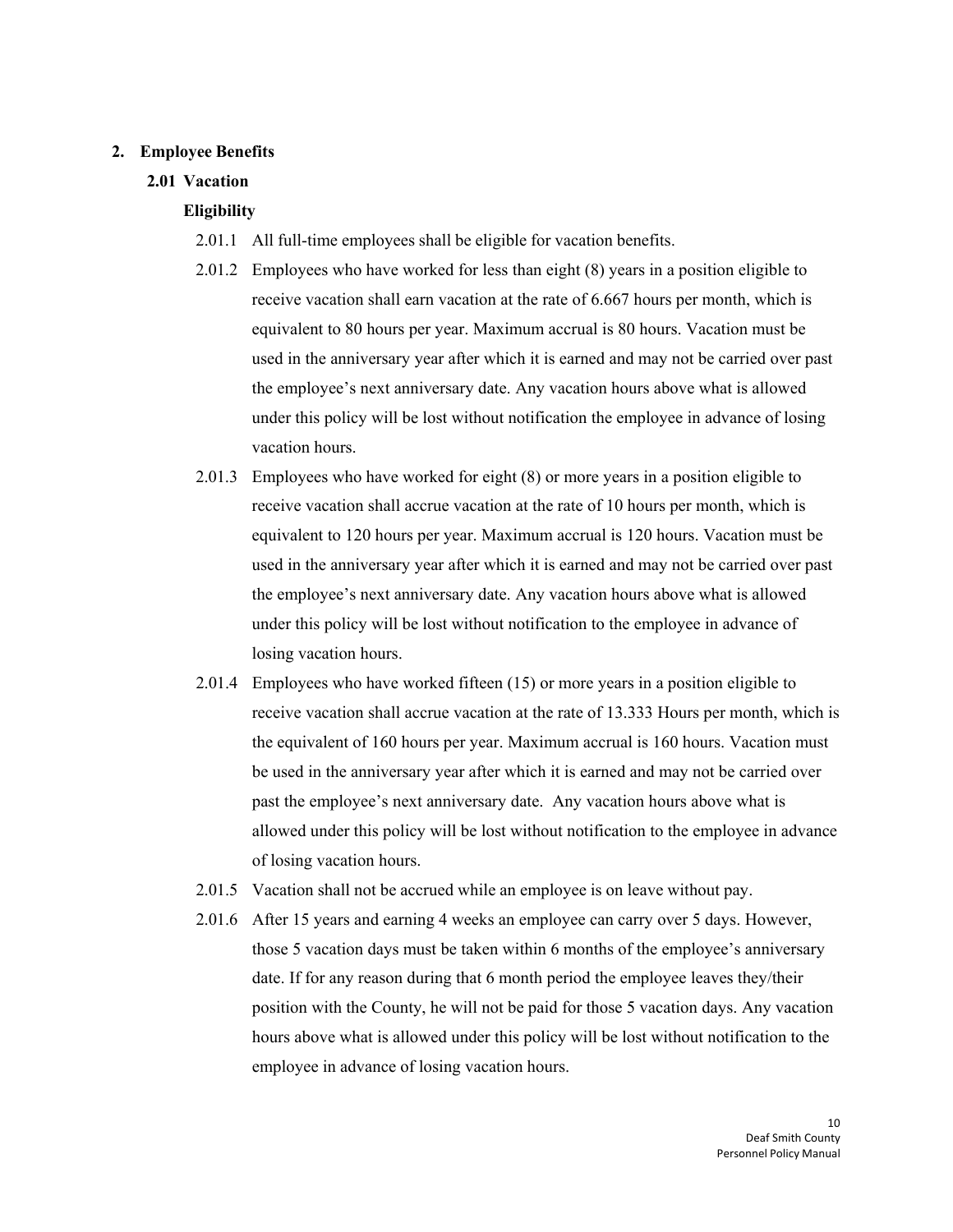#### **Initial Accrual and Waiting Period**

- 2.01.7 Accrual of vacation shall begin at the time an employee begins work in a position eligible to accrue vacation, but an employee must work for a minimum of one full year in such a position before being eligible to take any vacation.
- 2.01.8 Vacation is accrued monthly but may be taken on or after each anniversary date. [That is, vacation time may be used (or sold) only after the year it is accrued.]

#### **Scheduling**

2.01.9 Scheduling of vacations shall be at the discretion of the individual department heads.

#### **Borrowing**

2.01.10 Employees shall only use or receive pay for vacation time earned during the employee's prior year of service. Employees will not be allowed to borrow vacation against future accruals, nor will they be paid for future accruals upon leaving Deaf Smith County employment.

#### **Example:**

An employee is hired on 01/01/17. On the employee's anniversary date, namely, 01/01/18, the employee can take all or part of they/their 80 hours of vacation time. However, on 07/01/17, the employee cannot use an additional 40 hours of vacation they/their has accrued since 01/01/17 since vacation time accrued in 2017 cannot be used until 2018.

## **Pay in Lieu of Vacation**

2.01.11 Only employees who have been employed for 10 years or more shall be allowed to receive pay for vacation in lieu of taking time. Pay will be in increments of eight hours with a limit of 40 hours. In addition, only employees who have been employed for 15 years or more shall be allowed to receive pay for vacation in lieu of taking time, in increments of eight hours with a limit of 80 hours.

## **Holiday During Vacation**

2.01.12 If a holiday falls during an employee's vacation, the holiday shall be charged in accordance with the Policy on Holidays and shall not be charged against the employee's vacation balance.

#### **Pay at Termination**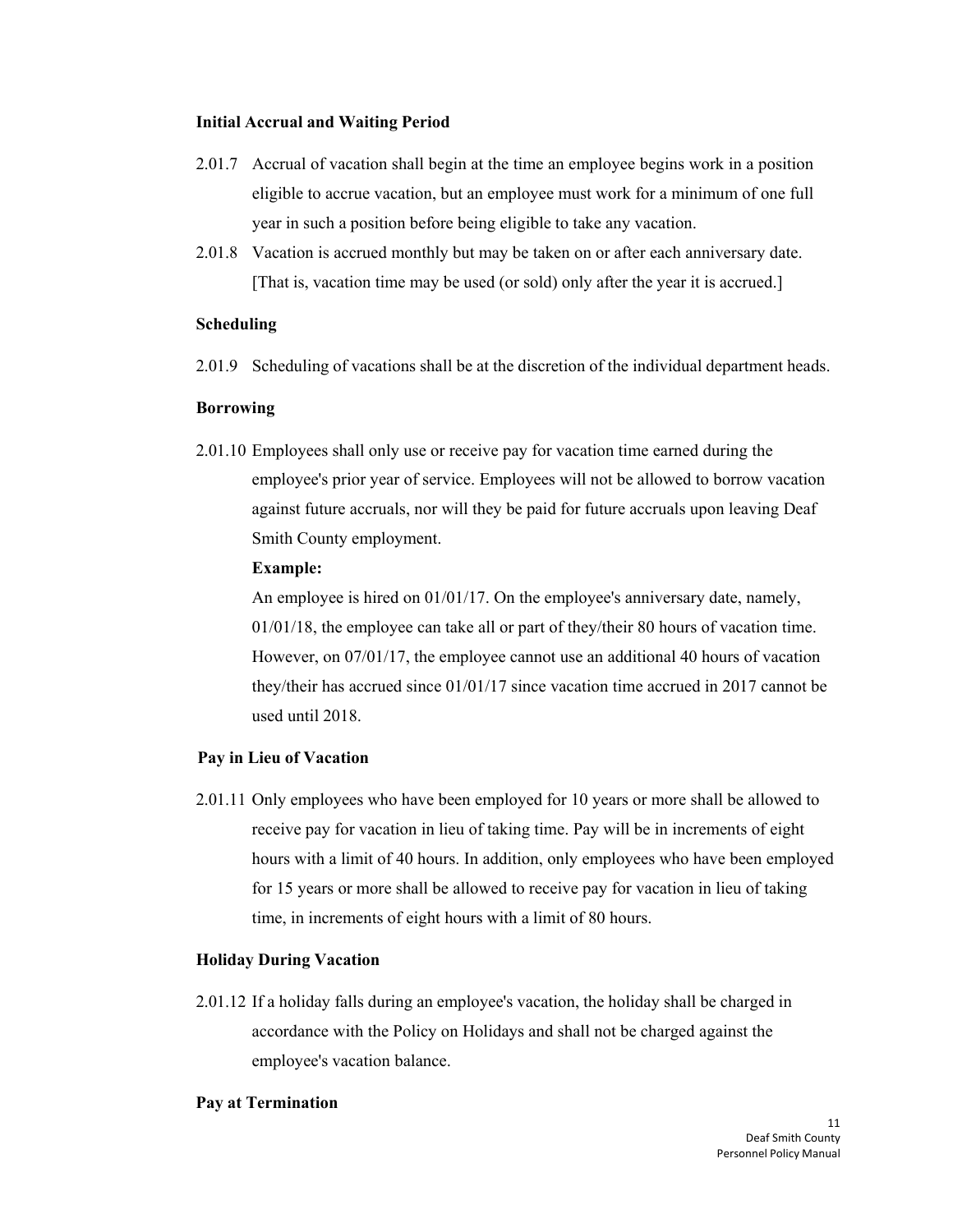- <span id="page-11-0"></span>2.01.13 If an employee has worked for at least one year in a position which accrues vacation at the time the employee resigns, is discharged, or is terminated for any reason, the employee shall receive pay for all unused vacation up to the maximum allowed under this policy.
- 2.01.14 An employee who has not worked for a minimum of one year in a position which accrues vacation shall not be eligible for any vacation pay upon termination of employment.
- 2.01.15 Each department head or elected official shall be responsible for accurately recording all vacation time used on they/their employee's time sheets. These time sheets shall be turned in to the Treasurer's Office.

2.01.16 All vacation days must be taken in no less than ½ day increments.

## **2.02 Sick Leave**

#### **Eligibility**

2.02.1 All full-time regular employees shall be eligible for the paid sick leave benefit.

## **Accrual Rate**

- 2.02.2 Eligible employees shall accrue sick leave at a rate of 6.667 hours per month.
- 2.02.3 For purposes of this policy, a workday is defined as the normal number of hours an employee would be expected to work on a day they/their is scheduled to work.
- 2.02.4 Accrual of sick leave shall start at the time an individual begins work for the County in a position eligible for the sick leave benefit.

#### **Maximum Accrual**

2.02.5 The maximum amount of unused sick leave an employee shall be allowed to have at any time is 480 hours.

#### **Use of Sick Leave**

- 2.02.6 Sick leave may be used for the following purposes:
	- a) Illness or injury of the employee;
	- b) Appointments with physicians, optometrist, dentists, and other qualified medical professionals; and
	- c) To attend to the illness or injury of a member of the employee's immediate family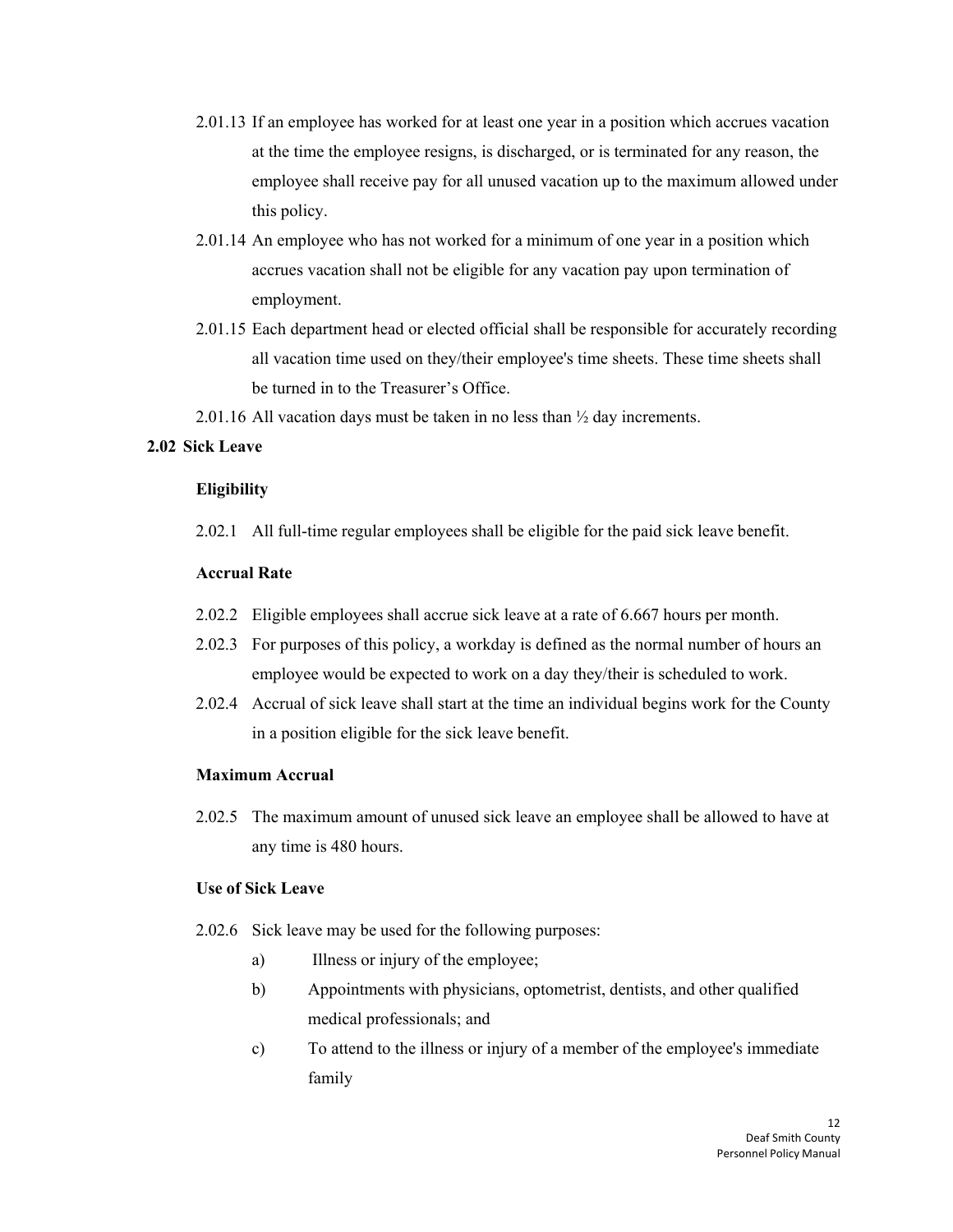- 2.02.7 For purposes of this policy, immediate family shall be defined as spouse, child, parent who is dependent on the employee for care.
- 2.02.8 Sick leave may not be used as vacation or for any other reason not addressed in this policy, AND cannot be used to extend or replace vacation time.

## **Notification**

- 2.02.9 Where sick leave is to be used for medical appointments, an employee shall be required to notify they/their supervisor of the intent to use sick leave as soon as the employee knows of the appointment.
- 2.02.10 Where use of sick leave is not known in advance, an employee shall notify they/their supervisor of the intent to use sick leave within one hour of the employee's normal time to begin work, when practicable.
- 2.02.11 Where it is not practicable to notify the supervisor within one hour of the normal starting time, the employee should notify they/their supervisor as soon as is reasonably practicable.
- 2.02.12 If the employee feels that the situation will cause the employee to miss more than one day of work, the employee should notify they/their supervisor of the anticipated length of absence.

## **Documentation**

- 2.02.13 If an employee uses three (3) or more consecutive days of sick leave, the supervisor shall have the right to require a physician's statement or some other acceptable documentation of injury or illness.
- <span id="page-12-0"></span>2.02.14 Documentation requirements under Paragraph #13 of this policy shall also apply in situations where the absence is for the care of a member of the immediate family.
- 2.02.15 Documentation of illness or injury shall be required for any sick leave used during the two (2) weeks prior to resignation of employment with the County.

## **Borrowing**

2.02.16 Employees shall not be allowed to borrow sick leave against future accruals.

## **Pay at Termination**

2.02.17 Employees shall not be paid for unused sick leave.

## **2.03 Holidays**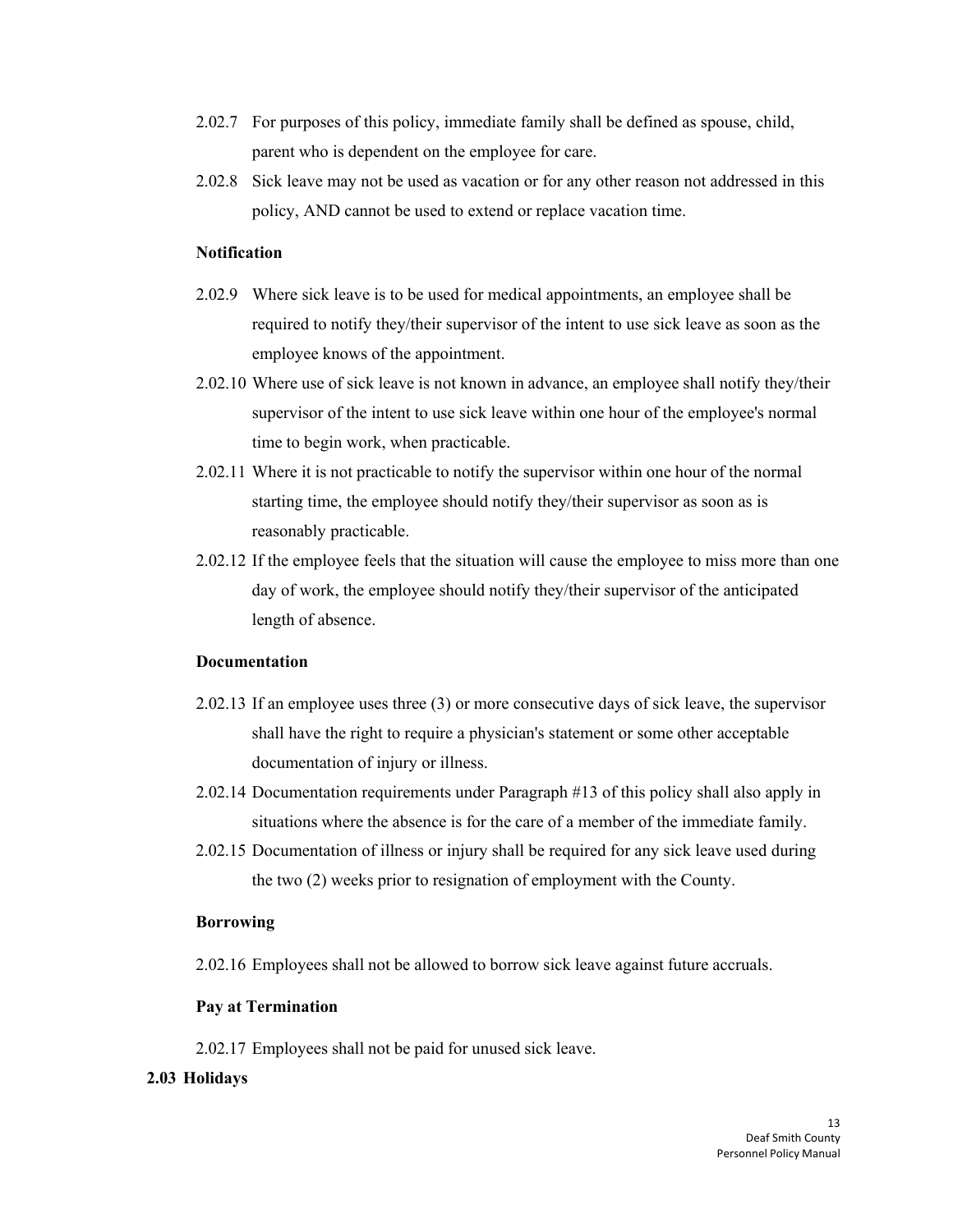#### **Eligibility**

2.03.1 All full-time regular employees shall be eligible for paid holiday benefits. However the employees will not be eligible for the two additional floating holidays until they have been employed for one year.

#### **Holidays**

2.03.2 The County holidays for the following calendar year shall be determined by the Deaf Smith County Commissioners' Court on or before its last meeting of each December.

#### **Holiday During Vacation**

2.03.3 If a paid holiday occurs during the vacation of an eligible employee, that day shall be paid as a holiday and not be charged against the employee vacation balance.\

#### **Holiday on Day Off**

- 2.03.4 If a designated holiday falls on an eligible employee's day off, the employee shall be allowed to take another day off with pay during the following 30 days.
- 2.03.5 An employee shall not be allowed to take a day off with pay prior to a holiday in anticipation of working on the holiday.

#### **Emergencies**

2.03.6 An eligible employee called in to work on a holiday because of an emergency, or other special need of the County, shall be given paid time off during the next 30 days equivalent to one and one half (1 1/2) the amount of time worked on the holiday or given the option of being paid overtime equivalent to one and one half the amount of time worked.

#### **Special Observances**

- 2.03.7 Special consideration shall be given to employees requesting time off for religious or other special observances which are not designated as paid holidays for the County.
- 2.03.8 Determination of granted leave under Paragraph 7 of this policy shall be made by the supervisor of the department in which the employee works, based on the needs of the department.
- 2.03.9 Vacation, compensatory time, or leave without pay may be used for leave granted under Paragraph 7 of this policy.
- 2.03.10 Holidays must be taken in no less than ½ day increments.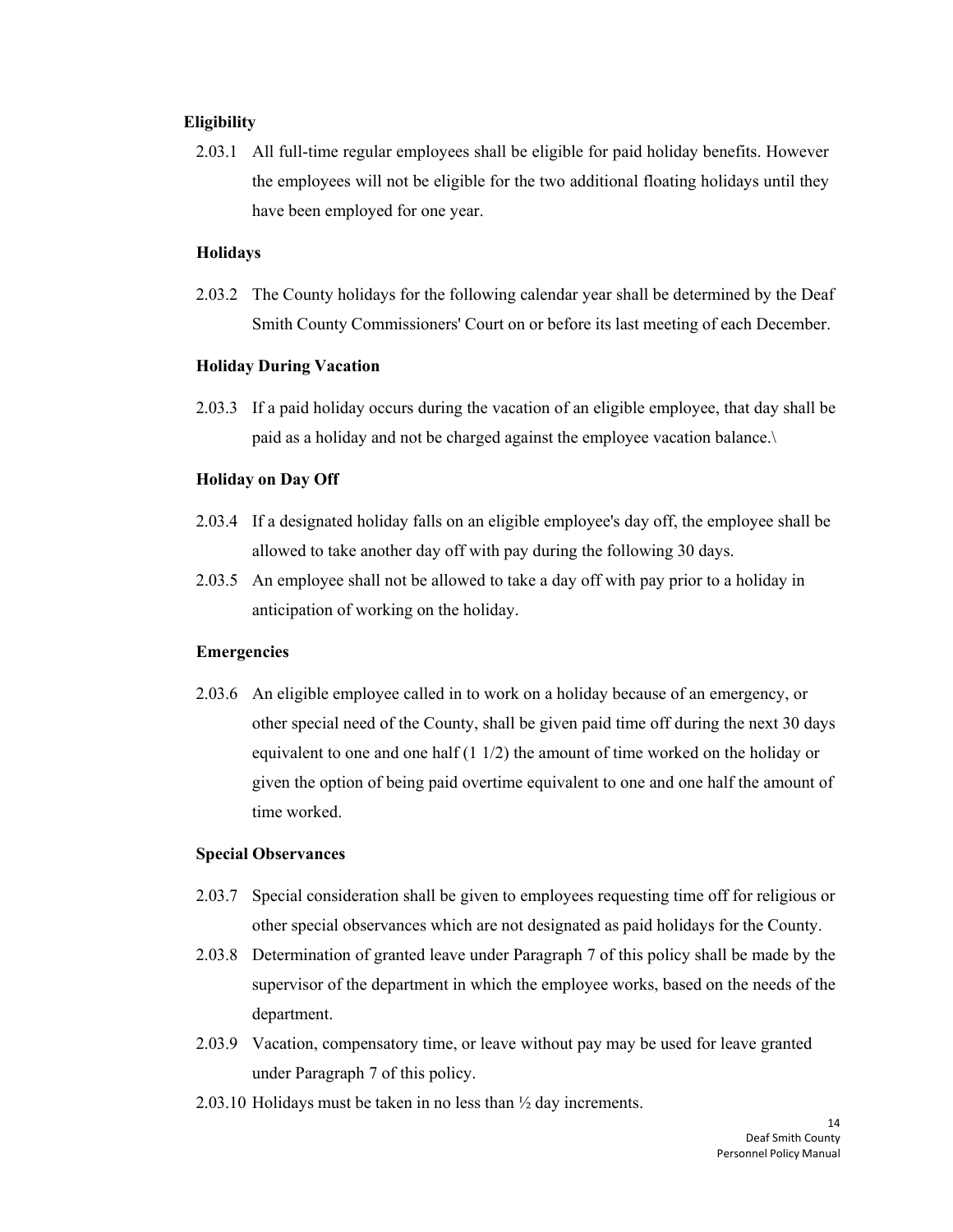## <span id="page-14-0"></span>**2.04 Jury Duty Leave**

- 2.04.1 Employees of Deaf Smith County who are called for jury duty shall receive pay for the period they are called for jury duty which includes both the jury selection process and, if selected, the time they actually serve on the jury.
- 2.04.2 Pay for serving on a jury shall only include the time the employee would have normally been scheduled to work and will not include extra pay if jury service involves time outside the employee's normal work schedule.
- 2.04.3 Any fees paid for jury service may be kept by the employee.

## <span id="page-14-1"></span>**Official Court Attendance**

2.04.4 Employees who are subpoenaed or ordered to appear as a witness or to testify in some official capacity on behalf of the County shall be entitled to leave with pay for such period as they/their court attendance may require.

## **Private Litigation**

2.04.5 If an employee is absent from work to appear in private litigation in which they/their is a principal party, the time shall be charged to vacation, other eligible paid leave, or leave without pay.

## **2.05 Military Leave**

## **Guard and Reserves**

- 2.05.1 County employees who are members of the National Guard or active reserve components of the United States Armed Forces may be allowed up to fifteen (15) working days off per year with pay to attend authorized training sessions and exercises, per federal working year.
- 2.05.2 The fifteen-day paid military leave shall apply to the Federal Fiscal year and any unused balance at the end of the year shall not be carried forward into the next Federal Fiscal year.
- 2.05.3 Pay for attendance at Reserve or National Guard training sessions or exercises shall be authorized only for periods which fall within the employee's normal work schedule.
- 2.05.4 An employee may use annual leave, earned compensatory time, or leave without pay if they/their must attend Reserve or National Guard Training sessions or exercises in excess of the fifteen day maximum.

#### **Orders**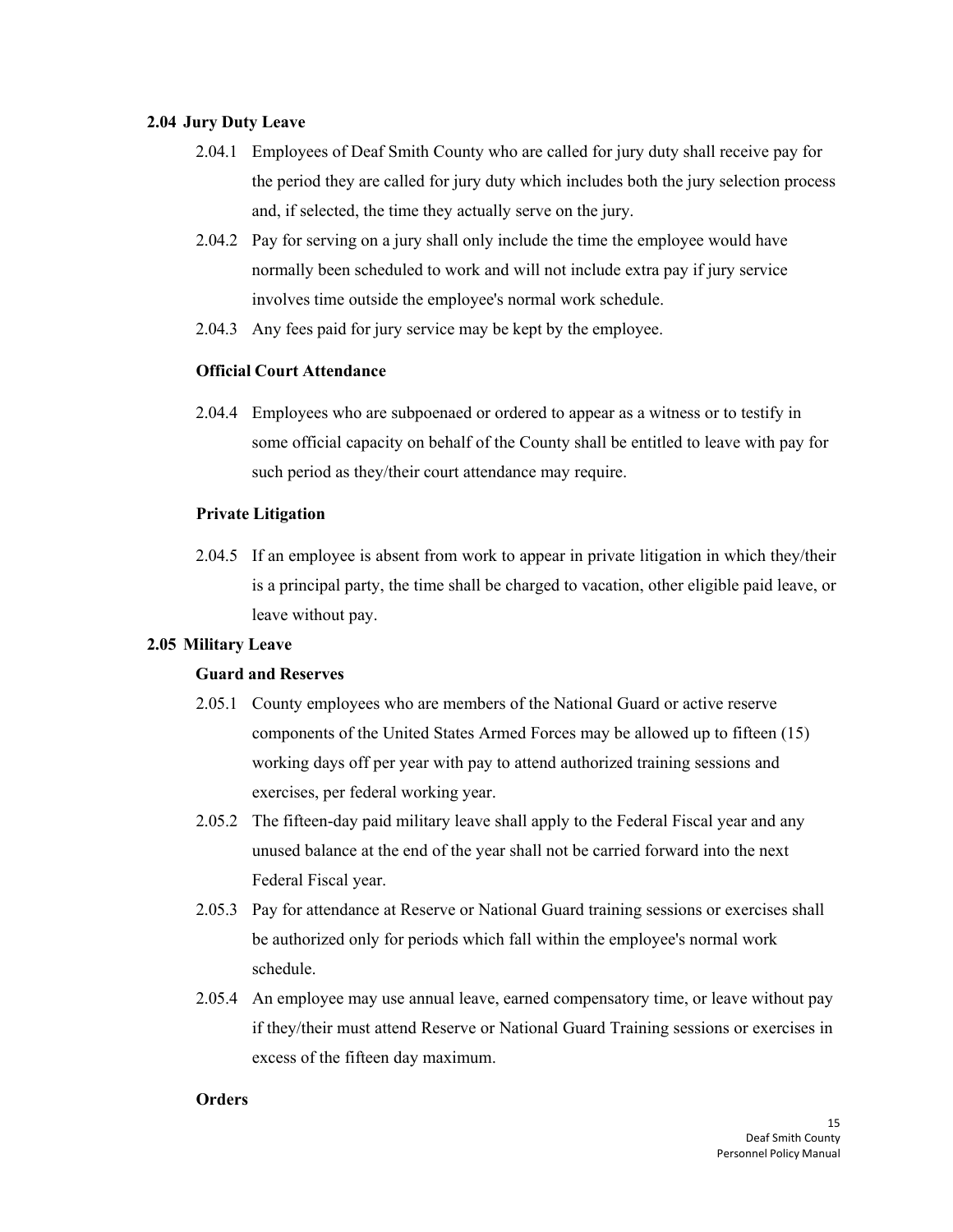<span id="page-15-0"></span>2.05.5 An employee going on military leave shall provide they/their supervisor with a set of orders within two (2) days after receiving them.

## **Active Military**

2.05.6 County employees who leave their position as a result of being called to active military service or who voluntarily enter the Armed Forces of the United States shall be eligible for re-employment in accordance with the state and federal regulations in effect at the time of their release from duty.

## **2.06 Funeral Leave**

- 2.06.1 Full time employees may be allowed up to three days leave with pay for a death in the immediate family.
- <span id="page-15-1"></span>2.06.2 For purposes of this policy, immediate family shall include the employee's spouse and the child, parent, grandparent, grandchild, brother or sister of the employee or the employee's spouse.

## **Other Leave**

2.06.3 Employees may be allowed time off with pay, up to a maximum of four hours, to attend the funeral of a relative who is not a member of the immediate family

## **Additional Leave**

2.06.4 If leave is needed beyond the limits set in this policy, it may be charged to available vacation or compensatory time or to leave without pay.

## **2.07 Medical Insurance**

## **Eligibility**

- 2.07.1 All employees of Deaf Smith County that are eligible under the Affordable Care Act shall receive the group medical insurance benefit.
- 2.07.2 Premium for the coverage for eligible employees shall be paid by the County.

## **Dependent Coverage**

- 2.07.3 Eligible employees may cover their qualified dependents by paying the full premium for the dependents.
- 2.07.4 Deductions for dependent coverage shall be made through payroll deduction from the employee's paycheck each pay period.

## **Extension of Coverage**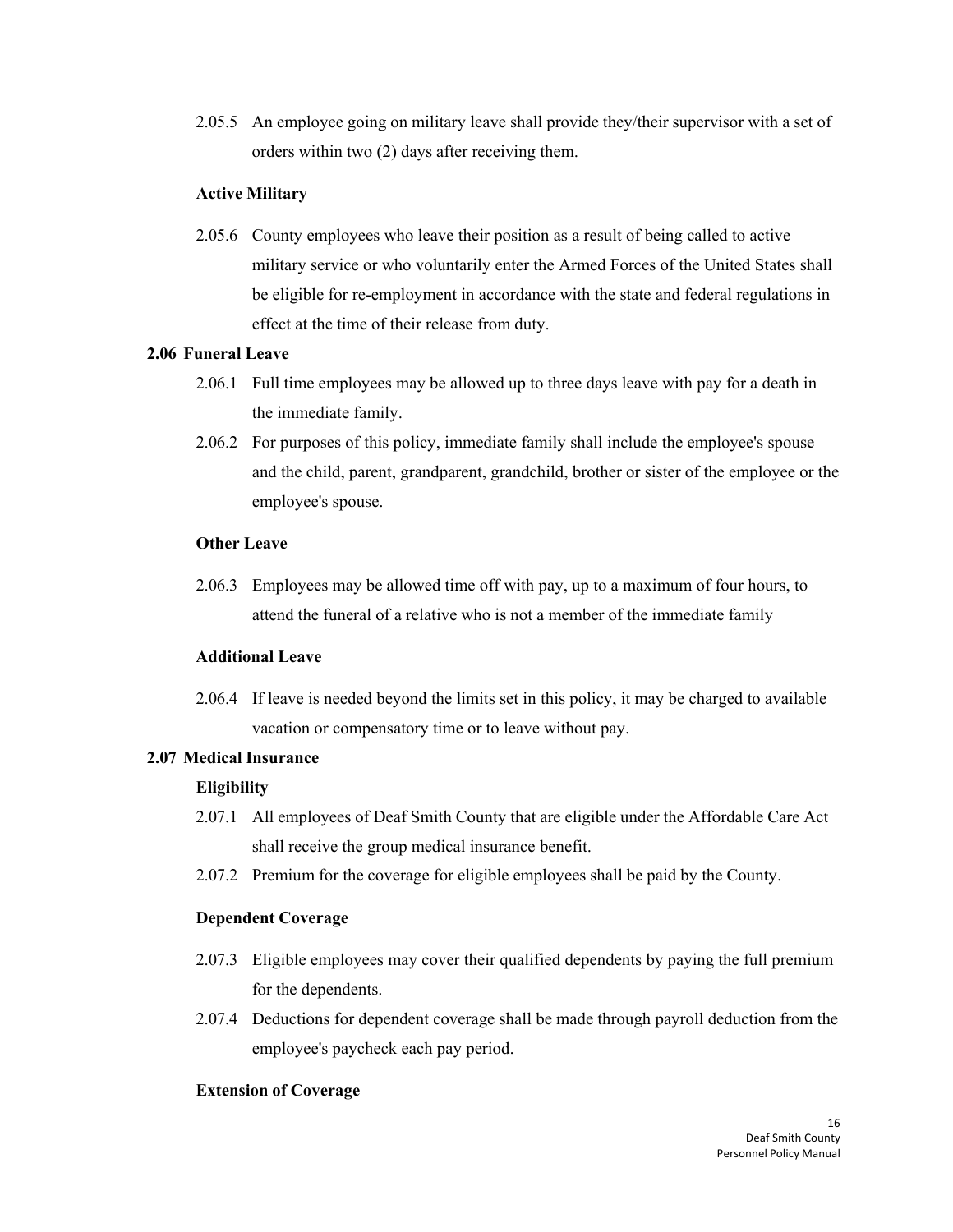- 2.07.5 Employees who leave the employment of Deaf Smith County will be covered until the last day of the month in which they leave Deaf Smith County should further coverage be necessary, an extension of the medical coverage for themselves and their eligible dependents under the Consolidated Omnibus Budget Reconciliation Act (COBRA).
- 2.07.6 Information on extension of benefits under COBRA is available in the County Treasurer's office and may be obtained during the normal working hours for that office.

## <span id="page-16-0"></span>**Life Insurance**

2.07.7 Employees shall have a limited amount of life insurance on themselves as part of their group medical insurance coverage.

#### **Information**

2.07.8 Details of coverage under the group medical insurance plan are available in the County Treasurer's office and may be obtained during the normal working hours for that office.

## **2.08 Workers' Compensation**

#### **Eligibility**

2.08.1 All Deaf Smith County employees are covered by workers' compensation insurance while on duty for the County.

## **Benefits**

- 2.08.2 Workers' compensation insurance pays for medical bills resulting from injury or illness an employee incurs while carrying out the duties of they/their job
- 2.08.3 Workers' compensation also pays a partial salary continuation benefit for time lost from work in excess of seven calendar days as the result of eligible work related injuries or illnesses.

#### **Accident Reporting**

- 2.08.4 Any employee who suffers a job-related illness or injury shall be required to notify they/their supervisor within 24 hours.
- 2.08.5 Failure to promptly report job-related injuries or illnesses may affect an employee's eligibility for benefits or delay benefit payments which are due.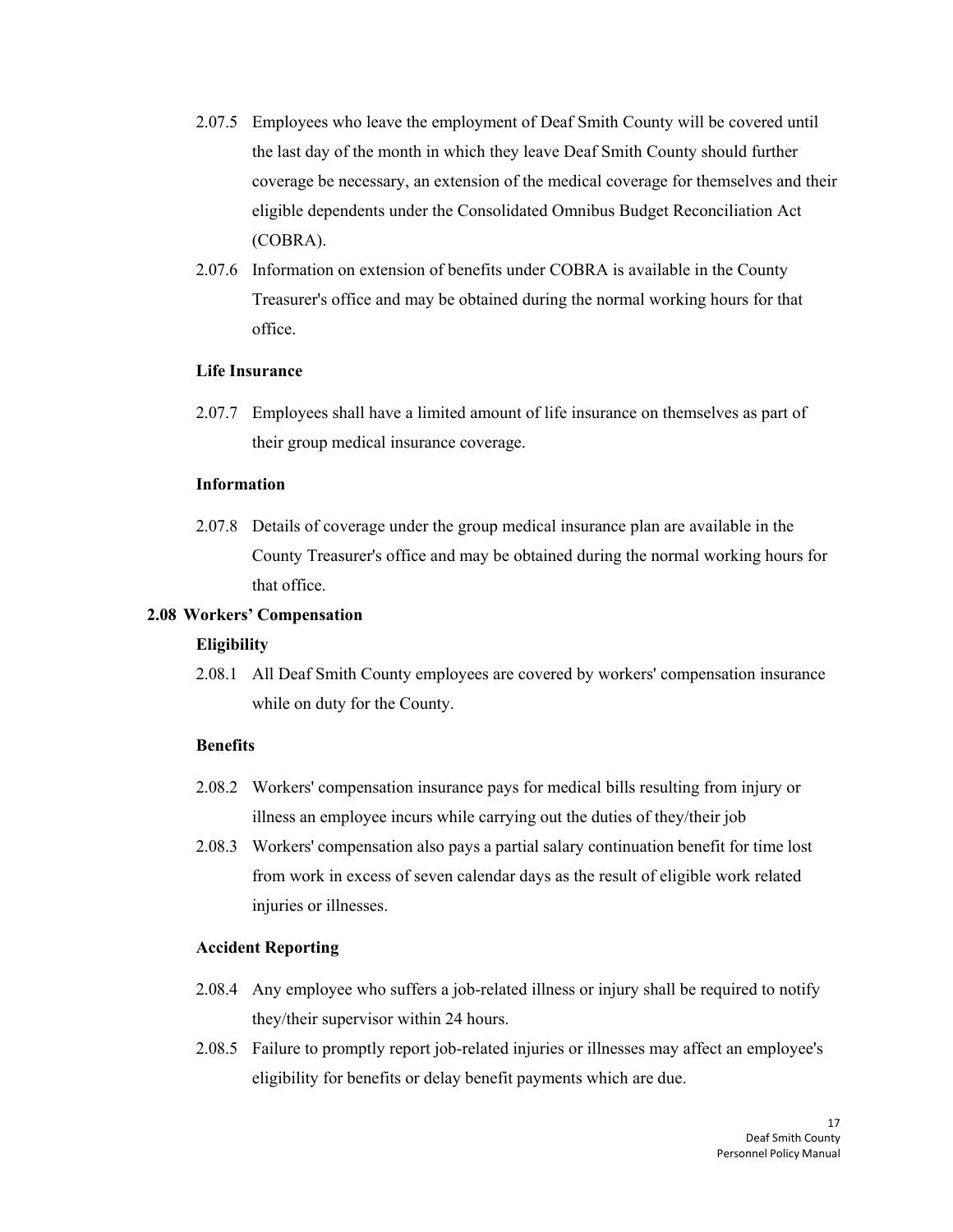#### <span id="page-17-0"></span>**Physicians Release**

2.08.6 An employee who has lost time because of a work-related accident or illness shall be required to provide a release from the attending physician before being allowed to return to work.

#### **Contributory Factors**

2.08.7 An employee's workers' compensation benefits may be adversely affected if the employee is injured while under the influence of alcohol or drugs or while the employee is engaging in horseplay.

#### 2.09 Retirement

## **Eligibility**

2.09.1 All employees, except temporary employees, shall be eligible for the retirement benefit through the Texas County and District Retirement System.

#### <span id="page-17-1"></span>**Contributions**

- 2.09.2 Eligible employees shall make contributions to the retirement program through a system of payroll deductions.
- 2.09.3 Deaf Smith County shall make a contribution to each eligible employee's retirement account at least equal to the contribution rate of the employee.

#### **Information**

2.09.4 Information on the retirement program may be obtained at the County Treasurer's office during the normal working hours for that office.

#### <span id="page-17-2"></span>**2.10 Social Security & Medicare**

2.10.1 All County employees shall participate in the Federal Social Security program which provides certain retirement, disability, and other benefits.

#### **Contributions**

- 2.10.2 Contributions to this program shall be made by deductions from each employee's pay check in accordance with the requirements of this program.
- 2.10.3 The County shall contribute an amount equal to the employee's contribution in accordance with the requirements of this program.

## **2.11 Family & Medical Leave**

2.11.1 To be eligible for benefits under this policy, an employee must: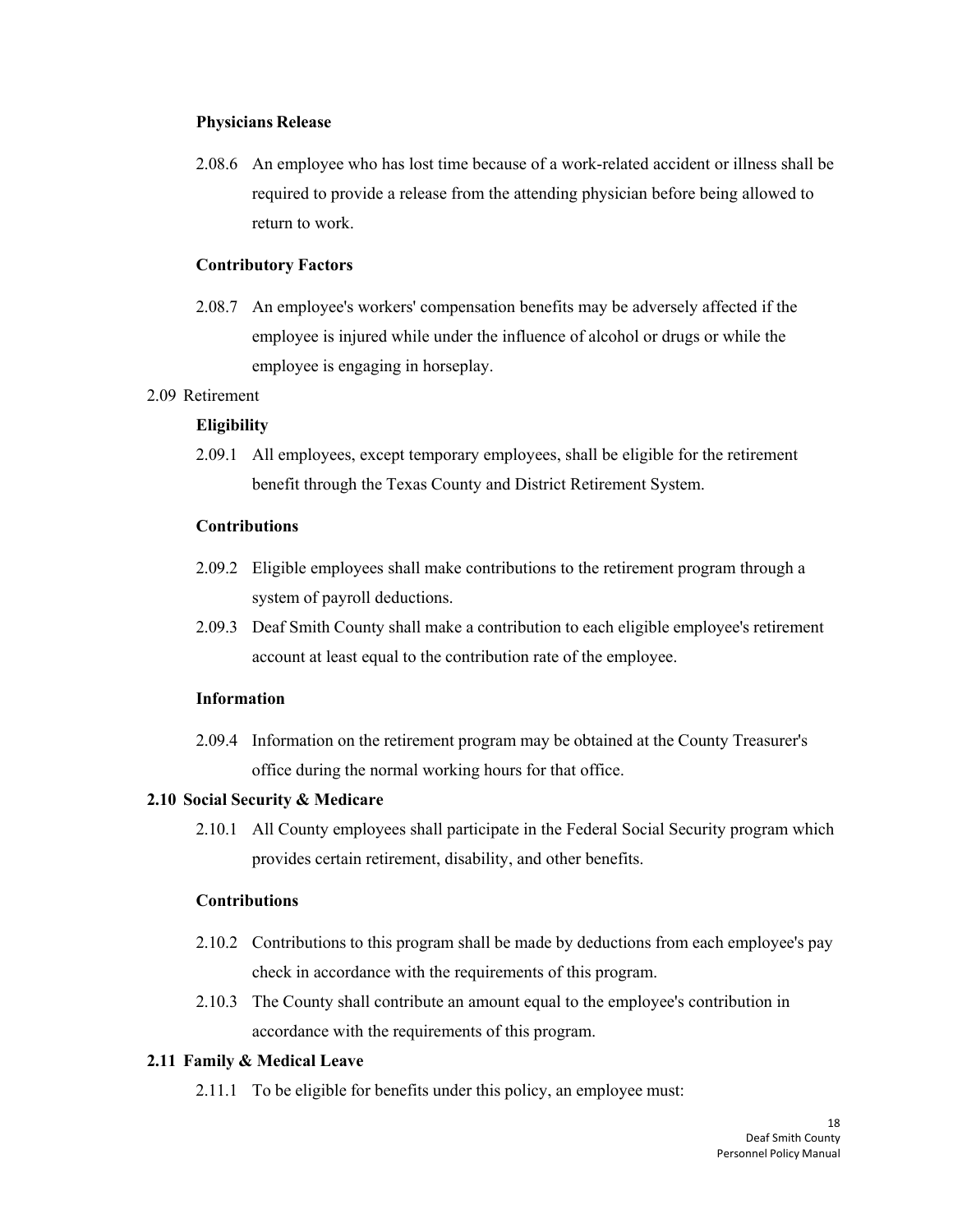- a) Have worked for Deaf Smith County at least 12 months (it is not required that these months be consecutive, however a continuous break in service of 7 years or more will not be counted toward the 12 months); and
- b) Have worked at least 1250 hours during the previous 12 months.
- 2.11.2 Family or medical leave under this policy may be taken for following situations:
	- a) The birth of a child and in order to care for that child;
	- b) The placement of a child in the employee's home for adoption or foster care;
	- c) To care for a spouse, child (under the age of 18 or if over 18 incapable of self-care due to a disability), or parent with serious health condition; or
	- d) The serious health condition of the employee that makes the employee unable to perform the essential functions of their job.
	- e) A qualifying exigency arising out of the fact that an employee's spouse, child or parent is a covered military member of the Armed Forces (Regular, Reserve or National Guard), deployed to a foreign country or has been notified of an impending call or order to active duty in a foreign country;
	- f) To care for a covered service member (Regular, Reserve or National Guard) with a serious injury or illness if the employee is the spouse, child, parent or next of kin (nearest blood relative) of the service member; or
	- g) To care for a covered veteran who is undergoing medical treatment, recuperation, or therapy, for a serious injury or illness and who was a member of the Armed Forces (Regular, Reserve or National Guard) at any time during the period of 5 years preceding the date on which the veteran began that medical treatment, recuperation or therapy
- 2.11.3 Serious health condition of the employee shall be defined as a health condition that makes the employee unable to perform the essential function of they/their job.
- 2.11.4 Serious health condition of a spouse, child, or parent shall be defined as a condition which requires inpatient care at a hospital, hospice, or residential care medical facility, or a condition which requires continuing care by a licensed health care provider. A serious health condition involving continuing treatment by a health care provider includes any one or more of the following:
	- a) A period of incapacity of more than three consecutive, full calendar days, and any subsequent treatment or period of incapacity relating to the same condition, that also involves:

I. Treatment two or more times within 30 days of incapacity, or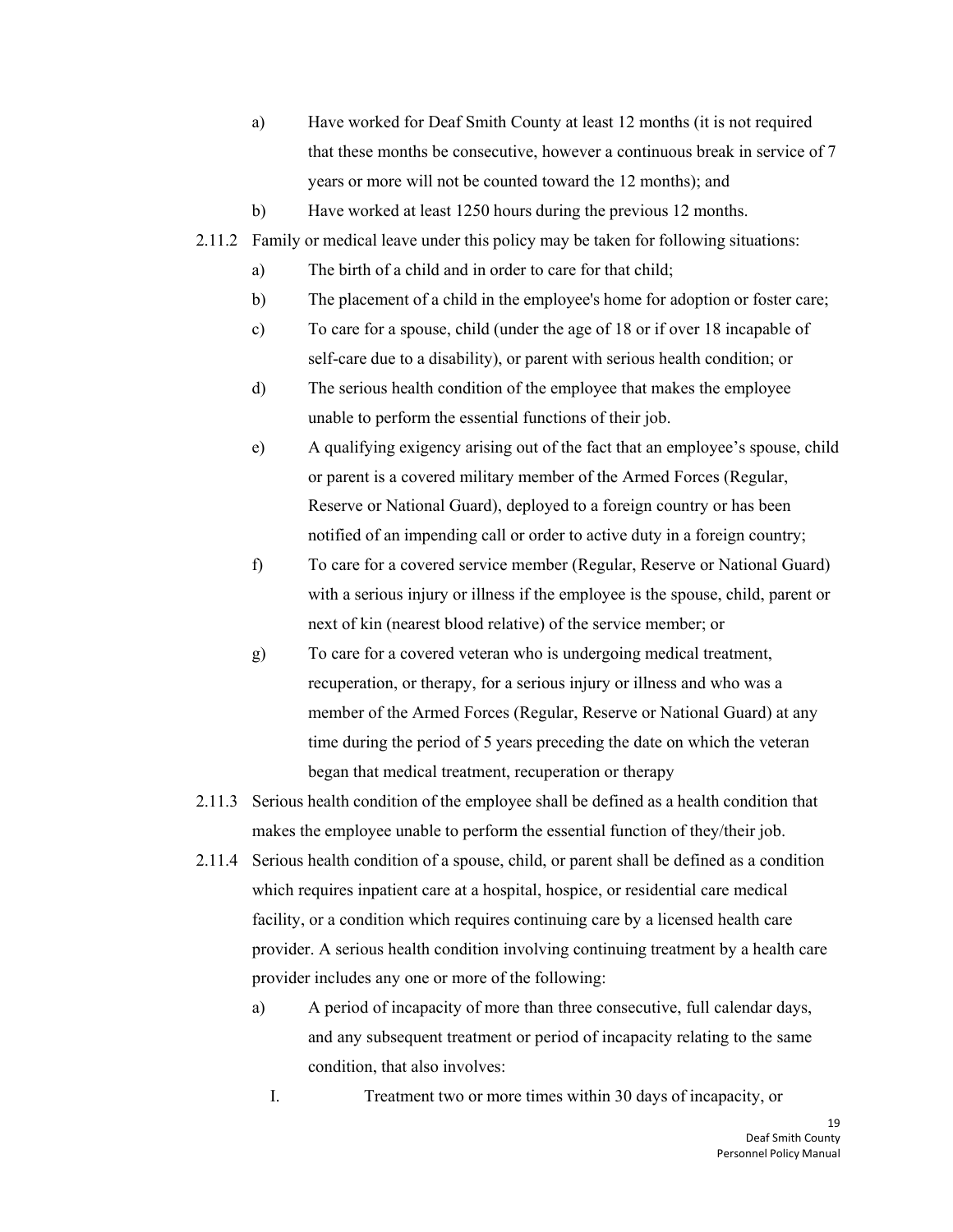- II. Treatment by a health care provider on at least one occasion which results in a regimen of continuing treatment by a health care provider. This treatment must occur within the first seven days of incapacity;
- b) Any period of incapacity due to pregnancy or pre-natal care;
- c) Any period of incapacity or treatment due to a chronic serious health condition that requires periodic visits to a health care provider and continues over an extended period of time;
- d) Any period of incapacity which is permanent or long term due to a condition that treatment is not effective;
- e) Any period of incapacity or absence to receive multiple treatments by a health care provider. Eligible employees may take FMLA leave when an employee's covered military member (spouse, child of any age or parent) is on active duty or called to active duty status in a foreign country. The following qualify as exigency leave:
	- I. Leave may be taken to address any issue that arises because the covered military member was given seven or less days' notice for active duty deployment in support of a contingency operation. Eligible employee my take up to 7 days beginning on the date the covered military member receives the call or order to active duty;
	- II. leave may be taken to attend any official ceremony, program or event sponsored by the military that is related to the active duty or call to active duty status in a foreign country of a covered military member;
- III. leave may be taken to attend family support or assistance programs and informational briefings sponsored or promoted by the military, military service organizations or the American Red Cross that are related to active duty or call to active duty status in a foreign country of a covered military member;
- IV. leave may be taken to arrange for alternative childcare, provide childcare on an urgent basis (not as routine), to attend school or daycare meetings, to enroll or transfer covered children under age 19 when it is necessitated by the active duty or call to active duty status of a covered military member;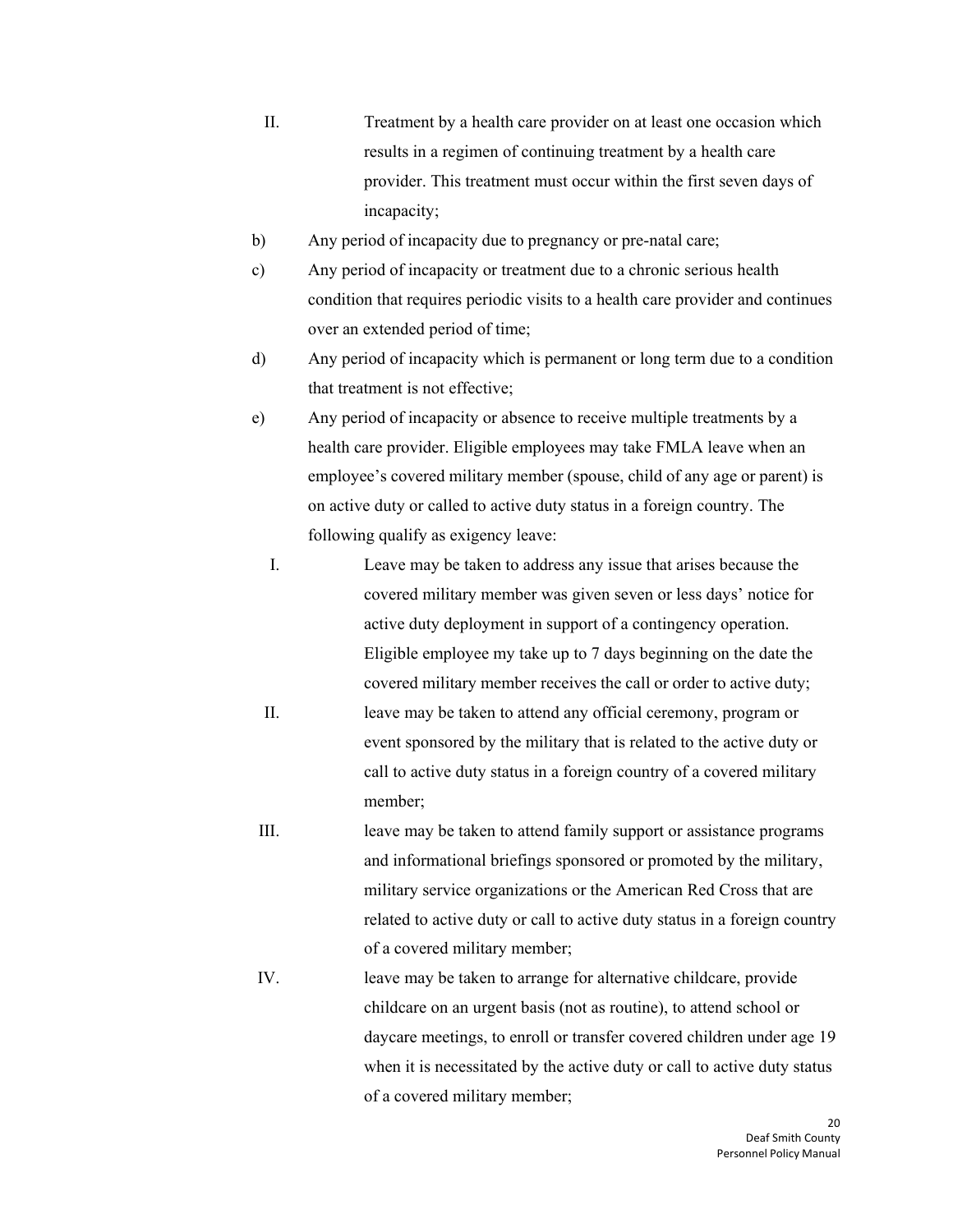- V. leave may be taken to make or update financial or legal arrangements to address the covered members absence while on active duty or call to active duty status in a foreign country;
- VI. leave may be taken to act as the covered military member's representative before a governmental agency for obtaining, arranging or appealing military service benefits while the covered military member is on active duty or call to active duty status in a foreign country and for a period of 90 days following the termination of the covered member's active duty status;
- VII. leave may be taken to attend counseling provided by someone other than a health care provider for oneself, for the covered military member or covered child provided the need for counseling arises from the active duty status or call to active duty status in a foreign country of a covered military member;
- VIII. Leave may be taken to spend time with a covered military member who is on a short-term, temporary, rest and recuperation leave during leave during the period of deployment. Eligible employees make take up to fifteen (15) days of leave for each instance of rest and recuperation;
- IX. leave may be taken to attend post-deployment activities for the covered military member for a period of 90 days following the termination of the covered member's active duty status;
- X. leave may be taken to address issues that arise from the death of a covered military member while on active duty status in a foreign country;
- XI. certain activities related to the care of the military member's parent who is incapable of self-care where those activities arise from the military member's covered active duty or;
- XII. Leave may be taken to address any other additional events that may arise out of the covered military member's active duty or call to active duty status in a foreign country provided the County agrees the leave shall qualify as an exigency and agree to both the timing and the duration of such leave.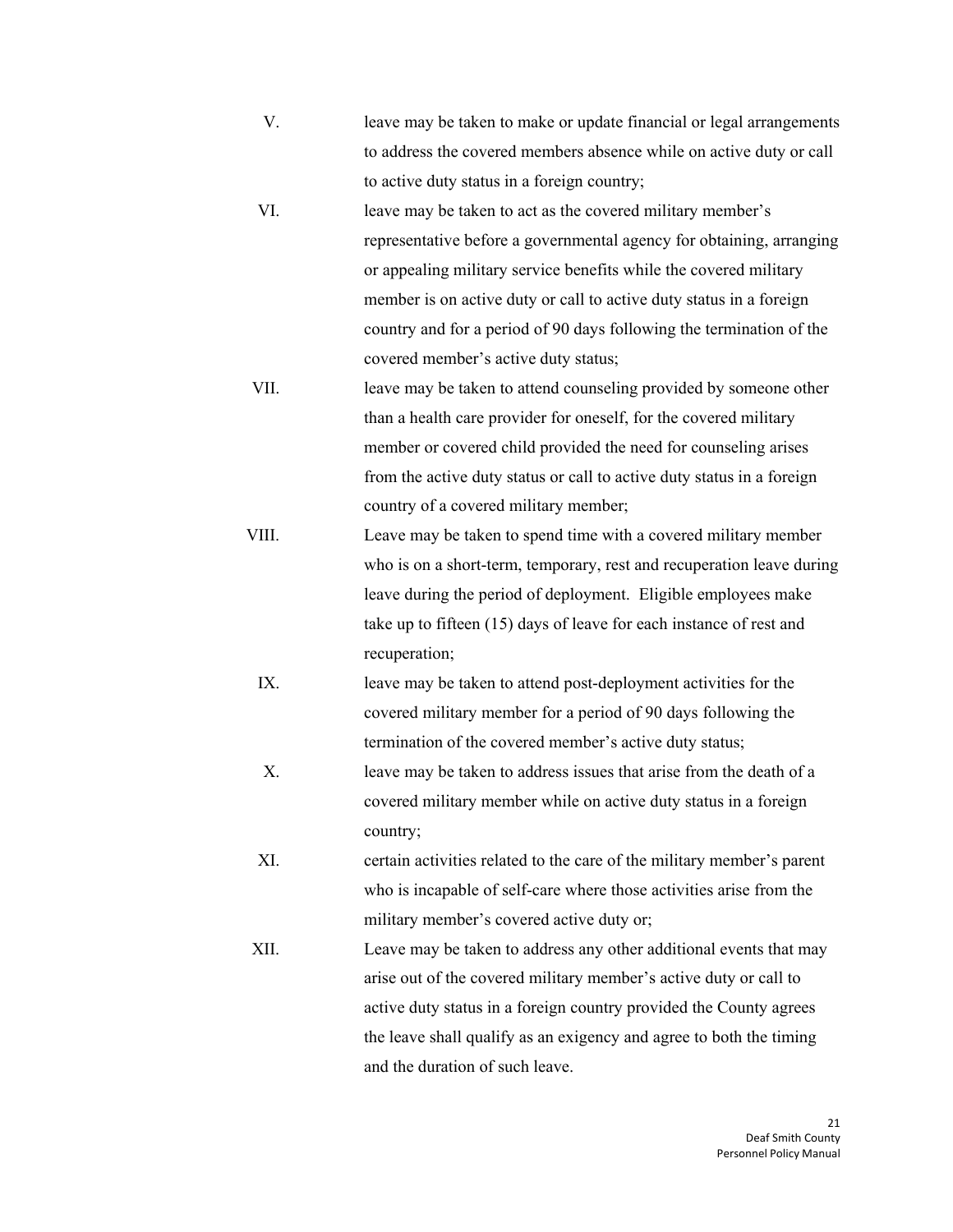#### **Leave Amount**

- 2.11.5 Up to 12 weeks leave per 12 month period may be used under this policy.
- 2.11.6 The County will measure the 12 month period as a rolling 12 month period measured backward from the date an employee uses any leave under this policy.
- 2.11.7 All leave taken under this policy during the 12 month period shall be subtracted from the employee's 12 week leave eligibility and the balance is the leave the employee is entitled to take at that time.
- 2.11.8 If a married couple both work for the County, the maximum combined leave they shall be allowed to take in any 12 month period for the birth or placement of a child is 12 weeks. The combined limit is 26 weeks in a single 12 month period if leave is to care for a covered service member or covered veteran with a serious injury or illness. An eligible employee is entitled up to 26 workweeks of leave to care for a covered service member or covered veteran with a serious injury or illness during a single 12 month period:
	- a) the single 12 month period begins on the first day the eligible employees takes FMLA to care for covered service member or covered veteran and ends 12 months after that date;
	- b) the single 12 month period begins on the first day the eligible employees takes FMLA to care for covered service member or covered veteran and ends 12 months after that date;
	- c) this leave entitlement is applied on a per injury basis such that an eligible employee may be entitled to take more than one period of 26 workweeks of leave if the leave is to care for different covered service members or covered veterans or to care for the same covered service member or covered veteran with a subsequent serious illness or injury, except that no more than 26 workweeks may be taken within any single 12 month period.

#### **Paid and Unpaid Leave**

- 2.11.9 If an employee has accrued leave, the employee shall be required to use appropriate paid leave first with the remainder of the 12 weeks as unpaid leave.
- 2.11.10 An employee who is taking leave because of the employee's own serious health condition, or the serious health condition of an eligible family member, shall be required to first use all paid vacation, sick leave, and any other paid leave, with the rest of the 12 week leave period being without pay.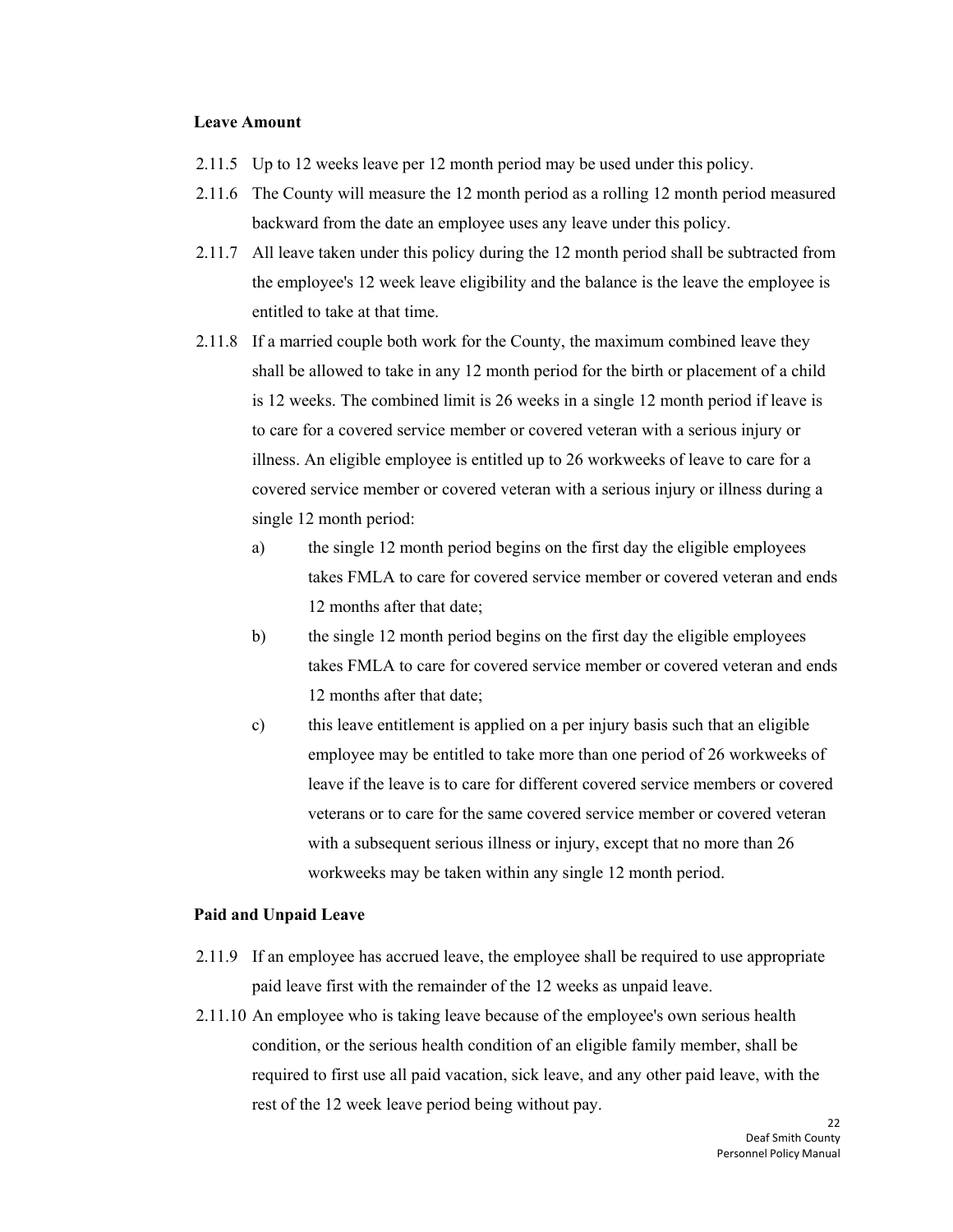- 2.11.11 An employee taking leave for the birth of a child shall be required to take paid sick leave first, then earned compensatory time, vacation and holiday leave for the recovery period after the birth of the child prior to going on leave without pay.
- 2.11.12 After the recovery period from giving birth to a child, the employee shall be required to first use compensatory time, then vacation and other available paid leave, prior to going on leave without pay.
- 2.11.13 An employee who is taking leave for the placement of a child in the employee's home for adoption or foster care shall be required to use, first all earned FLSA compensatory time, then vacation then other available paid leave, with the exception of sick leave, prior to going on leave without pay.
- 2.11.14 An employee taking leave for a qualifying exigency for a covered military member shall be required to use first earned compensatory time, then vacation and other available paid leave, except for sick leave, with the remainder of the 12 week leave period being unpaid leave.
- 2.11.15 An employee taking leave for the care of a covered service member or covered veteran shall be required to first use all earned compensatory time, then sick leave, vacation, and any other paid leave, with the remainder of the 26 week leave period being unpaid leave.
- 2.11.16 The maximum amount of paid and unpaid leave that may be used under this policy in any 12 month period is 12 weeks, except for qualifying leave to care for a covered military member with a serious injury or illness with the maximum leave being 26 weeks in a single 12 month period.

#### **Insurance**

- 2.11.17 While on leave under this policy, the County shall continue to pay the employee's medical insurance premium at the same rate as if the employee had been actively at work.
- 2.11.18 The employee shall be required to pay for dependent coverage, and for any other insurance coverage for which the employee would normally pay, or the coverage will be discontinued.
- 2.11.19 Payment for coverage under Paragraph 17 of this policy shall be made through regular payroll deduction while the employee is on leave with pay.
- 2.11.20 While on leave without pay, the employee shall be required to pay for premiums due to the County under Paragraph 18 of this policy no later than 30 days after the due date which the County sets or the coverage shall be discontinued. At the end of the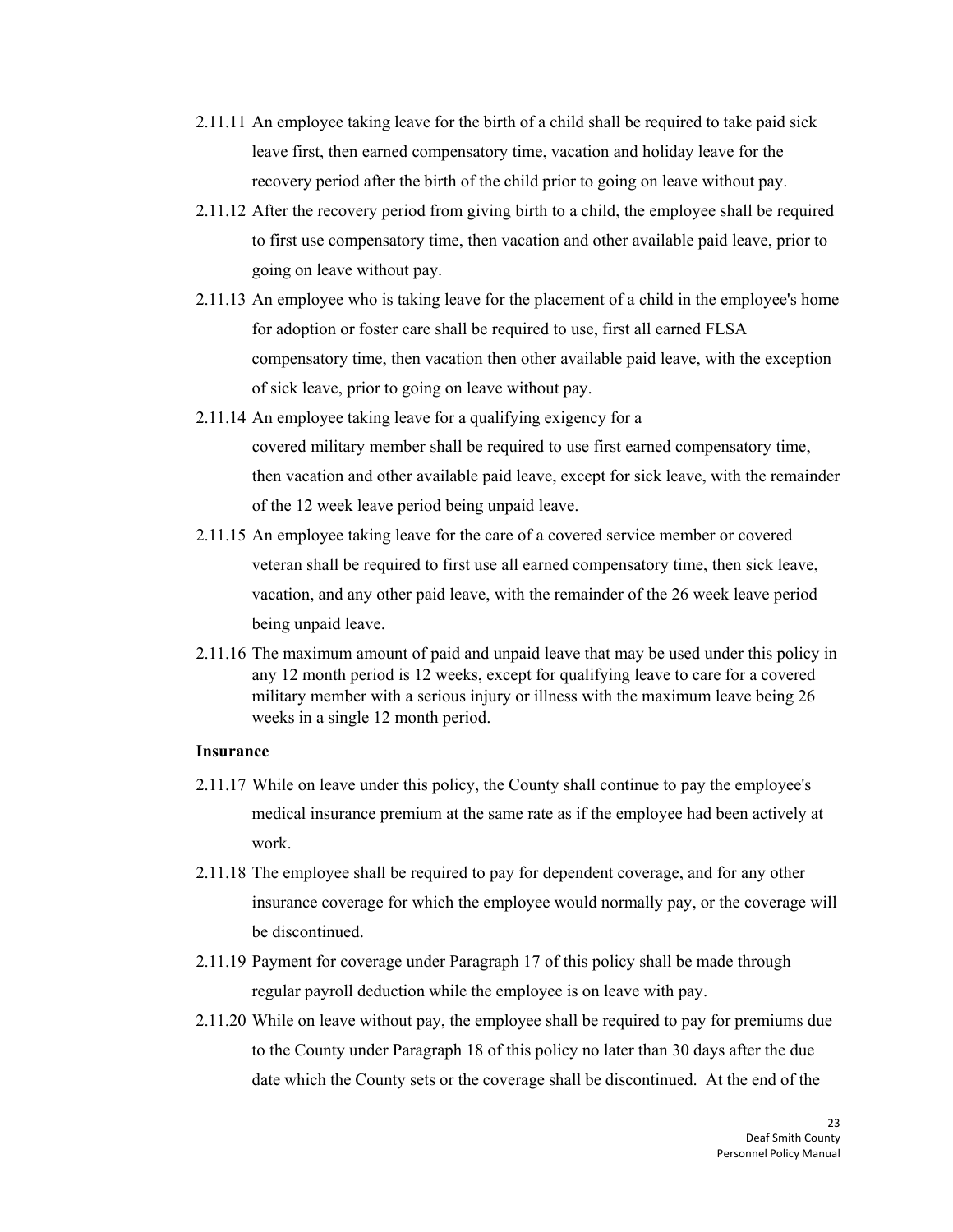12 weeks leave all eligible employees will be offered COBRA if they are unable to return to work, except for the care of an injured covered military member where the eligible employee will be offered COBRA at the end of 26 weeks in a single 12 month period.

#### **Intermittent Leave and Reduced Schedule**

- 2.11.21 Intermittent leave under this policy shall be allowed where it is necessary for the care and treatment of the serious condition of the employee or the employee's eligible family member.
- 2.11.22 A reduced schedule under this policy shall be allowed only where it is necessary for the care and treatment of the serious health condition of the employee or the employee's eligible family member, or the care of a covered military member or covered veteran.
- 2.11.23 All work time missed as the result of intermittent leave or a reduced work schedule under this policy shall be deducted from the employee's 12 week leave eligibility. If the time missed is for the care of a covered military member or covered veteran with a serious injury or illness, the time will be deducted from the employee's 26 week leave eligibility in a single 12 month period.

## **Physicians Statement**

- 2.11.24 The County shall have the right to ask for certification of the serious health condition of the employee or the employee's eligible dependent when the employee requests or is using leave under this policy.
- 2.11.25 The employee should respond to the request within 15 days of the request or provide a reasonable explanation for the delay. If an employee does not respond, leave may be denied.
- 2.11.26 Certification of the serious health condition of the employee shall include:
	- a) The date the condition began;
	- b) Its expected duration;
	- c) The diagnosis of the condition;
	- d) A brief statement of the treatment;
	- e) A statement that the employee is unable to perform work of any kind or a statement that the employee is unable to perform the essential functions of the employee's job.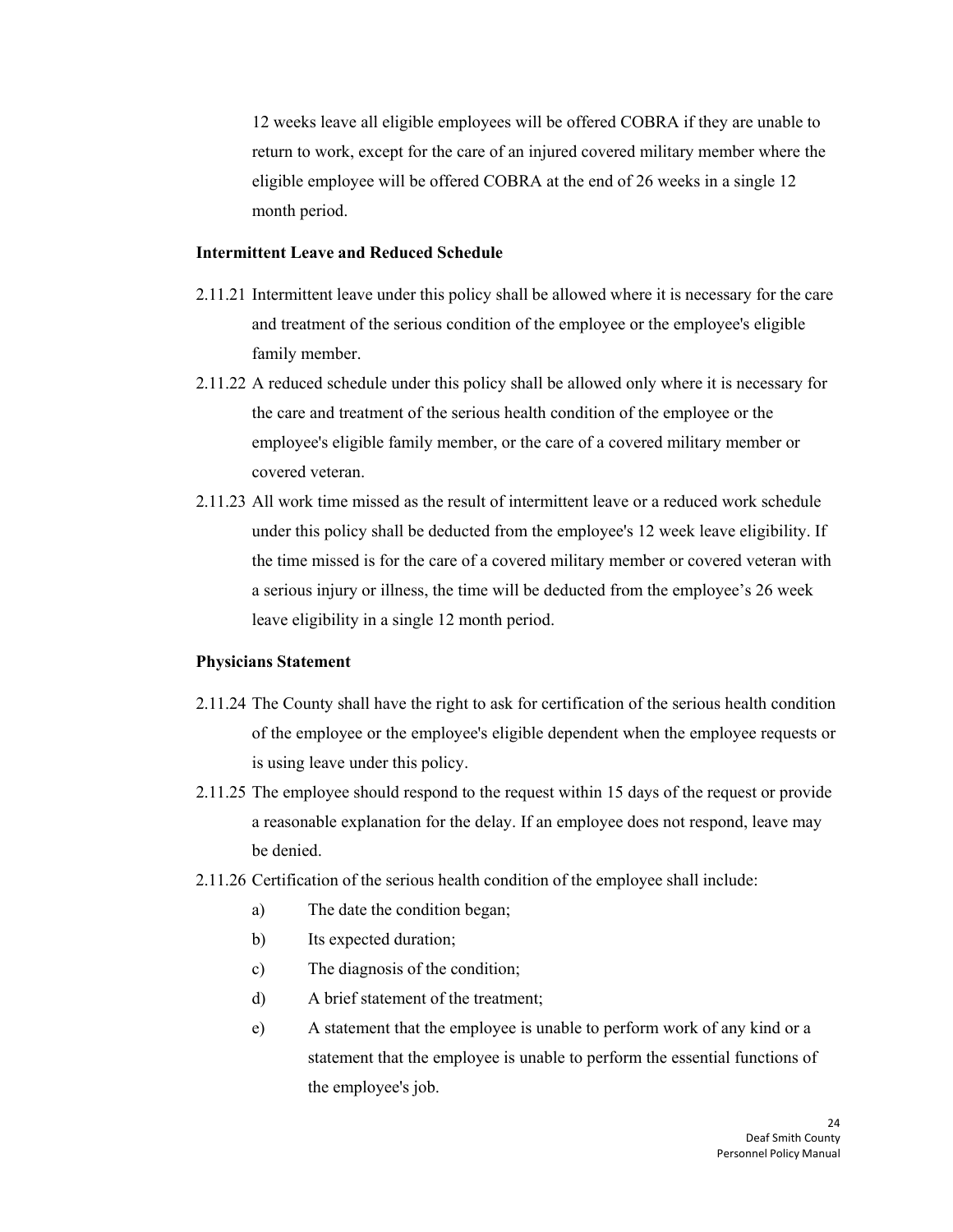- 2.11.27 Certification of the serious health condition of an eligible family member shall include:
	- a) The date the condition began;
	- b) Its expected duration;
	- c) The diagnosis of the condition;
	- d) A brief statement of treatment; and
	- e) A statement that the patient requires assistance and that the employee's presence would be beneficial or desirable.

2.11.28 Certification for leave taken because of a qualifying exigency shall include:

- a) a copy of the covered military member's active duty orders or other documentation issued by the military which indicates that the covered military member is on active duty or called to active duty status in a foreign country;
- b) the dates of the covered military members active duty service;
- c) a statement or description, signed by the employee, of appropriate facts regarding the qualifying exigency, sufficient to support the need for leave;
- d) the approximate date on which the qualifying exigency will start and end;
- e) if the request is for an intermittent leave or reduced schedule basis, an estimate of the frequency and duration of the qualifying exigency;
- f) if the qualifying exigency involves meeting with a third party, appropriate contact information such as: name, title, organization, address, telephone number, fax number and email address and brief description of the purpose of the meeting.
- 2.11.29 Certification for leave taken for a serious injury or illness of a covered military member or covered veteran shall include:
	- a) if the injury or illness was incurred in the line of duty while on active duty;
	- b) the approximate date on which the illness or injury occurred and the probably duration;
	- c) a description of the medical facts regarding the covered military members or covered veterans' health condition, sufficient to support the need for care;
	- d) if the covered military member is a current member of the Regular Armed Forces, The National Guard or Reserves and the covered military member's branch, rank and unit currently assigned to;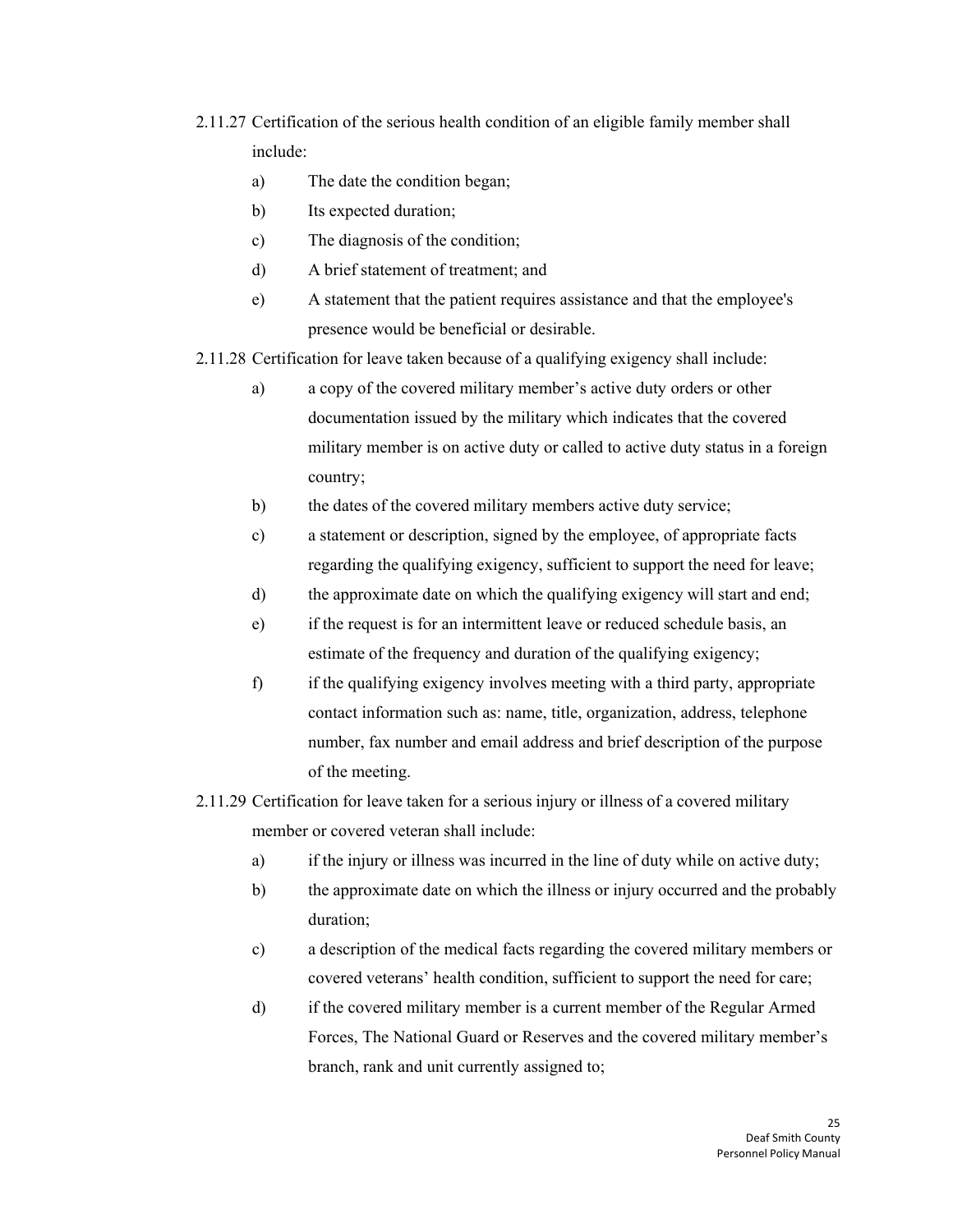- e) the relationship of the employee and the covered military service member or covered veteran;
- f) In lieu of certification, an ITO (invitational travel orders) or an ITA (invitational travel authorizations) issued is sufficient certification for an eligible employee to be allowed to take FMLA to care for a covered military member. The employee may be required to provide confirmation of the family or next of kin relationship to the seriously injured or ill covered military member or covered veteran.
- 2.11.30 If the employee plans to take intermittent leave or work a reduced schedule, the certification shall also include dates and the duration of treatment and a statement of medical necessity for taking intermittent leave or working a reduced schedule. Certification for intermittent or reduced schedule leave may be requested every 6 months in connection with an eligible absence.
- 2.11.31 The County shall have the right to ask for a second opinion from a physician of County's choice, at the expense of the County, if the County has reason to doubt the certification, except FMLA to care for a seriously injured or ill covered service member supported by an ITO or ITA.
- 2.11.32 If there is a conflict between the first and second certifications, the County shall have the right to require a third certification, at the expense of the County, from a health care practitioner agreed upon by both the employee and the County, and this third opinion shall be considered final.

#### **Requesting Leave**

- 2.11.33 Except where leave is unforeseeable, an employee shall be required to submit, in writing, a request for leave under this policy to they/their immediate supervisor.
- 2.11.34 Where practicable, an employee should give they/their immediate supervisor at least 30 days' notice before beginning leave under this policy.
- 2.11.35 Where it is not reasonably practicable to give 30 days' notice before beginning leave, the employee shall be required to give as much notice as is reasonably practicable.
- 2.11.36 If an employee fails to provide 30 days' notice for foreseeable leave, the leave request may be denied until at least 30 days from the date the County receives notice.

## **Reinstatement**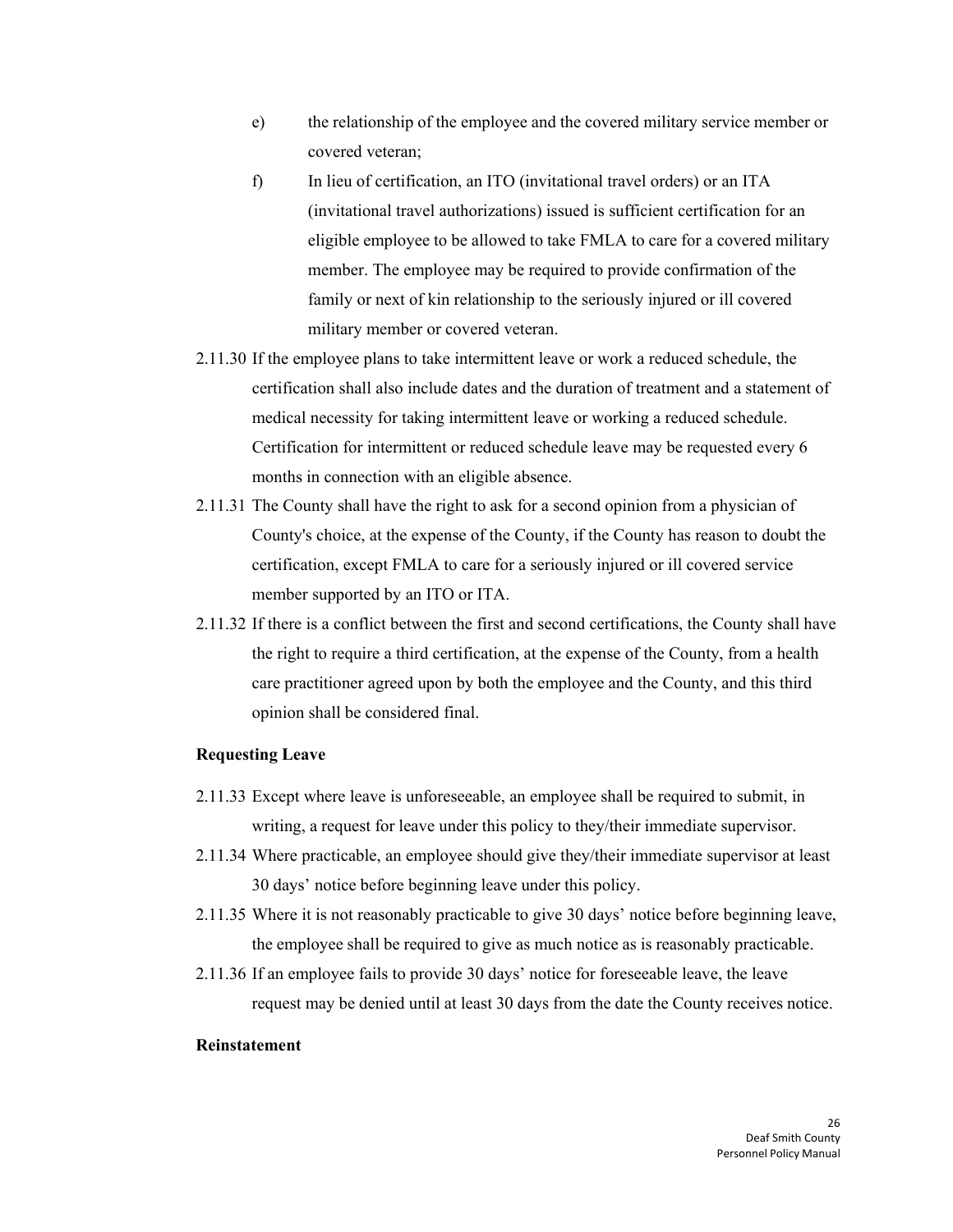- 2.11.37 Employees returning from leave under this policy, and who have not exceeded 12 week maximum allowed under this policy shall be returned to the same job or a job equivalent to that the employee held prior to going on leave. Employees who have not exceeded the 26 week maximum, in a single 12 month period, allowed to care for a seriously ill or injured covered military member, shall be returned to the same job or a job equivalent to the job they held prior to going on leave.
- 2.11.38 Where an employee is placed in another position, it will be one which has equivalent status, pay, benefits, and other employment terms and one which entails substantially equivalent skill, effort, responsibility, and authority.
- 2.11.39 The County shall have no obligation to reinstate an employee who takes leave under this policy and who is unable to return to work after using the maximum leave allowed under this policy, or who elects not to return to work after using the maximum leave.

#### **Repayment of Premiums**

2.11.40 Except in situations where the employee is unable to return to work because of the serious medical condition of the employee or an eligible family member, or other situations beyond the control of the employee, an employee who does not return to work after using the maximum leave allowed under this policy shall be required to reimburse the County for all medical premiums paid by the County while the employee was on leave without pay.

#### <span id="page-26-1"></span>**Other Benefits**

- 2.11.41 While on leave without pay under this policy, an employee shall not earn vacation, sick leave, be eligible for holidays, or earn other benefits afforded to employees actively at work, except for those stated in this policy
- 2.11.42 Any area or issue regarding family and medical leave which is not addressed in this policy shall be subject to the basic requirements of the Federal Family and Medical Leave Act (FMLA) and the regulations issued to implement it.

#### <span id="page-26-0"></span>**3. Work Rules and Employee Responsivities**

#### **3.01 Attendance and Timeliness**

3.01.1 Each employee shall report to work on each day they/their is scheduled to work unless prior approval for absence is given by the employee's supervisor or the employee is unable to report for work because of circumstances beyond the control of the employee.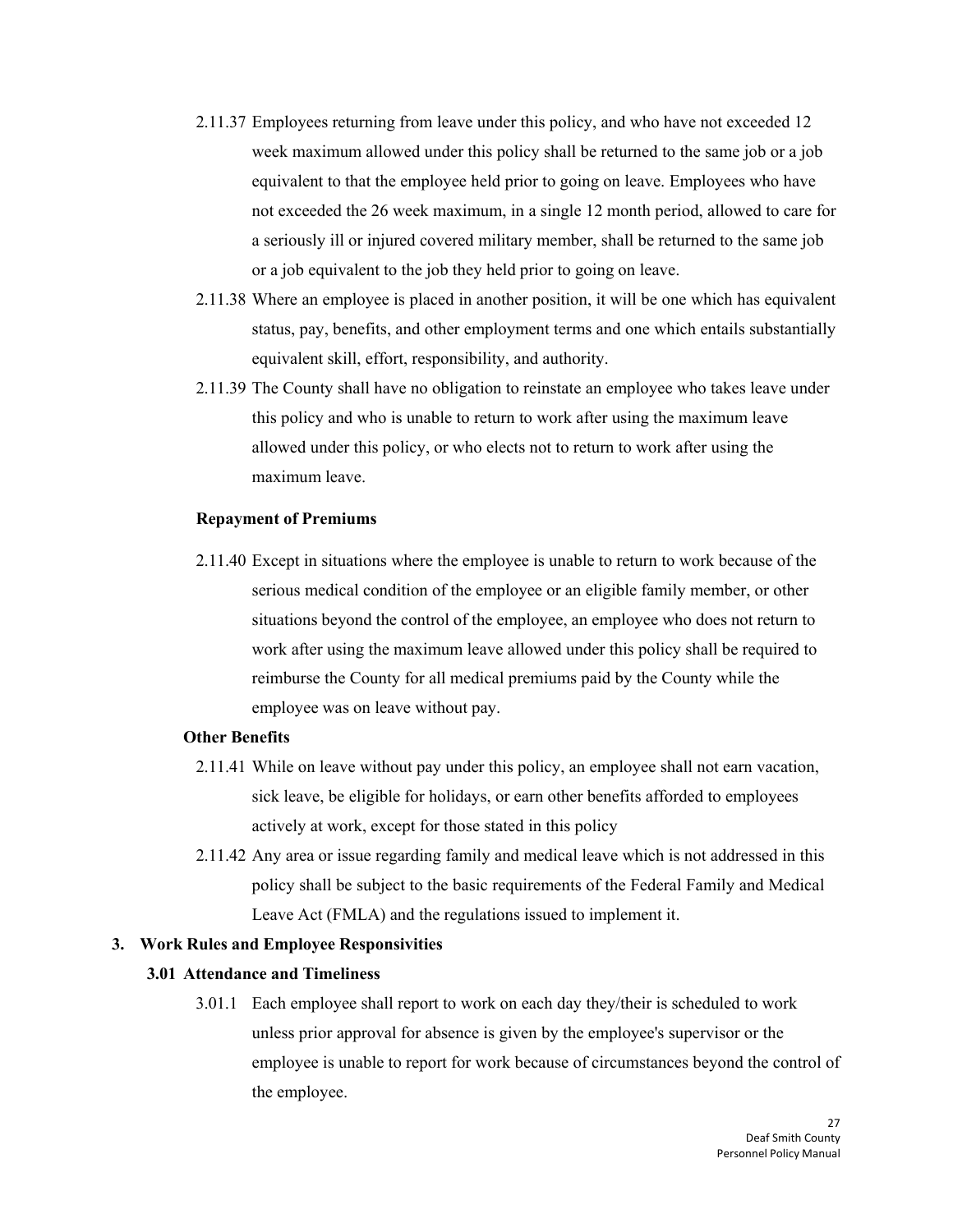#### **Tardiness**

- 3.01.2 Each employee shall be at they/their place of work at the starting time set by they/their supervisor unless prior approval is given by the supervisor or the employee is unable to be at work on time for reasons beyond the control of the employee.
- 3.01.3 Each employee shall remain on the job until the normal quitting time established by the supervisor unless permission to leave early is given by the supervisor.

## **Notification**

3.01.4 If an employee is unable to be at work at they/their normal reporting time, the employee shall be responsible for notifying they/their supervisor as soon as is reasonably practicable of the circumstances causing the tardiness or absence.

#### **Excused and Unexcused**

- 3.01.5 Each supervisor shall be responsible for determining if an unscheduled absence or tardiness is to be classified as excused or unexcused, based on the circumstances causing the absence or tardiness.
- <span id="page-27-0"></span>3.01.6 Frequent unexcused absences or tardiness shall make an employee subject to disciplinary measures, up to and including termination of employment.

## **Abandonment of Position**

- 3.01.7 An employee who does not report for work for three consecutive scheduled work days and fails to notify they/their supervisor, shall be considered to have resigned they/their position by abandonment.
- 3.01.8 All leave (Comp, vacation,  $\&$  holidays) must be taken before employee goes on unpaid or docked time.

## **3.02 Timeclock Procedures**

- 3.02.1 Each employee is required to have a record of hours worked. In departments using time clocks or the web-based time keeping system, the following regulations will apply:
- 3.02.2 Employees are required to clock in prior to their assigned start time, and must clock out when they go off duty.
- 3.02.3 Employees are required to clock out any time they leave the work site for any reason other than assigned work duties.
- 3.02.4 Employees must clock in and out at their designated duty station.
- 3.02.5 Clocking in within the time-frame specified in number three will be calculated as on on-time report for duty.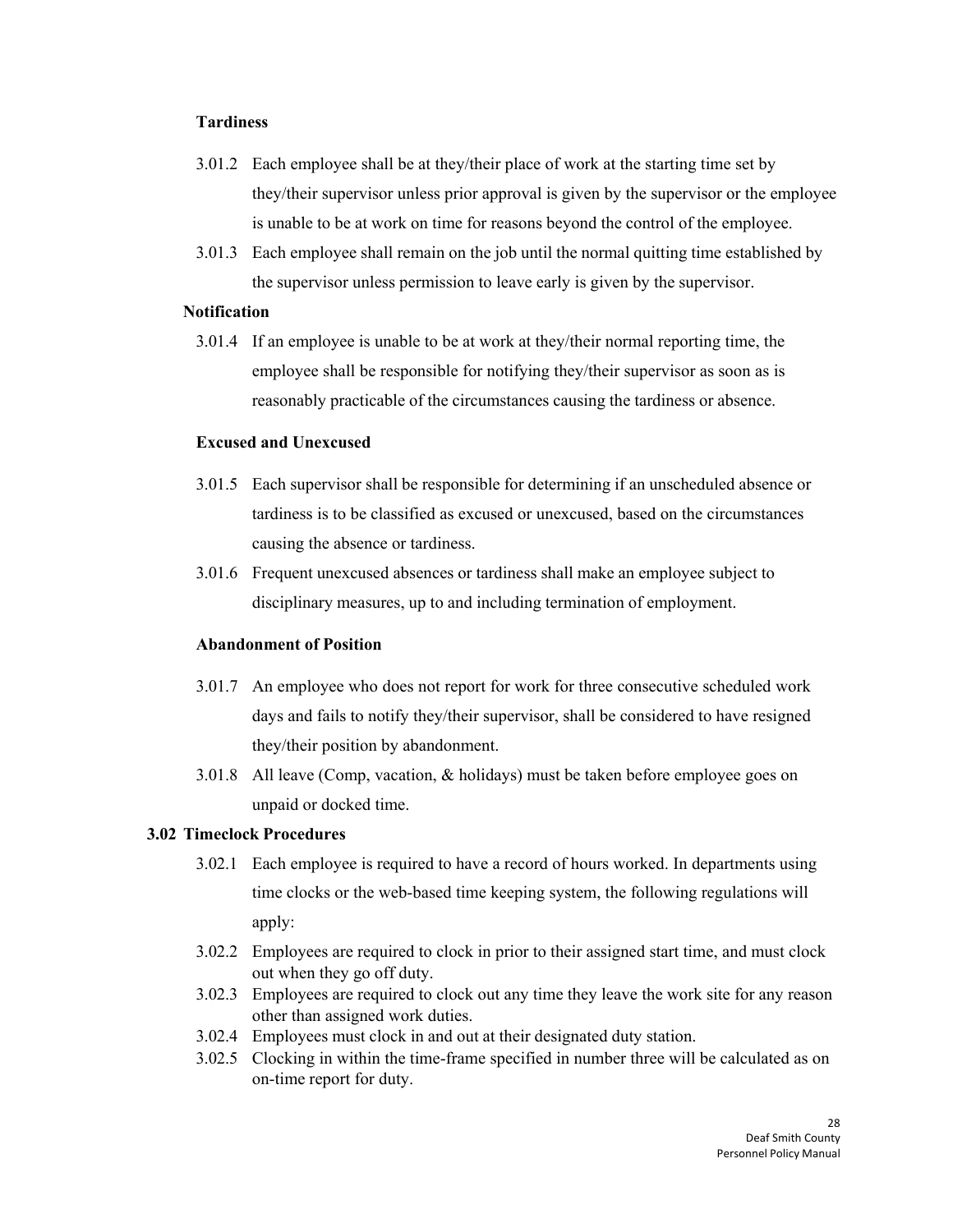- <span id="page-28-0"></span>3.02.6 Depending on the department procedures, time recorded will be the work-time paid or employees will be paid from time sheets verified by actual recorded times. Any adjustments to the recorded time must be approved by the employee's supervisor. Managers will be accountable to their department head for any manual changes submitted.
- 3.02.7 Unless a department is utilizing a system with an automatic lunch deduction, employees must clock out for their designated lunch time. All employees are free to leave the County premises during lunch.
- 3.02.8 Employees who have worked time in excess of 40 hours per week will be paid time and a half (or accrue comp-time at that rate) for all time exceeding 40 hours.
- 3.02.9 Except in emergency circumstances, prior permission to work overtime should be approved in writing to the department manager.
- 3.02.10 Violations of these procedures may result in disciplinary actions; including oral or written warnings, suspension without pay and/or termination. Under no circumstance may one employee clock in or out for another employee. Any employee participating in this type of violation will face immediate termination.

## **3.03 County Property**

- 3.03.1 Each County employee shall be responsible for the care, maintenance, proper use, and upkeep of any vehicle, tool, or other County equipment assigned to him/her.
- 3.03.2 County employees shall only use equipment, vehicles, tools and other County property that they are authorized to use.

## **Texting Ban**

3.03.3 It is the policy of Deaf Smith County that all employees who drive county owned vehicles operate said vehicles in a safe manner. Employees should always drive county vehicles with their full attention on the road. Cell phones should be used with a hands free device and texting while driving is never allowed while operating any county vehicle. County employees are also forbidden from texting on any county owned device while driving their personal vehicles. Violators can be disciplined up to and including termination at the discretion of the employee's supervisor and/or Elected Official. If an employee has an accident in a county owned vehicle and it is due to texting while driving the employee will be subject to discipline up to and including termination at the discretion of the employee's supervisor and/or Elected Official. CDL holders who are caught texting while driving will also be subject to discipline up to and including termination. CDL drivers who violate this policy may also be subject to fines as imposed by the federal transportation department, and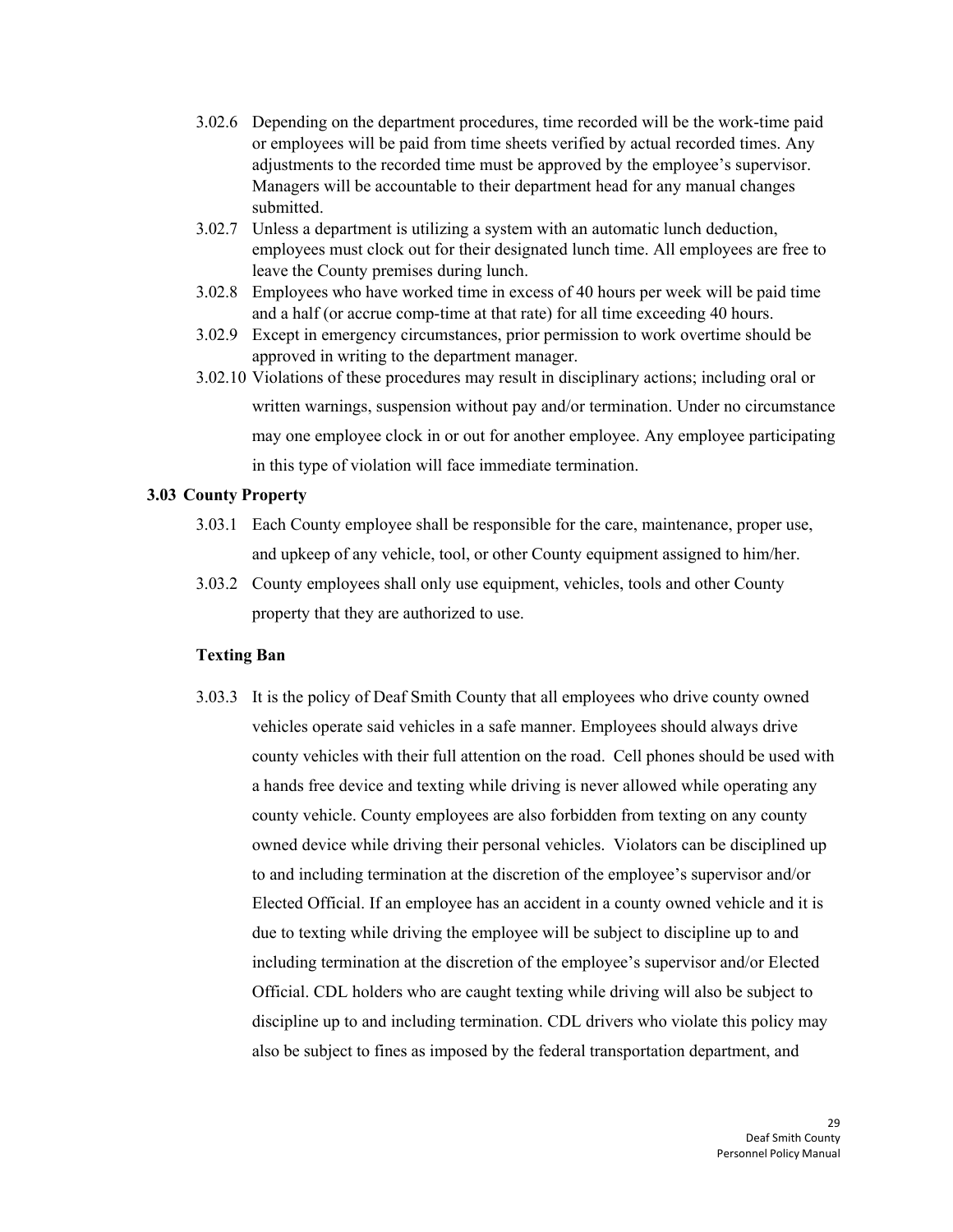could lose their license for a period of 60 days or permanently if there are multiple violations.

#### **Personal Use**

3.03.4 Personal use of County vehicles, equipment, supplies, tools and any other County property shall not be permitted. County Vehicle Assignment Reports shall be filled out by all employees using county vehicles and filed with the County Treasurer. Employees commuting in non-exempt vehicles between their residence and normal place of reporting for duty will be responsible for any taxes as required by I.R.S. guidelines. (The county will be required to report the personal fringe benefit on the employee's W-2 form at the end of the year.)

#### **Licenses**

- 3.03.5 A County employee who operates any County equipment or vehicle which requires a license shall be required to have a current active license for that vehicle or equipment any time they/their operates it.
- 3.03.6 Any employee who operates a vehicle or equipment which requires a license for legal operation shall notify they/their supervisor of any change in the status of that license.
- 3.03.7 An employee whose job involves operation of a vehicle or equipment requiring a license for its legal operation shall be subject to possible job change or termination if that license is suspended or revoked.
- 3.03.8 An employee whose job involves operation of a vehicle or equipment requiring a license for its legal operation, but who is deemed uninsurable by the County's vehicle insurance carrier even though the employee's license has not been revoked or suspended, shall be subject to possible job change or termination.

#### **Accidents**

- 3.03.9 Any employee involved in an accident while operating County equipment or vehicles shall immediately report the accident to they/their supervisor and to the proper law enforcement or other authority immediately.
- 3.03.10 A copy of all accidents and incident reports prepared by the employee shall be sent to the supervisor and the County Judge.

## **License and Certifications**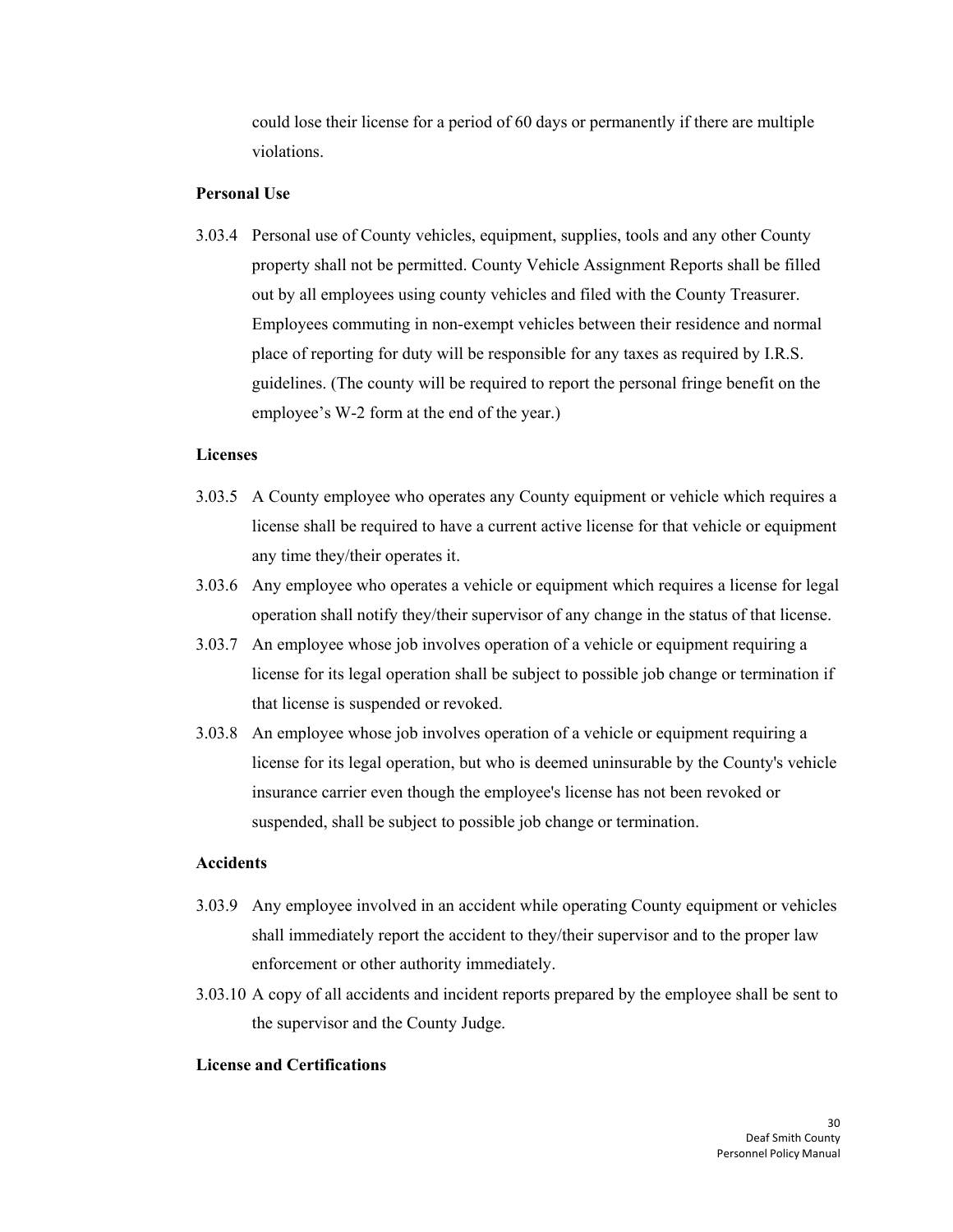#### <span id="page-30-0"></span>3.03.11 Deaf Smith County has many positions that require

licenses and certifications. It is the responsibility of each employee to maintain all required licenses and certifications. If an employee is unable to renew or loses a license or certification, they must immediately notify their supervisor. If this license is a requirement for the position, the employee may be demoted, transferred or terminated. Under no circumstances will the employee be allowed to continue in the position where a license or certification is required if failure to have such license or certification is illegal under either Federal or State Law.

## **3.04 Conflict of Interest**

- 3.04.1 Employees of Deaf Smith County shall not engage in any employment, relationship, or activity which could be viewed as a conflict of interest because of the potential or appearance of affecting the employee's job efficiency, or which would reduce they/their ability to make objective decisions in regard to they/their work and responsibility as a County employee.
- 3.04.2 Employees involved in conflict of interest situations shall be subject to discipline, up to and including termination.
- 3.04.3 Activities which constitute a conflict of interest shall include but not be limited to:
	- a) Soliciting, accepting, or agreeing to accept a financial benefit, gift, or favor, other than from the County, that might reasonably tend to influence the employee's performance of duties for the County or that the employee knows or should know is offered with the intent to influence the employee's performance;
	- b) Accepting employment, compensation, gifts, or favors that might reasonably tend to induce the employee to disclose confidential information acquired in the performance of official duties;
	- c) Accepting outside employment, compensation, gifts, or favors that might reasonably tend to impair independence of judgement in performance of duties for the County;
	- d) Making any personal investment that might reasonably be expected to create a substantial conflict between the employee's private interest and they/their duties for the County;
	- e) Soliciting, accepting, or agreeing to accept a financial benefit from another person in exchange for having performed duties as a County employee in favor of that person.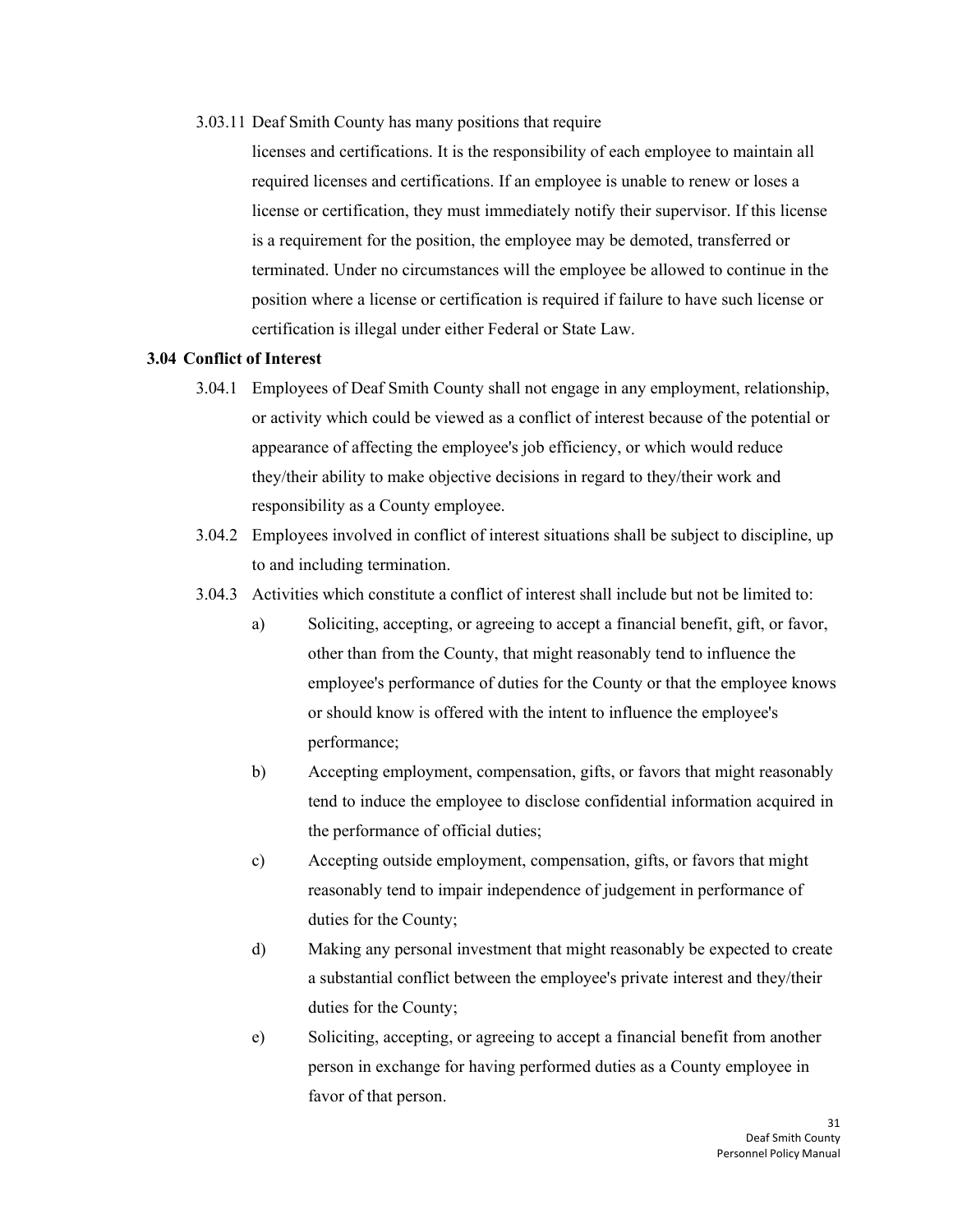- <span id="page-31-0"></span>3.04.4 Full time employment by the County generally shall constitute the sole employment of any employee; however, it is recognized that personal situations do occur which make it necessary for employees to seek supplementary employment. Because of the possibility of conflict of interest, employees are not allowed to work for any other organization or engage in business for themselves without written permission of an elected official or designated department head.
	- a) Permission to engage in outside employment will not be granted if such employment will result in any of the following:
	- 1. Impairment of on-the-job efficiency
	- 2. Conflict of interest
	- 3. Unfavorable publicity or poor public relations
	- b) All requests for permission to engage in outside employment must be in writing and will state:
	- 1. The type of work to be engaged in, including an explanation of task to be performed
	- 2. The hiring organization
	- 3. The hours of work

## <span id="page-31-1"></span>**3.05 Political Activities**

- 3.05.1 Employees of Deaf Smith County shall have the right to support candidates of their choice and to engage in political activity during their personal time.
- 3.05.2 County employees shall not:
	- a) Use their official authority or influence to interfere with or affect the result of any election or nomination for office;
	- b) Directly or indirectly coerce, attempt to coerce, command, or advise another person to pay, lend, or contribute anything of value to a party, committee organization, agency, or person for a political reason; or
	- c) Use any equipment, property or material owned by the County for political activity or engage in political activity while on duty for the County.

## **3.06 Safety**

## **Safety Standards**

3.06.1 Each County employee shall be required to adhere to the general safety standards established for all employees and to all additional safety standards for their job or the department in which they/their works. (See Safety Manual)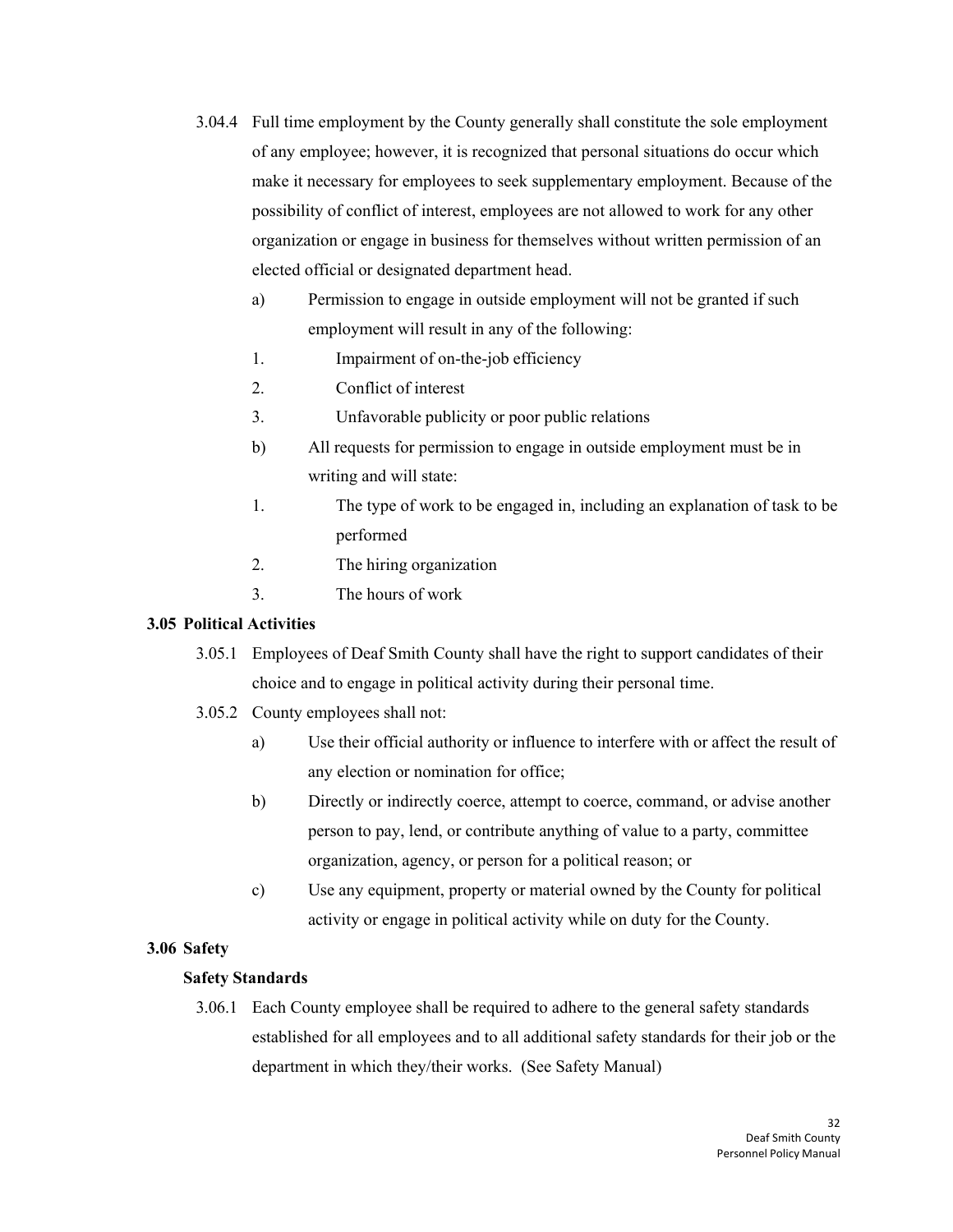#### <span id="page-32-0"></span>**Violations**

- 3.06.2 Failure to follow the safety standards set by the County shall make an employee subject to disciplinary action, up to and including termination.
- 3.06.3 An employee causing an accident resulting in major injury or death because of failure to follow safety standards shall be subject to termination.

#### **Reporting**

3.06.4 Employees seeing unsafe working conditions shall either take steps to correct those conditions or report the unsafe conditions to the department head.

## **3.07 Harassment**

- 3.07.1 Deaf Smith County is committed to a workplace free of harassment. Harassment includes unlawful, unwelcome words, acts or displays based on sex, including lesbian, gay, bi-sexual or transgender status race, color, religion, national origin, age, pregnancy, disability, family or military leave status or veteran's status. Such conduct becomes harassment when (1) the submission to the conduct is made a condition of employment; (2) the submission to, or rejection of, the conduct is used as the basis for an employment decision; or (3) the conduct creates an offensive, intimidating or hostile working environment or interferes with work performance.
- 3.07.2 Harassment is strictly prohibited by Deaf Smith County whether committed by an elected official, appointed official, department head, co-worker or non-employee the county does business with.
- 3.07.3 Employees who feel they have been harassed should immediately report the situation to the elected or appointed official who is responsible for the department in which they work.
- <span id="page-32-1"></span>3.07.4 Every reported complaint will be investigated promptly and thoroughly. The official or department head to which a claim has been reported shall be responsible for seeing that prompt action is taken to investigate the claim.
- 3.07.5 Once the investigation is complete, the employee making the claim shall be notified of the result of the investigation and any actions which are to be taken.
- 3.07.6 Retaliation against an employee who reports harassment or who cooperates in the investigation is prohibited by law as well as this policy.
- 3.07.7 Remedial action will be taken in accordance with the circumstances when the county determines unlawful harassment has occurred, up to and including termination.

#### **3.08 Sexual Harassment**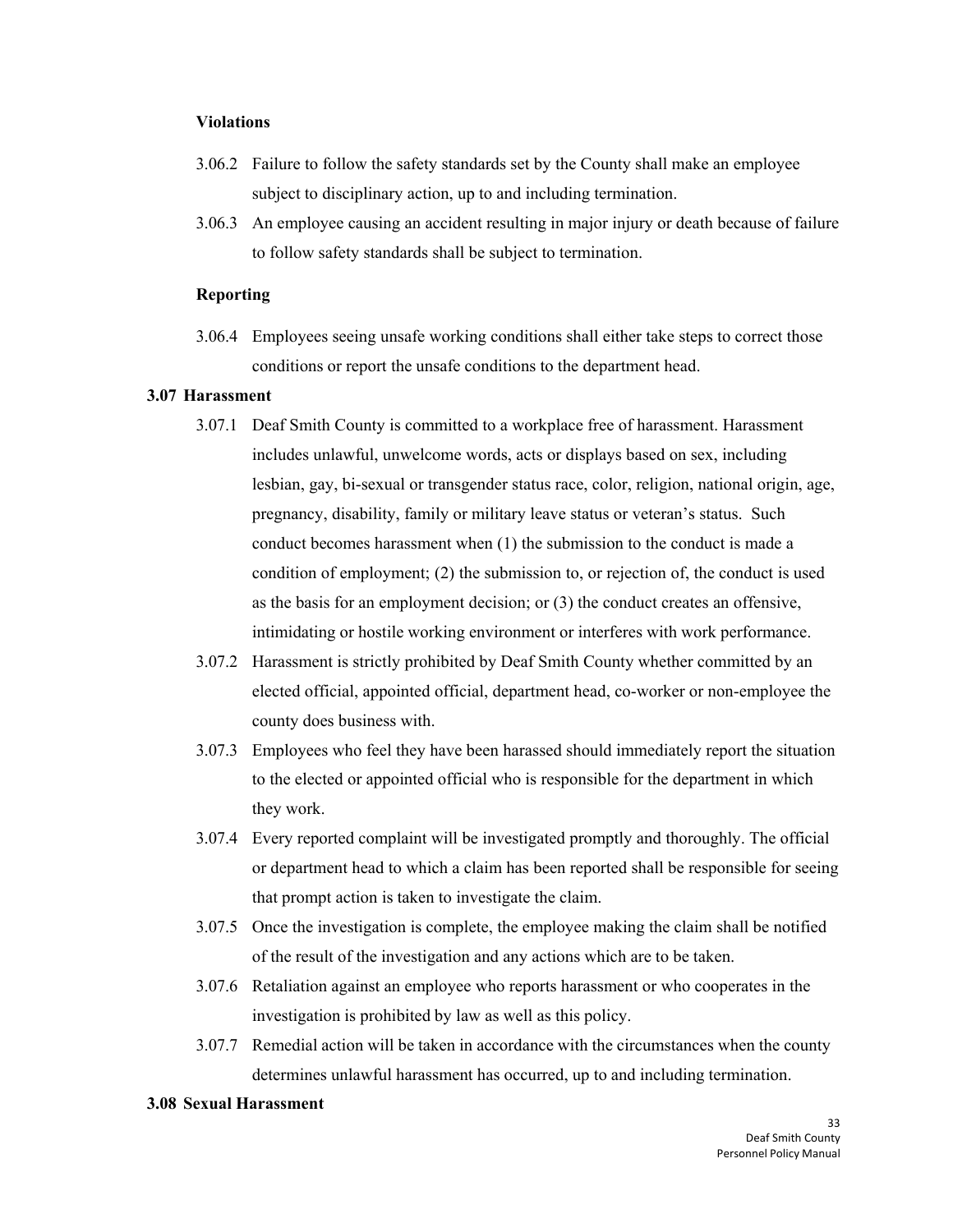- 3.08.1 Sexual harassment is strictly prohibited by Deaf Smith County, whether committed by elected official, appointed official, department head, co-worker, or non-employee the county does business with. It shall be the policy of Deaf Smith County to provide a work place free from sexual harassment for all employees and to take active steps to eliminate any sexual harassment of which the County becomes aware.
- 3.08.2 Employee engaging in sexual harassment shall be subject to discipline, up to and including termination of employment. Sexual harassment shall include, but not be limited to, unwanted sexual advances, request for sexual favors, and other verbal, non-gestures, touching, pictures, emails or cartoons where:
	- a) the submission to such conduct is either an expressed or implied condition of employment; or
	- b) the submission to or rejection of such conduct is used as a basis for an employment decision affecting the harassed person; or
	- c) The conduct has the purpose of effect of substantially interfering with an affected person's work performance or creating an intimidating, hostile, or offensive work environment.
- 3.08.3 All claims of sexual harassment shall be taken seriously and investigated promptly, thoroughly and as is consistent with the investigation, confidentially.
- 3.08.4 No retaliation or other adverse action shall be taken against an employee who, in good faith, files a claim of sexual harassment or those employees who cooperate in the investigation of a complaint.
- 3.08.5 Employees who feel they have been sexually harassed should immediately report the situation to the elected or appointed official who is responsible for the department in which they work. If for any reason the employee feels that reporting the harassment to the department head may not be the best course of action, the report should be made to the County Judge or to the District Attorney.
- 3.08.6 Every reported complaint will be investigated promptly and thoroughly. The official or department head to which a claim has been reported shall be responsible for seeing that prompt action is taken to investigate the claim.
- 3.08.7 Once the investigation is complete, the employee making the claim shall be notified of the result of the investigation and any actions which are to be taken.
- 3.08.8 Use the following procedures so that your complaint may be resolved quickly and fairly.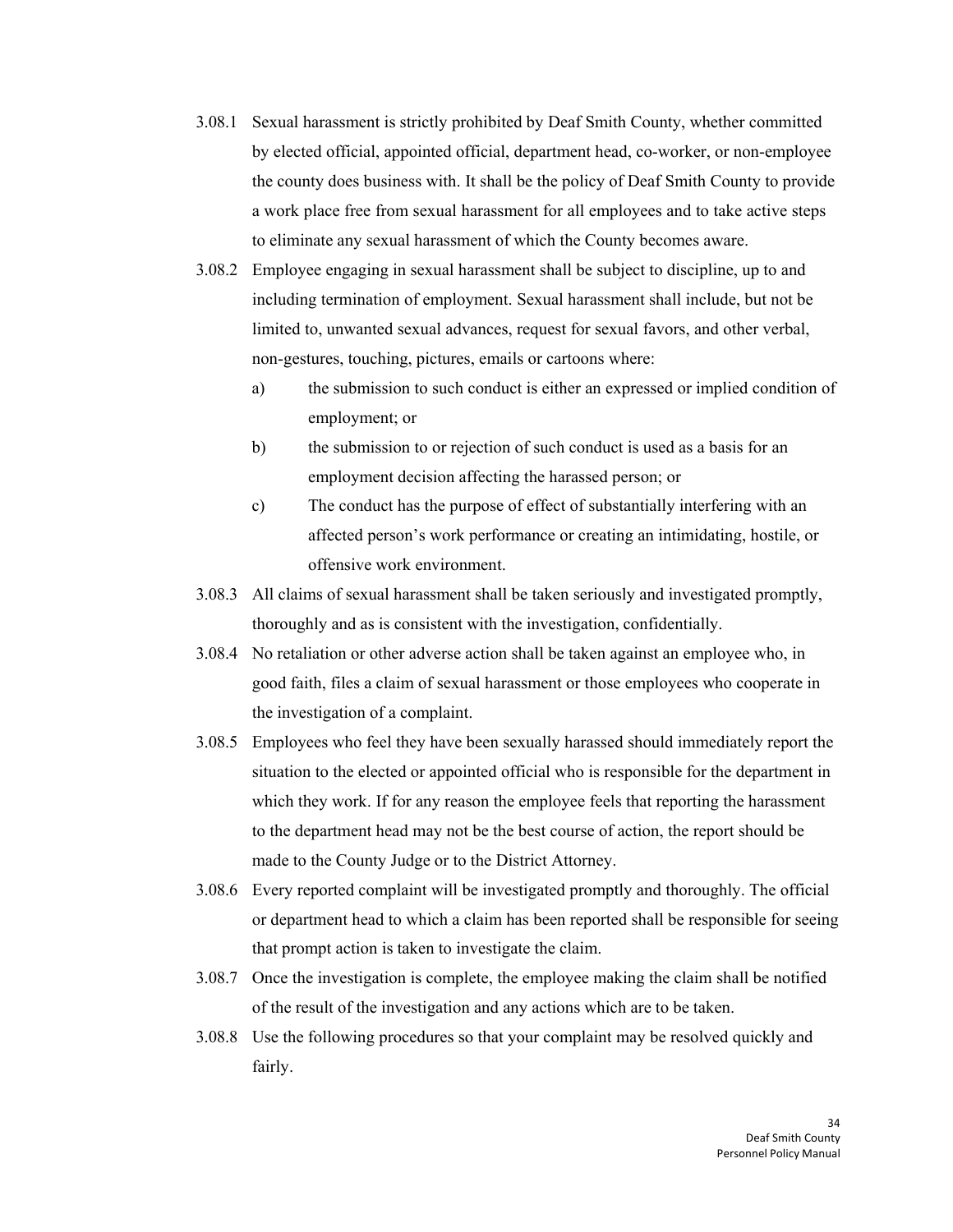- <span id="page-34-0"></span>a) When practical, confront the harasser and ask them to stop the unwanted behavior.
- b) Record the time, place and specifics of each incident, including any witnesses.
- c) Report continuing sexual harassment to the elected Official or the Appointed Official who is responsible for your department or to the County Judge or the District Attorney.
- d) If a thorough investigation reveals that unlawful sexual harassment has occurred, Deaf Smith County will take effective remedial action in accordance with the circumstances up to and including termination.

## **3.09 Whistleblower**

<span id="page-34-1"></span>3.09.1 An employee may, in good faith, report an alleged violation of a Deaf Smith County Policy or federal or state law to they/their supervisor, department head, or Elected Official, unless all of these persons are the alleged perpetrators of the alleged violation of policy or law. If all of the listed persons are alleged to be involved in the violation, the employee may report the allegation to the District Attorney or County Judge. The County will investigate the reported activity. An official, supervisor, department director, or any other employee is prohibited from taking adverse employment action against an employee who, in good faith, designated person, pursuant to this policy. An employee who intentionally makes a false report of wrongdoing may be subject to discipline up to and including termination. An employee who, in good faith, believes they/their is being subjected to retaliation based on a report of alleged wrongdoing under this policy should immediately contact HR, the County Judge or District Attorney. An employee with a question regarding this policy should contact HR.

#### **3.10 Workplace Violence**

3.10.1 Deaf Smith County is committed to providing a workplace free of violence. Deaf Smith County will not tolerate or condone violence of any kind in the workplace. The county will also not tolerate or condone any threats of violence, direct or indirect, this includes jokes. All threats will be taken seriously and will be investigated. Employees must refrain from any conduct or comments that might make another employee suspicious or in fear for their safety. Employees are required to report all suspicious conduct or comments to their immediate supervisor. Employees should be aware of their surroundings at all times and report any suspicious behavior from the public, former employees or current employees to their immediate supervisor or the sheriff's department. No employee may possess a firearm or other weapon other than an authorized law enforcement official, without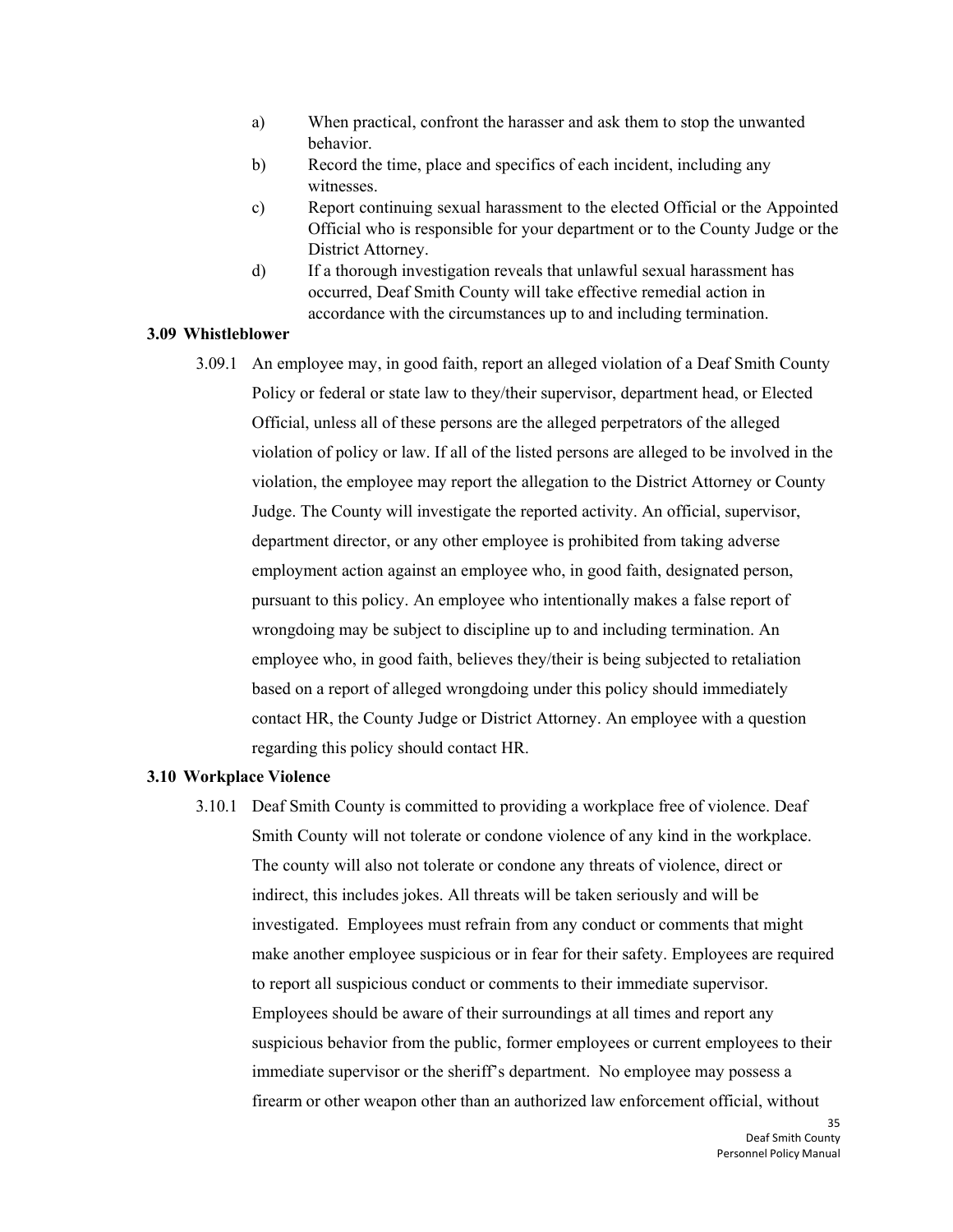<span id="page-35-0"></span>permits in all county offices and buildings owned or used by Deaf Smith County, this also includes county owned vehicles. If employees believe that a person is violating this policy, they should immediately report to their immediate supervisor or the sheriff's department. Employees found in violation of this policy may be subject to discipline up to and including immediate termination. No open carry will be allowed by any County Employee with the exception of Law Enforcement employees.

#### **3.11 Social Media**

- 3.11.1 For purposes of this policy "social media" includes, but is not limited to, online forums, blogs and social networking sites, such as Twitter, Facebook, LinkedIn, YouTube, and Myspace.
- 3.11.2 Deaf Smith County recognizes the importance of social media for its employees. However, use of social media by employees may become a problem if: it interferes with the employee's work; is used to harass supervisors, co-workers, customers or vendors; creates a hostile work environment; or harms the goodwill and reputation of Deaf Smith County among the community at large. Deaf Smith County encourages employees to use social media within the parameters of the following guidelines and in a way that does not produce the adverse consequences mentioned above.
- 3.11.3 Where no policy or guideline exists, employees are expected to use their best judgement and take the most prudent action possible. If you are uncertain about the appropriateness of a social media posting, check with your manager, or supervisor.
	- a) If your posts on social media mention Deaf Smith County make clear that you are an employee of Deaf Smith County and that the views posted are yours alone and do not represent the views of Deaf Smith County.
	- b) Do not mention Deaf Smith County supervisors, employees, customers or vendors without their express consent.
	- c) Do not pick fights. If you see a misrepresentation about Deaf Smith County, respond respectfully with factual information, not inflammatory comments.
	- d) Remember, you are responsible for what you write or present on social media. You can be sued by other employees, supervisors, customers, or vendors, and any individual that views your social media posts as defamatory, pornographic, proprietary, harassing, libelous or creating a hostile work environment. Employees can be subject to disciplinary action, up to and including termination for what they post on social media platforms,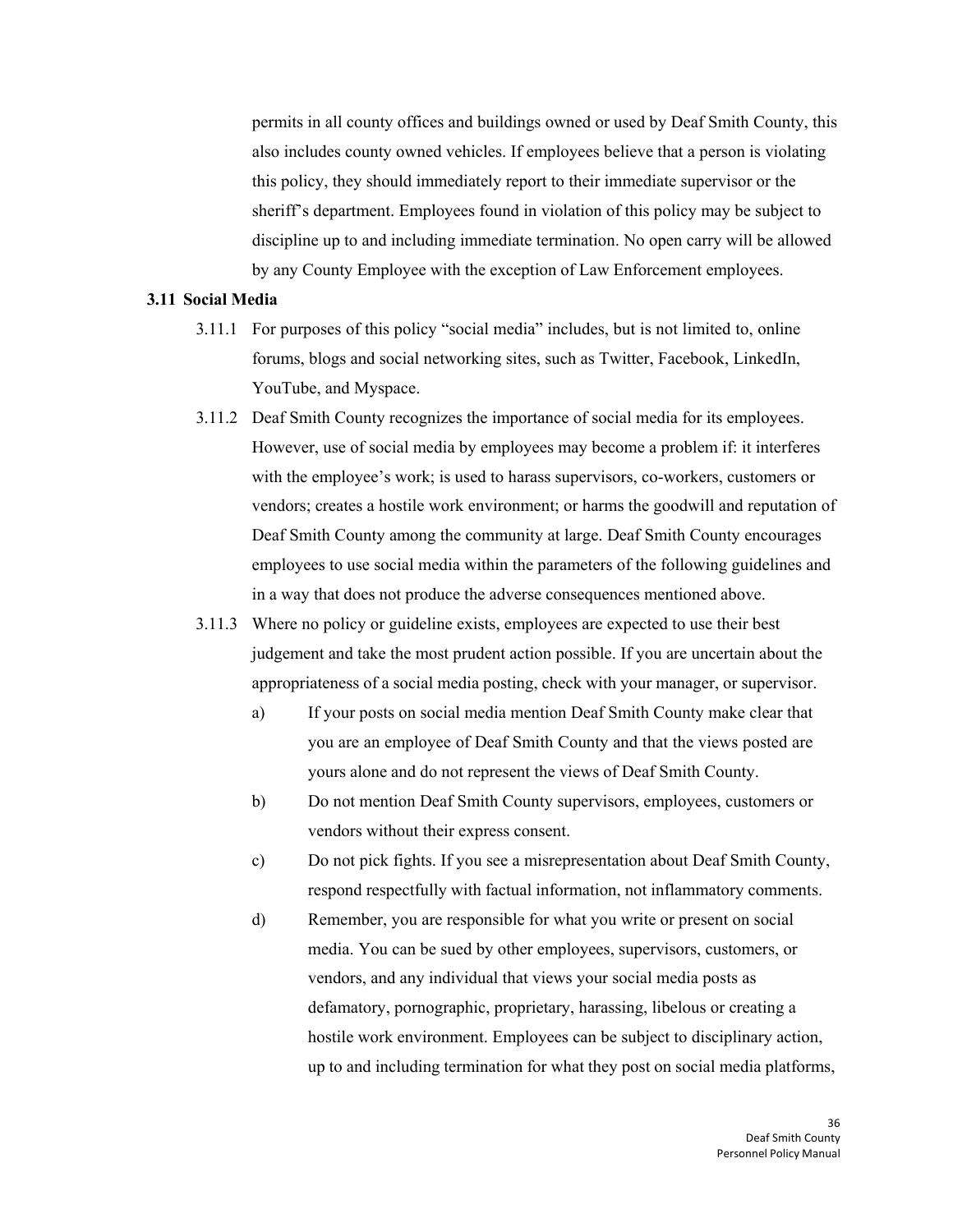even if the employee did not use a county computer or if the post did not occur during work hours or on county property.

- e) Employees may not use Deaf Smith County computer equipment for nonwork related activities without written permission. Social media activities should not interfere with your duties at work. Deaf Smith County monitors its computers to ensure compliance with this restriction.
- f) You must comply with copyright laws, and cite or reference sources accurately.
- g) Do not link to Deaf Smith County's website or post Deaf Smith County material on a social media site without written permission from your supervisor.
- <span id="page-36-0"></span>h) All Deaf Smith County policies that regulate off-duty conduct apply to social media activity including, but not limited to, policies related to illegal harassment and code of conduct.
- i) Any confidential information that you obtained through your position at Deaf Smith County must be kept confidential and should not be discussed through social media forums.
- j) Violation of this policy may lead to discipline up to and including the immediate termination of employment.
- 3.11.4 It is the policy of Deaf Smith County that supervisors do not engage in social media activities with their employees.

## **3.12 Computer and Internet Usage**

- 3.12.1 The use of Deaf Smith County information systems, including computers, fax machines, smart phones, tablet computers and all forms of Internet/Intranet access, is for Deaf Smith County business and for authorized purposes only. Brief and occasional personal use of the electronic mail system or the Internet is acceptable as long as it is not excessive or inappropriate, occurs during personal time (lunch or other breaks), and does not result in any expense to the County.
- 3.12.2 Use is defined as "excessive" if it interferes with normal job functions, responsiveness, or the ability to perform daily job activities. Electronic communication should not be used to solicit or sell products or services that are unrelated to the County's business; distract, intimidate, or harass coworkers or their parties; or disrupt the workplace.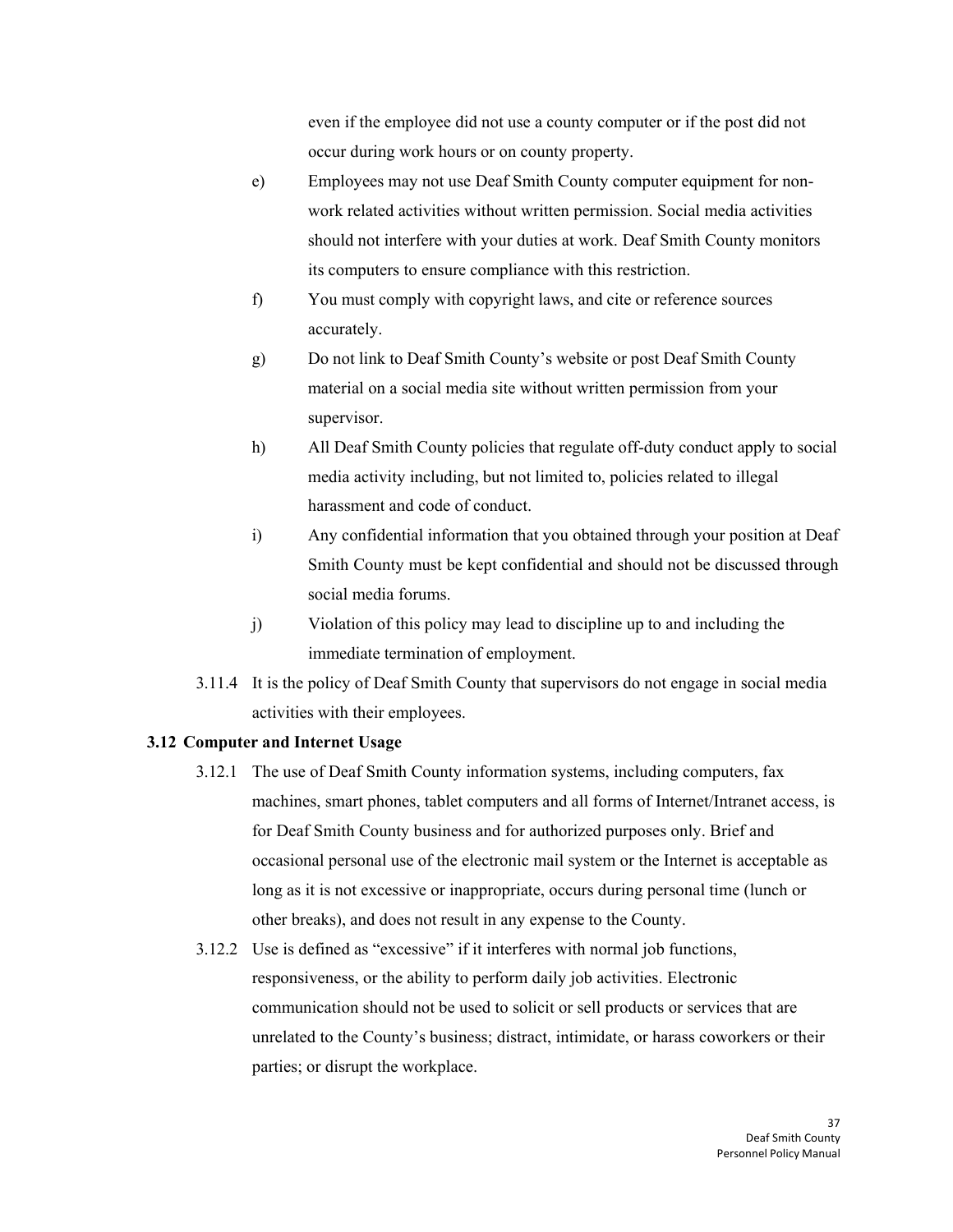- 3.12.3 Use of Deaf Smith County computers, networks, and Internet access is a privilege granted by department heads and may be revoked at any time for inappropriate conduct carried out on such systems. Improper use may result in discipline up to and including termination.
- 3.12.4 Deaf Smith County owns the rights to all data and files in any computer, network, or other information system used in the county. Deaf Smith County also reserves the right to monitor electronic mail messages (including personal/private/instant messaging systems, Facebook, twitter, etc.) and their content, as well as any and all use of the Internet and of computer equipment used to create, view, or access email and Internet content. Employees must be aware that the electronic mail messages sent and received using county equipment are not private and are subject to viewing, downloading, inspection, release, and archiving by county officials at all times. Deaf Smith County has the right to inspect any and all files stored in private areas of the network or on individual computers or storage media in order to assure compliance with policy and state and federal laws. No employee may access another employee's computer, computer files, or electronic mail messages without prior authorization from either the employee or an appropriate county official. No employee shall break any copy right laws, download any illegal or unauthorized downloads. Deaf Smith County monitors its entire informational systems and employees may be subject to discipline up to and including termination for any misuse of county informational systems.
- <span id="page-37-0"></span>3.12.5 Employees should not bring personal computers to the workplace or connect them to Deaf Smith County hard wired electronic systems. Violation of this policy, may result in disciplinary action, up to and including termination of employment.
- 3.13 Cell Phone Usage
	- 3.13.1 Deaf Smith County determines on a case by case basis the need for county provided cell phones. County cell phones are to be used for business purposes only.
	- 3.13.2 Deaf Smith County strongly discourages the use of any cell phone while operating any vehicle. Employees should plan calls to allow placement of calls either prior to traveling or while on rest breaks.
	- 3.13.3 Deaf Smith County bans all employees from texting while operating any county owned vehicle or equipment. County employees who are driving their own personal vehicle are also banned from texting while driving on county business. Federal law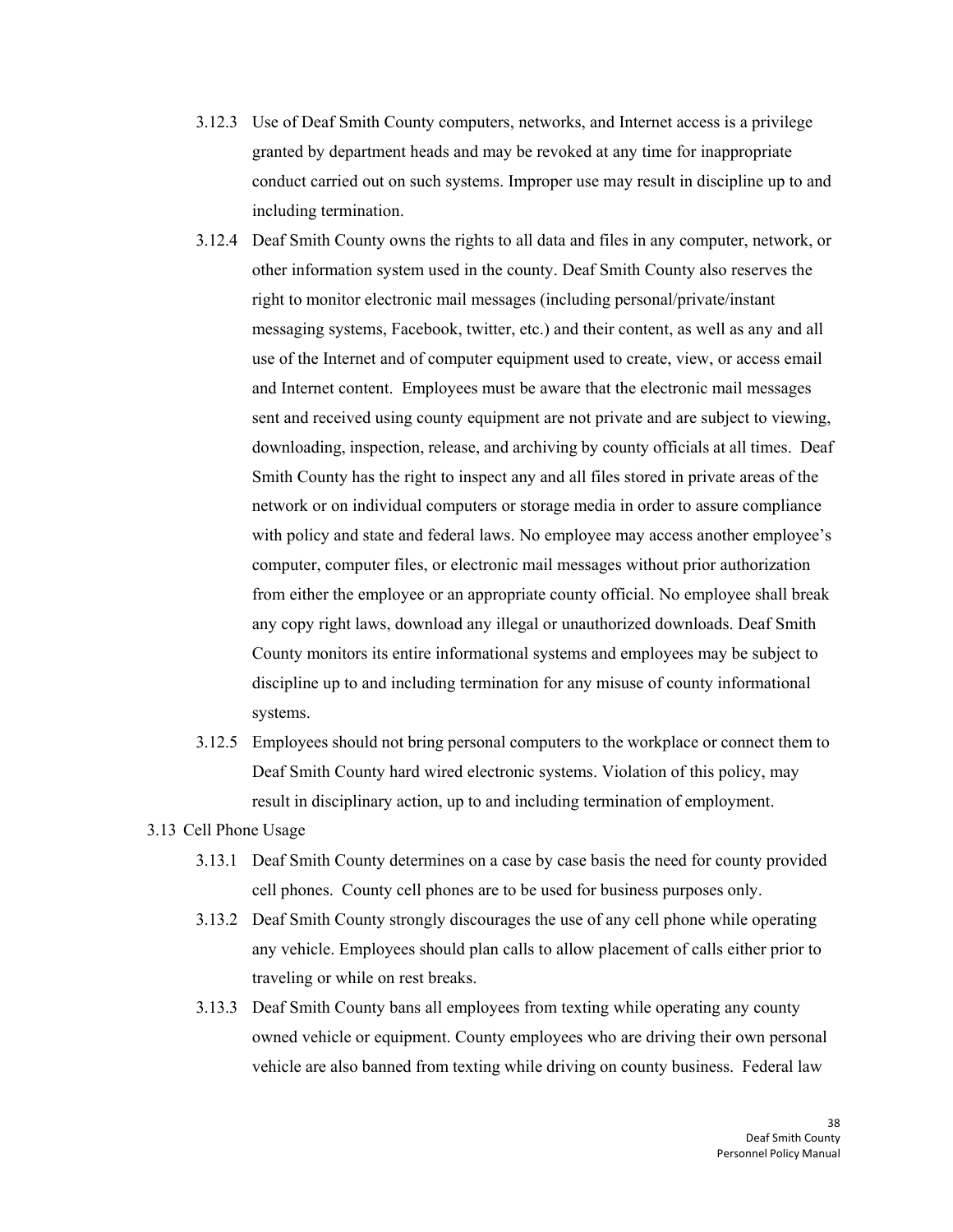prohibits any CDL driver operating any vehicle over 10,000 GWR from texting with fines and penalties, up to including loss of CDL.

- <span id="page-38-0"></span>3.13.4 Employees in possession of a Deaf Smith County owned cellular phone are required to take appropriate precautions to prevent theft and vandalism.
- 3.13.5 Each department may set their own rules and regulations regarding personal cell phone usage while at work.

## **3.14 DSC Purchasing Policy**

3.14.1 The purchasing Policy has been developed by the Commissioner's Court and is set forth in the following paragraphs. The purpose of this policy is to obtain goods and services as timely and economically as possible while continuing to purchase items that are best suited to the needs of the various departments and conform to state laws. To achieve this purpose the County Auditor is designated as the Purchasing Officer.

## Classes of Purchases

- 3.14.2 To help the County get the best prices for quality merchandise in the efficient manner, purchases are divided into the following four classes:
	- 1. Less than \$10,000.00-Department Head gets quotes for goods, and prepares purchase order.
	- 2. Over \$50,000.00-Formal written sealed competitive bids, as required by state law.
	- 3. Emergency Purchases.
	- 4. Capital Expenditures Over \$10,000.00-Department Head shall get prior approval from entire Commissioner's Court before making any capital expenditures in excess of \$10,000.00

## **Procedures, Less than \$10,000.00**

- 3.14.3 Department head should obtain two quotations when possible. This may be done over the phone and if it requires unreasonable time, effort, or expense to obtain two quotations, one will be acceptable.
- 3.14.4 If circumstances warrant, and upon agreement between the Department Head and County Treasurer, a signed invoice may be used by the Department Head. The Treasurer must have this before a claim will be paid.

## **Procedures Over \$50,000.00**

3.14.5 State law requires formal written, sealed, competitive bids or proposals on all purchases or contracts, calling for an expenditure for more than \$50,000.00. This includes installment payments and lease/purchase, if the payments will total more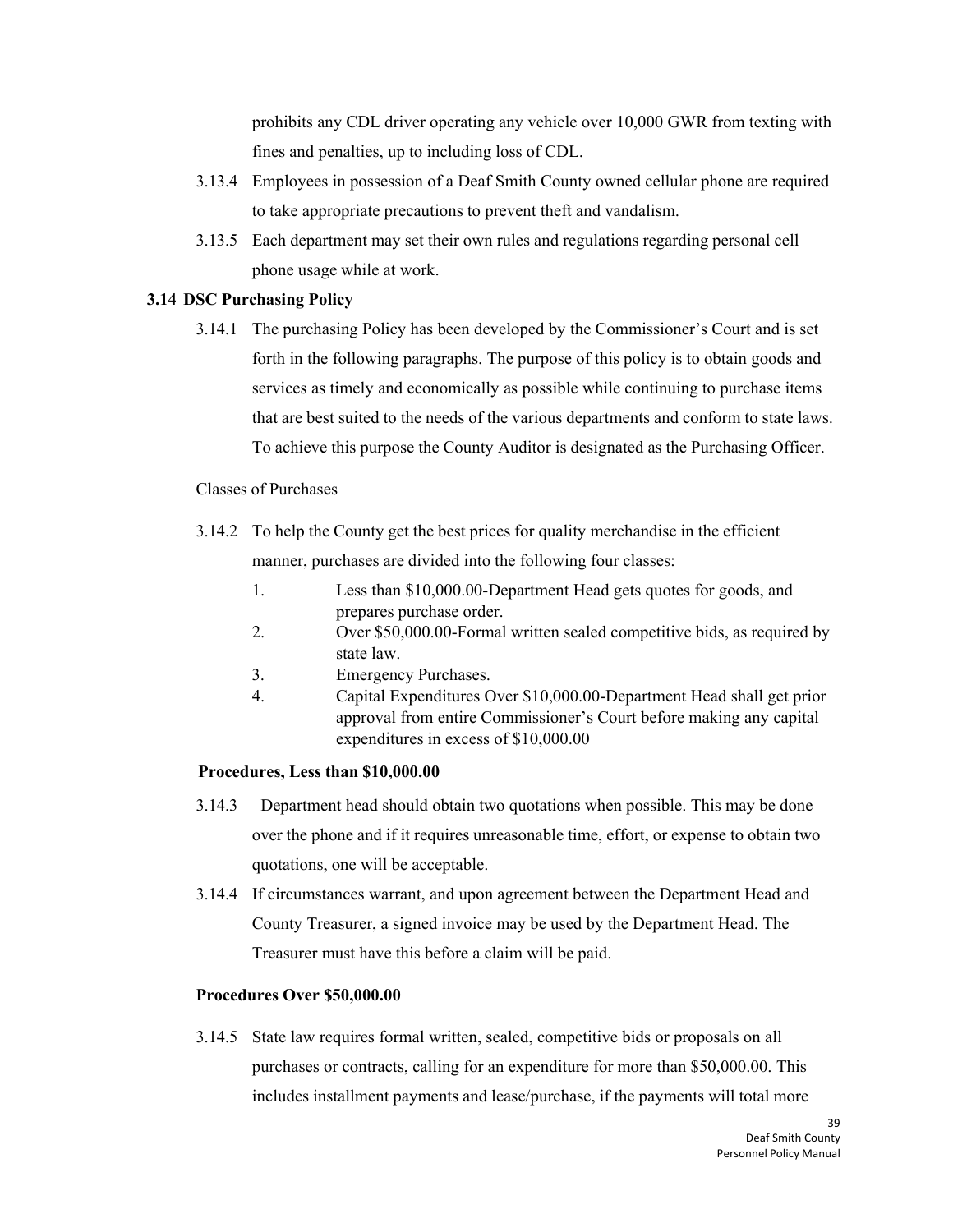than \$50,000.00. If a County purchases goods or services at an aggregate of \$50,000.00 during the budget period, those items should be bid or proposed competitively.

- 3.14.6 Purchases of any of the following items are exempt from Competitive bidding by State Law. The same exemptions are hereby granted by the Deaf Smith County Commissioners' Court.
	- 1. An item that must be purchased in a case of public calamity if it is necessary to make the purchase promptly to relieve the necessity of the citizens or to preserve the property of the county;
	- 2. An item necessary to preserve or protect the public health or safety of the residents of the county;
	- 3. An item necessary because of unforeseen damage to public property;
	- 4. A personal or professional service;
	- 5. Any work performed and paid for by the day, as the work progresses;
	- 6. Any land or right-of-way;
	- 7. An item that can be obtained from only one source, including:
	- I. Items for which competition is precluded because of the existence of patents, copyrights, secret processes, or monopolies;
	- II. Films, manuscripts, or books;
	- III. Electric power, gas, water, and other utility services; and
	- IV. Captive replacement parts of components for equipment; or
	- 8. An item of food
	- 9. Personal property sold:
	- I. At an auction by a state licensed auctioneer;
	- II. At a going out of business sale held in compliance with subchapter F, Chapter 17, Business & Commerce Code; or with subchapter

Chapter 17 Business & Commerce Code; or

- III. By a political subdivision of this state, a state agency of this state, or an entity of the federal government.
- 10. Any work performed under a contract for community and economic development made by a county under Section 381.004.
	- I. B. by authority of Section 262.024 the renewal or extension of a lease or of an equipment maintenance agreement is exempt for bid requirements, under certain conditions. The Commissioners' Court hereby grants the exemption if: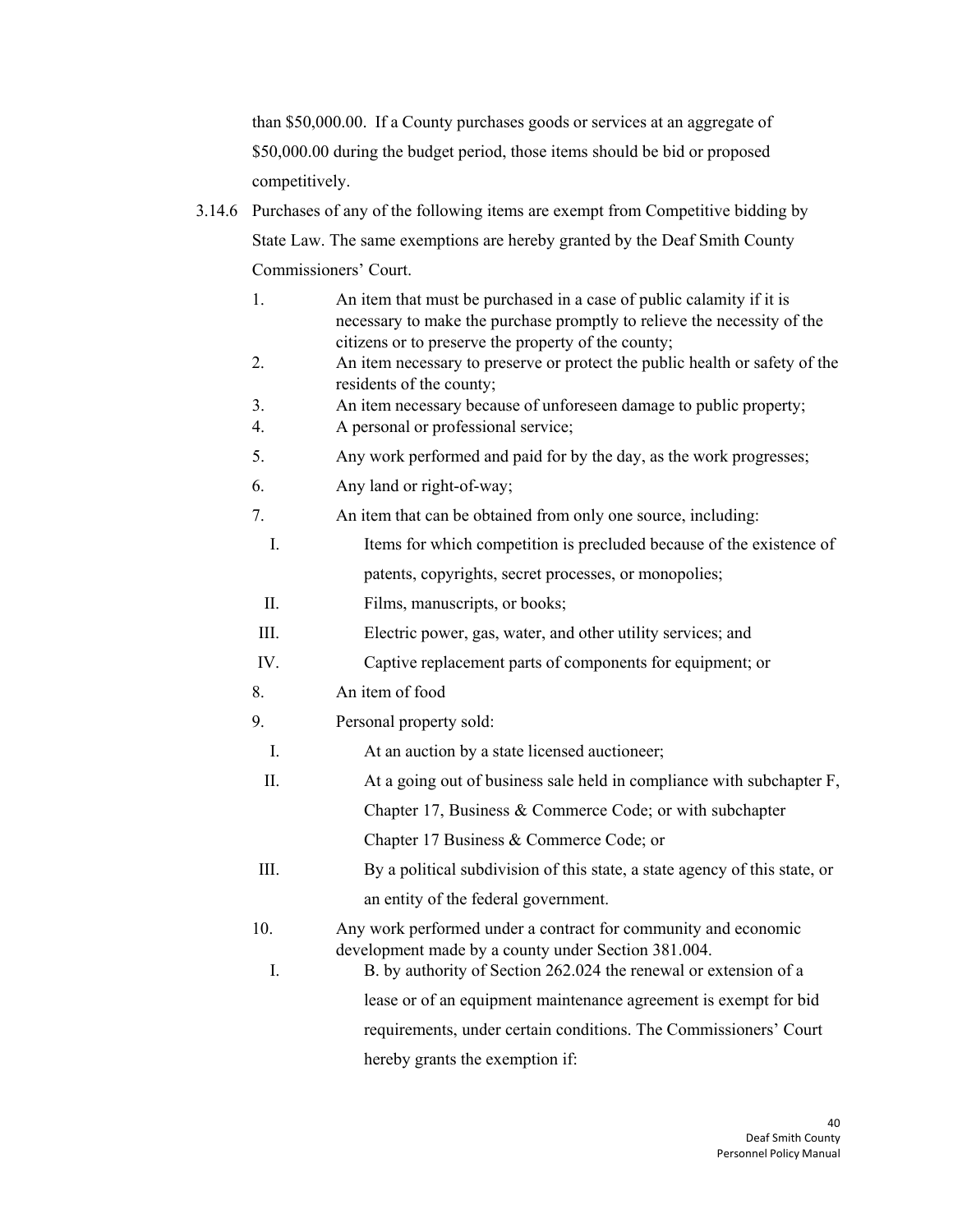- II. The lease of agreement has gone through the competitive bidding procedure within the preceding year;
- III. The renewal or extension does not exceed one year; and
- IV. The renewal or extension is the first renewal or extension of the lease or agreement.
- V. If an item exempted under Subsection (a) (7) is purchased, the Commissioners' Court, after accepting a signed statement from the county official who makes purchases for the county as to the existence of only one source, must enter in its minutes a statement to that effect.
- VI. The exemption granted under Subsection (a) (8), items of food, and shall apply only to the sealed competitive bidding requirements on food purchases. Counties shall solicit at least three bids for purchase of food items by telephone or written quotation at intervals specified by the Commissioners' Court. Counties shall award food purchase contracts to the responsible bidder who submits the lowest and best bid or shall reject all bids and repeat the bidding process, as provided by the subsections. The Purchasing officer taking telephone or written bids under this subsection shall maintain, on a form approved by the Commissioners' Court, a record of all bids solicited and the vendors contacted. This record shall be kept in the purchasing office for a period of at least one year until audited by thecounty auditor. VII.
- 

VIII. The procedures for a purchase of \$50,000.00 or more will be carried out as provided by state laws.

#### **Procedures, Emergency Purchases**

- 3.14.7 Amounts of \$10,000.00 or less
	- a) An emergency is defined for this purpose as a situation requiring prompt action before normal purchasing procedures can be complied with in order to save life or property, to protect public health or safety, or to deal with a situation that could not, with proper care and diligence, have been foreseen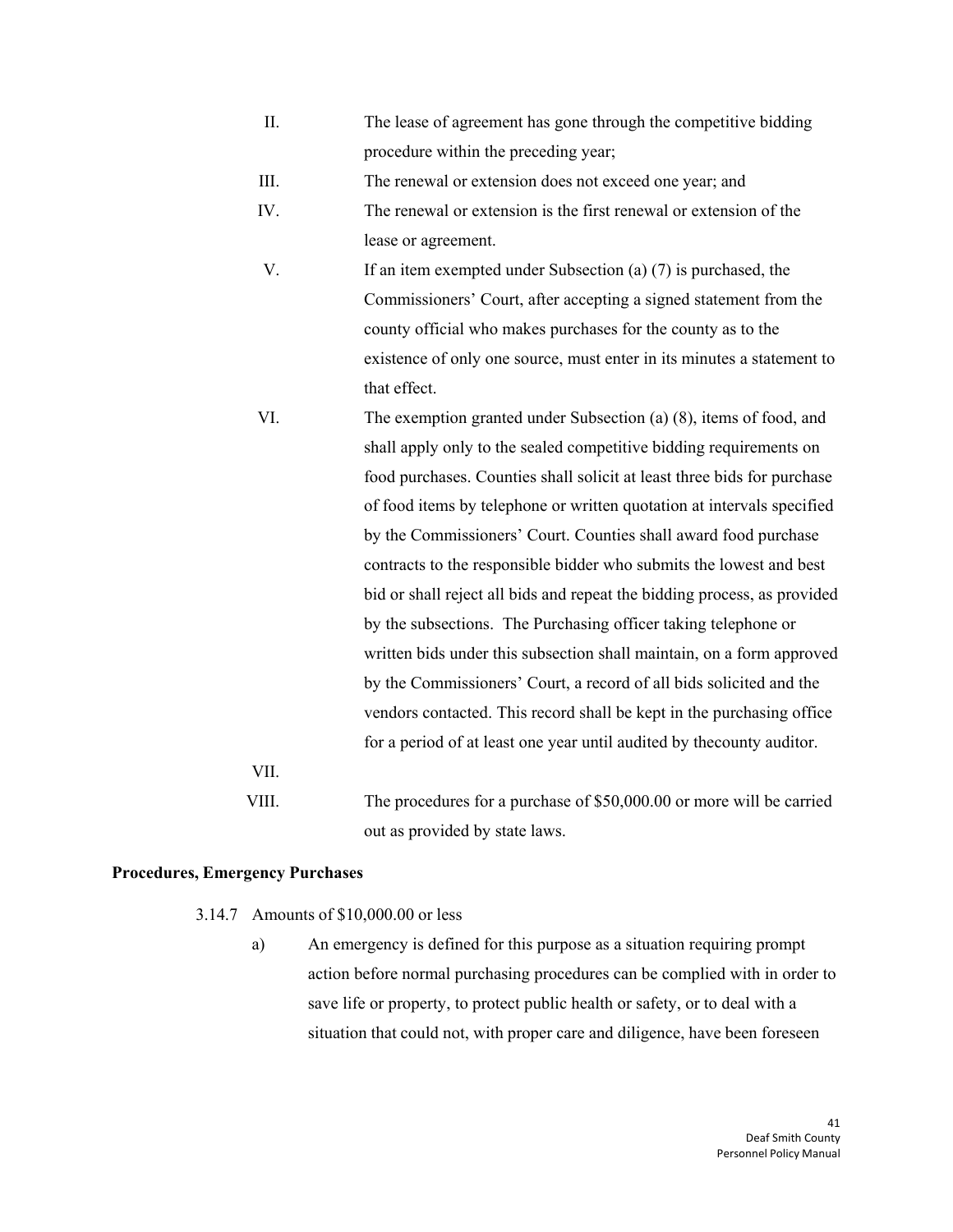beforehand. There should be very few emergencies. Thinking ahead will do away with the need for almost all emergencies.

- b) In a bona fide emergency, the Department Head must make every reasonable attempt to comply with as many of the purchasing Procedures as possible.
- c) The Commissioners' Court will consider emergency purchases at their next meeting. If the court does not agree that a real emergency existed, the purchase may be the personal liability of the user.
- 3.14.8 Amounts over \$50.000.00
	- a) State law defines emergency as has been previously noted in the document. The Commissioners have the discretion to declare a situation to be an emergency.
	- b) Reasonable efforts should still be made to get the best prices on the required merchandise as possible.
	- c) Signed invoices should still be used

## **State Contract Bids**

3.14.9 By utilizing the purchasing Program for Local Governments under the Local Government code 271.081-.083, department heads and officials may purchase items from the approved state contract Bid List without competitive bidding. This Purchasing Policy shall be construed to comply with Local Government code 262.021-262.037

## 3.15 DSC Fraud Policy

- 3.15.1 The Deaf Smith County Fraud Policy and Response Program (Policy) has been created to support Deaf Smith County's commitment to protecting county revenue, property, reputation and other assets; to emphasize clearly the need for accurate financial reporting; and to define guidelines for the investigation and handling of fraud, should it occur.
- 3.15.2 The Deaf Smith County Fraud Policy applies to all elected officials, appointed officials and employees of Deaf Smith County and includes all full-time, part-time, seasonal, volunteer, and other temporary employees.
- 3.15.3 In law, "fraud" generally involves an act of deception, bribery, forgery, extortion, theft, misappropriation, false representation, conspiracy, corruption, collusion, embezzlement, or concealment of material facts. Fraud may be committed by an individual, a group of individuals, or by one or more organizations. Fraud is a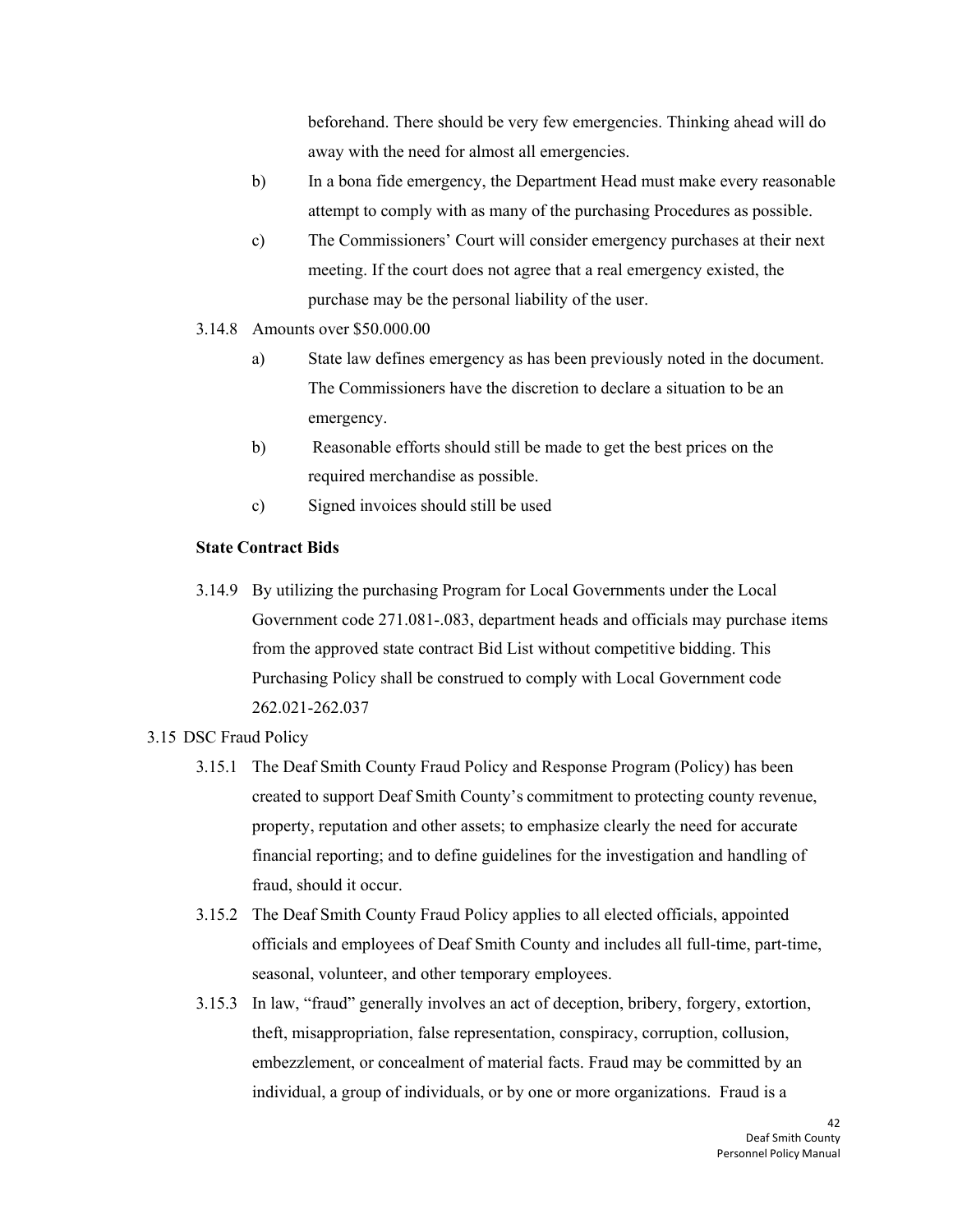violation of trust that, in general, refers to an intentional act committed to secure personal or business advantage. While fraud can cover many activities, this Policy is directed primarily at financial matters that could be legally defined as fraud. Examples of "financial fraud" generally fall into two broad categories and may include, but are not limited to:

- 3.15.4 Misappropriation Of Assets
	- a) Forgery, alteration or misappropriation of checks, drafts, or securities
	- b) Unauthorized, non-business acquisition, use, or disposition of funds
	- c) Inventory, furniture, fixtures, equipment, records, or other assets
	- d) Prohibited to cash personal checks or receive cash advances from available cash drawer in county offices (Section 130.902 (c) of the Texas Local Government Code)
	- e) Embezzlement
	- f) Theft
	- g) Falsifying time sheets or payroll records, including but not limited to:
	- h) Reporting hours not worked or a supervisor not allowing the reporting of all hours worked by hourly employees.
	- i) Falsifying travel and expenses and/or utilizing company funds to pay for personal expenses.
	- j) Misappropriation of the County-owned computer hardware, software, data, or other records including county intangibles (e.g. proprietary information, trade secrets, patents, etc.)
- 3.15.5 Expenditures and Liabilities
	- a) Bribery
	- b) Kickbacks
- 3.15.6 General Policy and Responsibilities
	- a) It is the County's intent to investigate any suspected acts of fraud, misappropriation or other similar irregularity. An objective and impartial investigation, as deemed necessary will be conducted regardless of the position, title, office, and length of service or relationship with the County of any party who might be or becomes involved in or becomes/is the subject of such investigation.
	- b) Each Elected Official/Department Head or Supervisor is responsible for instituting and maintaining a system of internal control to provide reasonable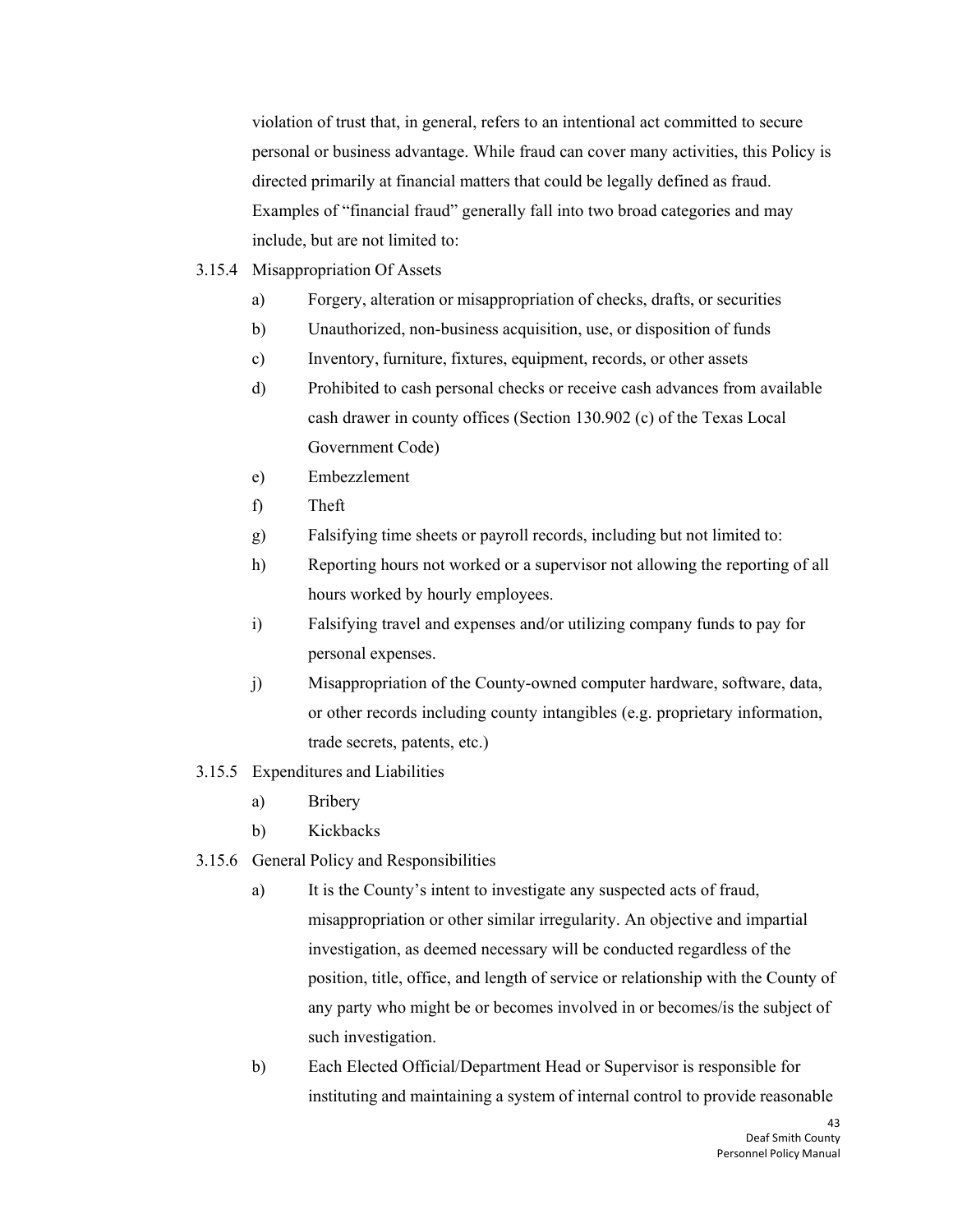assurance for the prevention and detection of fraud, misappropriations, and other irregularities. Management should be familiar with the types of improprieties that might occur within their area of responsibility and be alert for any indications of such conduct.

- c) The county Auditor, with consultation and support from the Count Judge and County Treasurer, has the primary responsibility for overseeing the investigation of all activity as defined in this policy. The Auditor will immediately notify the commissioners Court of any significant fraud investigation. Also, the Auditor, will involve Legal Counsel and/or management, as deemed appropriate. Upon conclusion of the investigation, the results will be reported to the appropriate management representatives.
- d)
- e) Where there are reasonable grounds to indicate that a fraud may have occurred, the County may report the incident to the appropriate authorities in order to pursue all legal remedies. Also, the County will pursue every reasonable effort, including court ordered restitution, to obtain recovery of the losses from the offender.

#### **Procedures for Reporting**

- 3.15.7 All Employees-Any employee who has knowledge of an occurrence of fraudulent conduct, or has reason to suspect that a fraud had occurred, shall immediately notify their supervisor. If the employee has reason to believe that the employee's supervisor may be involved, the employee shall immediately notify the County Auditor or an appropriate Elected Official.
- 3.15.8 Elected or Appointed Officials & Departments Heads-Upon notification from an employee of suspected fraud, or if the Department Head has reason to suspect that a fraud has occurred, the Department Head shall immediately notify the County Auditor or an appropriate Elected Official.

#### **Investigation**

3.15.9 Upon notification or discovery of a suspected fraud, the Auditor will promptly investigate the fraud. The Auditor will make every effort to keep the investigation confidential; however, from time to time other members of the management team will need to be consulted in conjunction with the investigation. After an initial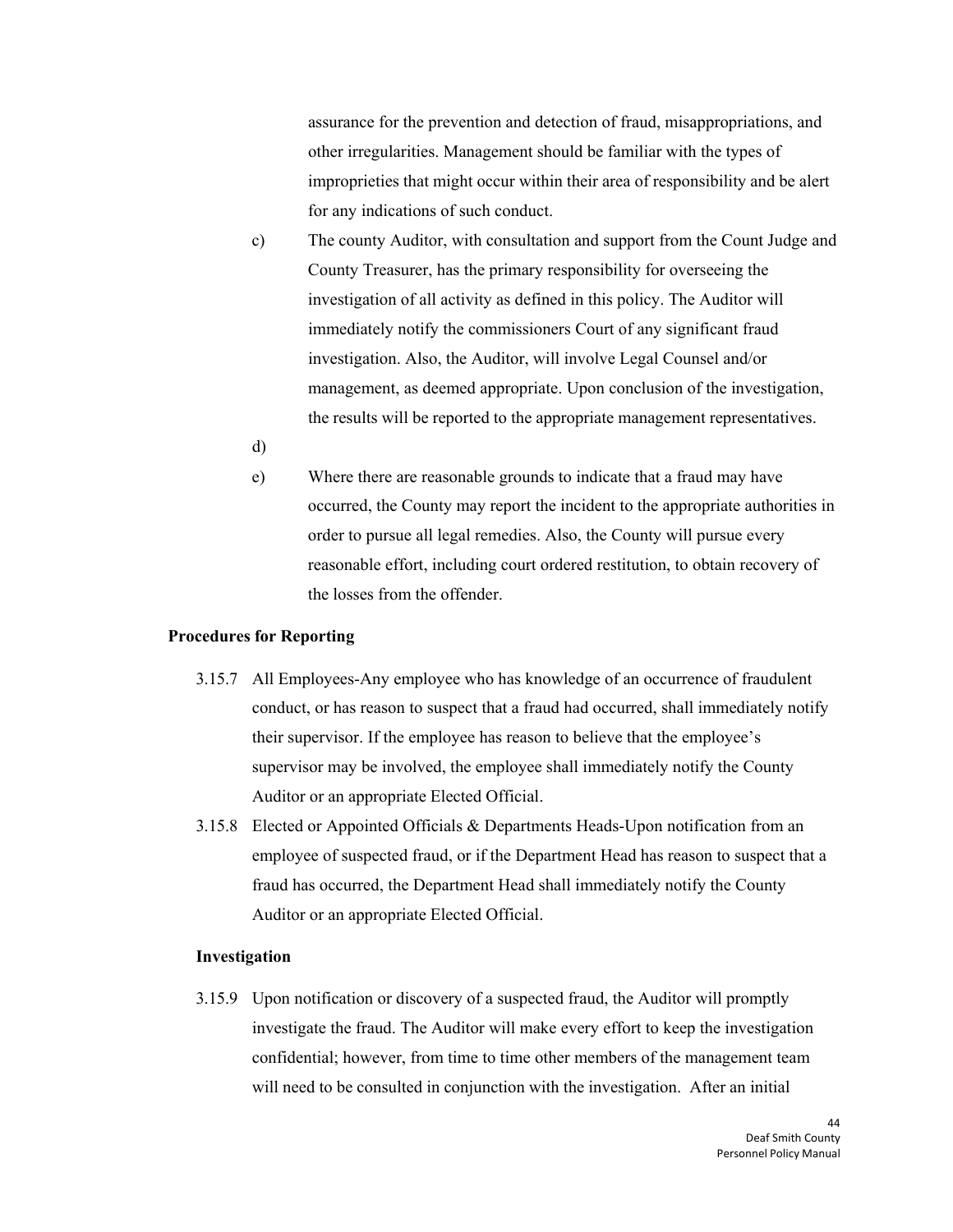review and a determination that the suspected fraud warrants additional investigation, the Auditor will notify the Commissioners Court and the appropriate Elected Official, Department Head or management as required to deal with the findings. When deemed necessary, the Auditor shall coordinate the investigation with the appropriate law enforcement officials. Internal or external counsel will be involved in the process, as deemed appropriate.

3.15.10 It should be noted that there may be certain instances of fraud that will be handled in the normal course of business that will not result in a separate "investigation" by the Auditor's Office. An example of this would be an employee taking home office supplies or other minor items purchased with county funds.

#### **Security of Evidence**

3.15.11 Once a suspected fraud is reported, immediate action to prevent the theft, alteration, or destruction of relevant records needs to occur. Such actions include, but are not necessarily limited to, removing the records and placing them in a secure location, limiting access to the location where the records currently exist, and preventing the individual suspected of committing the fraud from having access to the records.

#### **Confidentiality**

3.15.12 All participants in a fraud investigation shall keep the details and results of the investigation confidential. However, as noted, above, from time to time other members of the department will need to be consulted in conjunction with the investigation.

#### **Personnel Actions**

3.15.13 If a suspicion of fraud is substantiated by the investigation, disciplinary action, up to and including dismissal, shall be taken by the appropriate level of management or elected official, in consultation with the Commissioners' Court and legal counsel.

#### **Whistle-Blower Protection**

- 3.15.14 No employee of Deaf Smith County or person acting on behalf of the County in attempting to comply with this policy shall:
	- a) Be dismissed or threatened to be dismissed;
	- b) Be disciplined or suspended or threatened to be disciplined or suspended;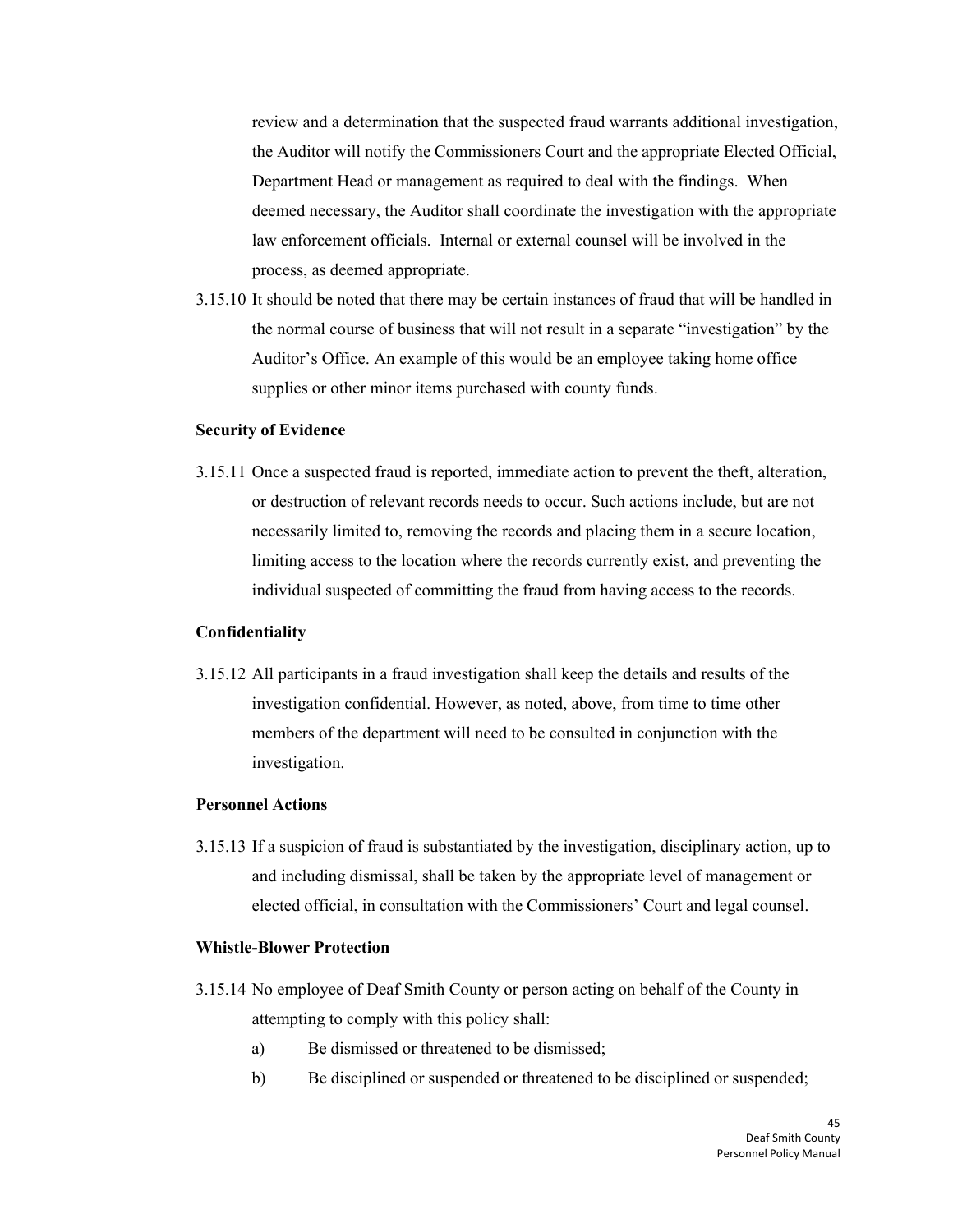- <span id="page-45-0"></span>c) Be penalized or any other retribution imposed, or
- d) Be intimidated or coerced, based to any extent upon the fact that the employee has reported an incident or participated in an investigation in accordance with the requirements of this Policy. Violation of this section of the Policy will result in disciplinary action, up to and including dismissal. If an allegation is made in good faith, but it is not confirmed by the investigation no action will be taken against the originator. If, however, individuals make malicious allegations, action may be considered against the individual making the allegations.

#### 3.16 Credit Card Policy

#### Purpose

- 3.16.1 The purpose of this policy is to ensure that the functions of the Deaf Smith County Auditor's Office are integrated in a manner that provides assurance that credit card disbursements have been made only for authorized purposes and have been properly recorded. The County must at all times keep control over these credit card transactions to protect the County against misuse of public funds.
- 3.16.2 General Guidelines
	- 1. The County Auditor's Office shall be the only department authorized to obtain a credit card and allow the use of the credit card to be used for County purposes.
	- 2. No cash advances shall be authorized on any card issued.
	- 3. The County Auditor's Office shall be responsible for reviewing monthly managerial reports and/or credit card statement to ensure that allcard statements have been paid.
	- 4. The County Auditor's Office shall determine a monthly deadline for processing credit card statements that will ensure payments are made prior to the statement deadline.
	- 5. Commissioner's court will allow the credit card statements to be paidby demand payment to ensure the payments are made prior to the statement deadline.
- 3.16.3 Policy
	- 1. Those employees whose responsibilities include the possession of a County credit card are responsible for the safekeeping of that card.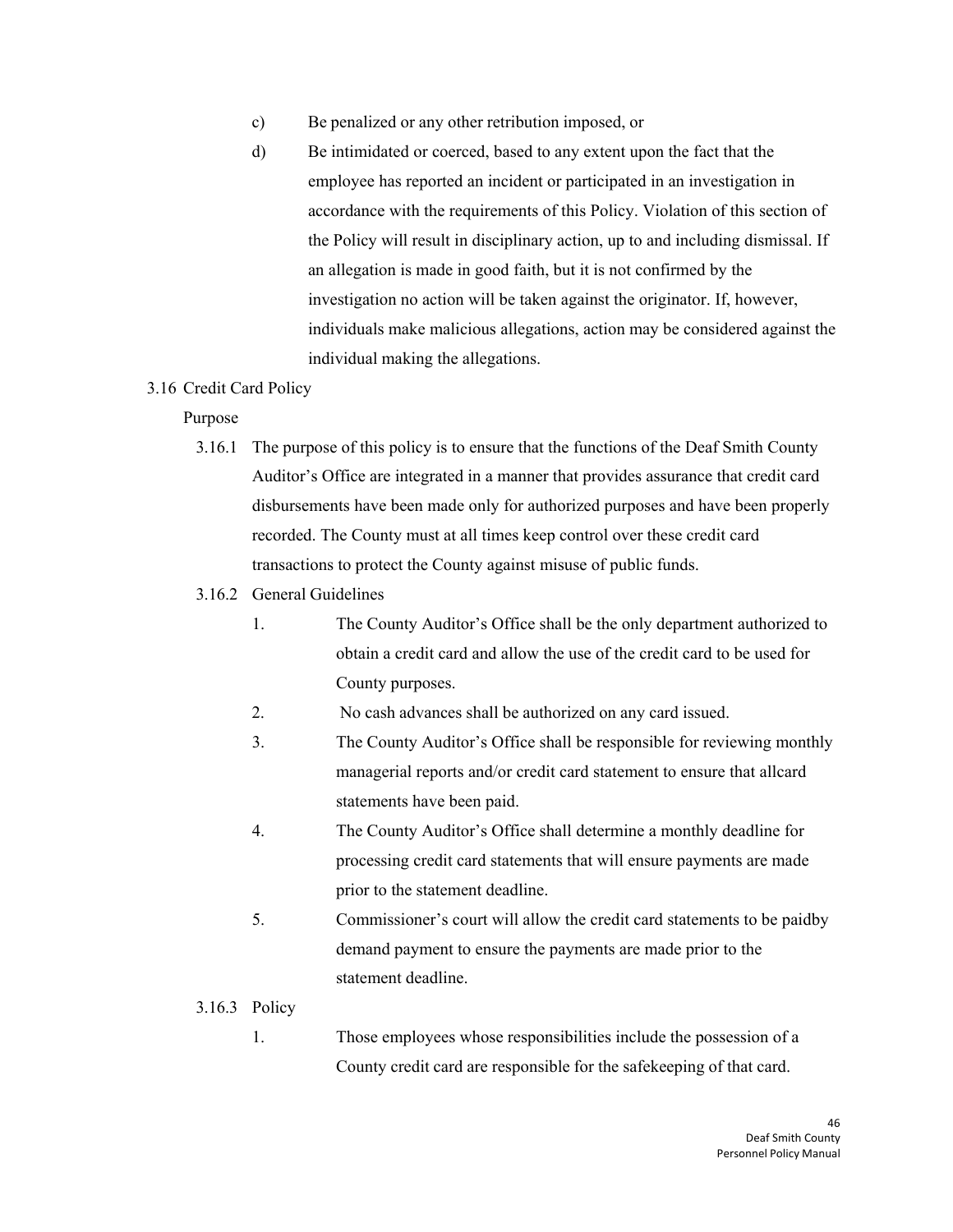- 2. County credit cards are only to be used for Deaf Smith County expenditures, within the budgetary guidelines established by the County Judge and Commissioners.
- 3. Each employee or elected official is responsible for providing detailed receipts for each credit card transaction (not simply an acknowledgement of the credit card transaction), so that these transactions can be recorded as a valid expenditure of Deaf Smith County. If a receipt cannot be obtained, the employee will be held personally liable for these expenditures.
- 4. Employees are responsible for turning in their detailed receipts for payment prior to the deadline established by the County Auditor's Office. Any late fees incurred on the card because of failure to turn in the receipts before this deadline will be the personal liability of the employee or elected official.
- <span id="page-46-0"></span>5. Employees shall make every effort to avoid paying sales taxes on credit card transactions. Copies of the tax exempt certificate for the Stateof Texas can be obtained in the County Auditor's Office.
- 6.
- 7. Non-compliance with this policy may result in the elected official or employee's credit use privileges being revoked, as well as possible disciplinary action up to and including termination and/or legal action.
- 3.17 DSC Reimbursement Policy
	- 3.17.1 The purpose of this policy is to ensure that the functions of the Deaf Smith County Auditor's Office and Treasurers Office are integrated in a manner that provides assurance that Reimbursement is made only for authorized purposes and has been properly recorded. The County must at all times keep control over these transactions to protect the County against misuse of public funds.
	- 3.17.2 No Per Diem will be issued before time of travel. Reimbursement request must be accompanied by proof of the event, school, seminar, or purpose of county business travel. Employee or Elected official must pay for their own meals while traveling, you must also keep meal receipts and NO alcohol purchases will be reimbursed by the county. You must also keep accurate record of mileage as verified by Map Quest. Upon returning from your travel, submit the "Deaf Smith County Reimbursement &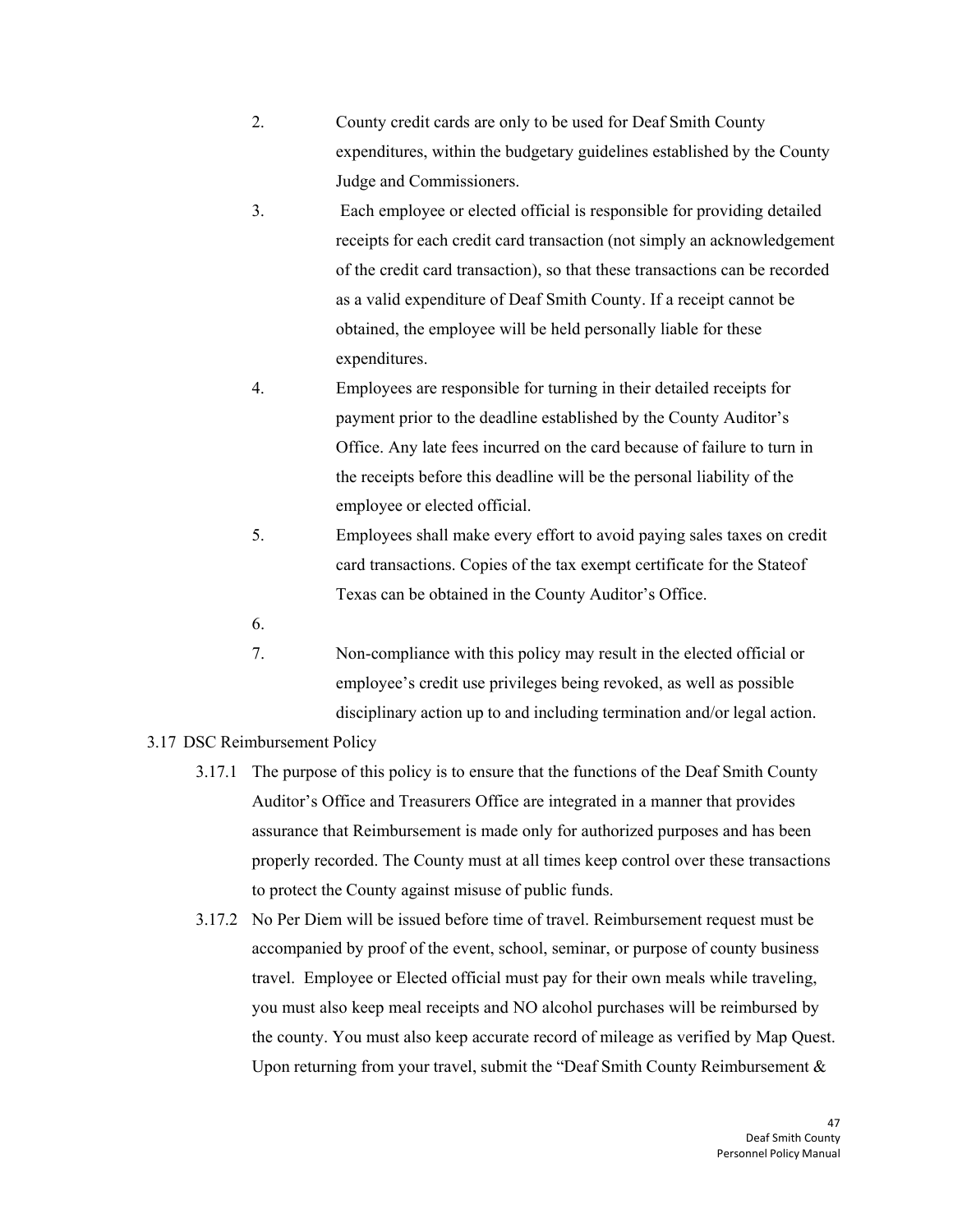Expense Sheet" to the Treasurer's office and once approved by the Commissioners Court it shall be paid.

- 3.17.3 No Cash Advances shall be authorized
- 3.17.4 The County Treasurers Office shall be responsible for reviewing request.
- <span id="page-47-0"></span>3.17.5 The County Treasurers Office shall determine a monthly deadline for processing request.
	- a) A schedule has been provided to all supervisors and elected officials as to the payroll cut off dates. All part time, overtime, or curfew hours are to be turned into the Treasurer's office by the due date on the schedule. If you do not have a schedule, one can be obtained from the Treasurer's Office.
	- b) All invoices and bills must be coded and entered then calculated for accuracy on or by the 1st and 3rd Wednesday of the month by the Treasurer's Office before Commissioners Court. However invoices can be turned in any time prior to the cutoff date. If your bill or invoice does not arrive in the Treasurer's office prior to the cutoff date it will be held over until the next Commissioners Meeting. (Commissioners Court meets every 2nd and 4th Tuesday of the month)
- 3.17.6 Commissioner's court will allow or disallow the request to be paid if discrepancies are found.

#### **3.18 FLSA Policy**

#### **Non-exempt Employees**

- 3.18.1 Deaf Smith County makes every effort to pay its employees correctly. Occasionally, however, inadvertent mistakes can happen. When mistakes do happen and are called to the Treasurer's attention, Deaf Smith County will promptly make any corrections necessary. Please review your pay stub when you receive it to make sure it is correct. If you believe a mistake has occurred or if you have any questions, please us the reporting procedure outlined below.
- 3.18.2 Employees who are classified as non-exempt employees must maintain an accurate record of the total hours you work each day. It is the responsibility of each employee to verify that their time sheets are correct. Your time card must accurately reflect all regular and overtime hours worked, any absences, late arrivals, early departures and meal breaks. When you receive each pay check, please verify immediately that you were paid correctly for all regular and overtime hours worked each work week. Do not sign your time card if it is not accurate. Unless you are authorized by your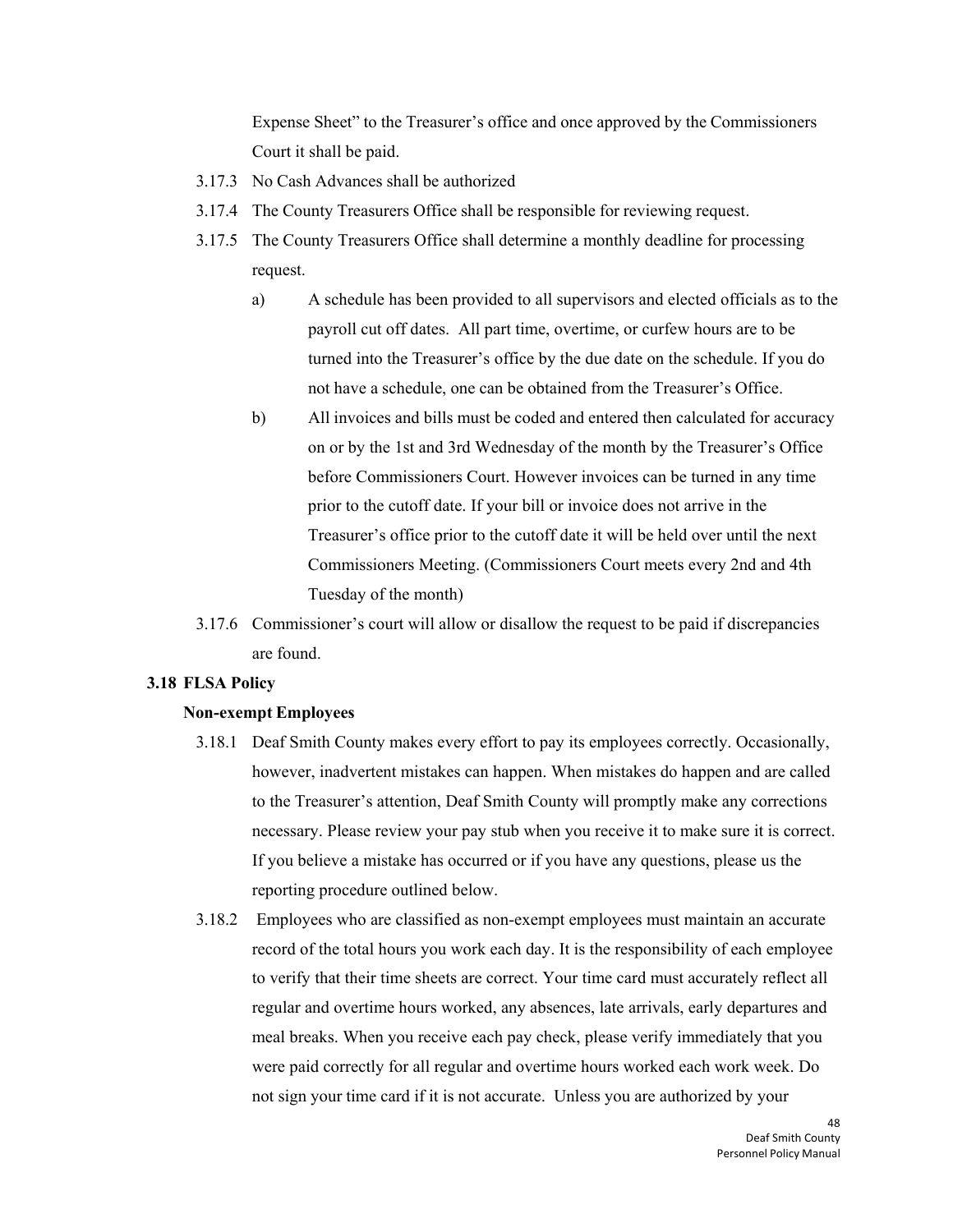supervisor, you should not work any hours that are not authorized. Do not start work early, finish work late, work during a meal break or perform any other extra or overtime work unless you are authorized to do so and that time is recorded on your time card. Employees are prohibited from performing any "off-the-clock" work, which means work you may perform but fail to report on your time card. Any employee who fails to report or inaccurately reports any hours worked will be subject to disciplinary action, up to and including termination.

3.18.3 It is a violation of Deaf Smith County policy for any employee to falsify a time card, or to alter another employee's time card. It is also a serious violation of County policy for any employee, supervisor, or official to instruct another employee to incorrectly or falsely report hours worked or alter another employee's time card to under or over report hours worked.

If anyone instructs you to:

- a) Incorrectly or falsely under or over report your hours worked, or
- b) Alter another employee's time records to inaccurately or falsely report that employee's hours worked, you should report it immediately to the County Judge.

#### **Exempt Employees**

- 3.18.4 If you are classified as an exempt salaried employee, you will receive a salary which is intended to compensate you for all hours you may work for the county. This salary will be established at the time of hire or when you become classified as an exempt employee. While it may be subject to review and modification from time to time, such as during salary review times, the salary will be a pre-determined amount that will not be subject to deductions for variations in the quantity or quality of the work you perform.
- 3.18.5 Your salary may also be reduced for certain types of deductions such as your portions of health, dental or life insurance premiums; state, federal or local taxes, social security, retirement; or voluntary contributions to a deferred compensation plan. In any workweek in which you performed any work, your salary may be reduced for any of the following reasons:
	- a) Absence form work for one or more days of personal reasons other than sickness or disability; or
	- b) Full day disciplinary suspensions for infraction of
	- c) Deaf Smith County written policies and procedures; or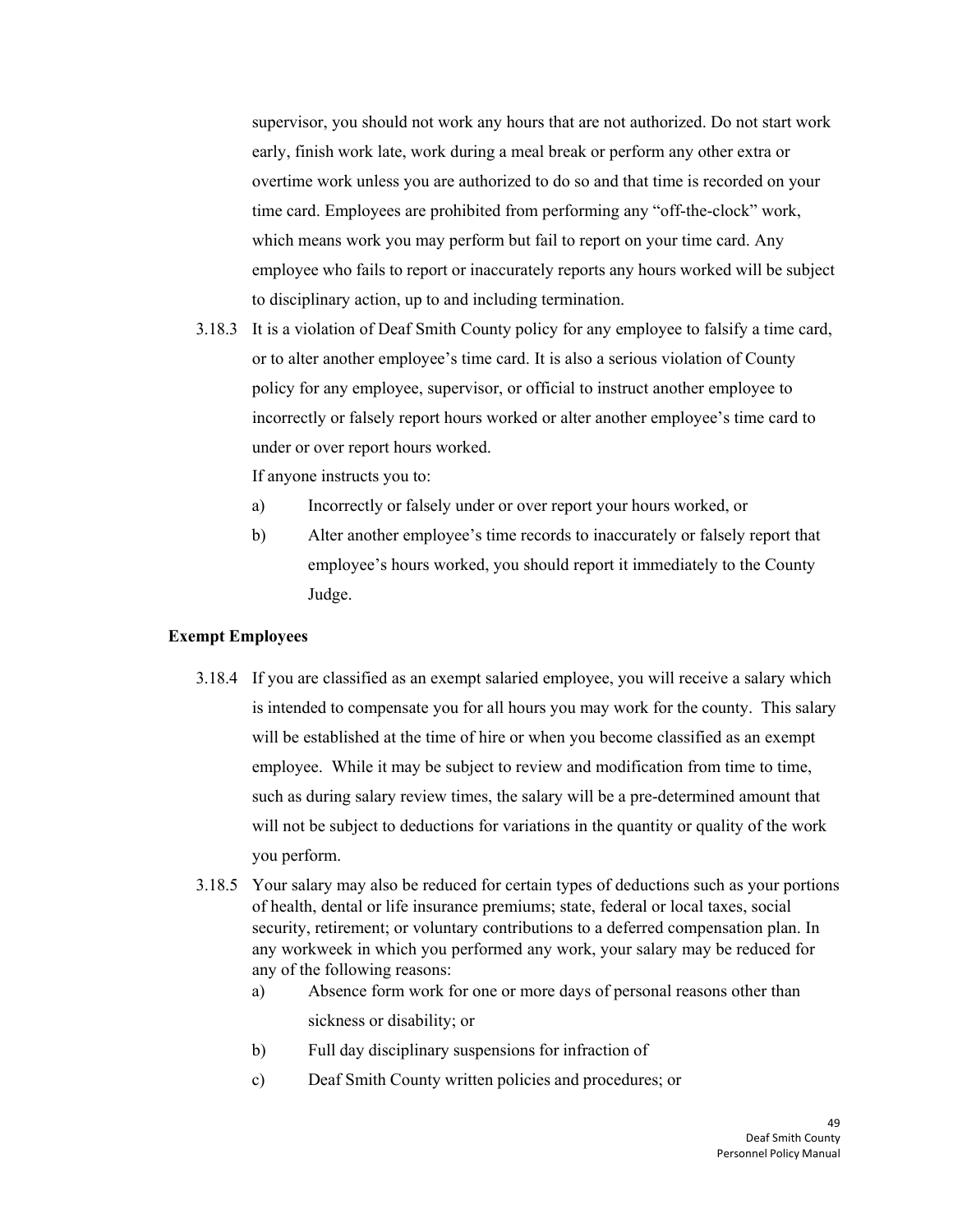- d) Full day of violating safety rules of major significance; or
- e) Family and medical leave or military leave absences; or
- f) To offset amounts received as payment for jury and witness fees or military pay; or
- g) The first or last week of employment in the event you work less than a full week.
- 3.18.6 In any workweek in which you performed any work, your salary will not be reduced for any of the following reasons:
	- a) Partial day absences for personal reasons, sickness or disability; or
	- b) Your absence because the facility is closed on a scheduled work day; or
	- c) Your absence because of the County's operating requirements; or
	- d) Absences for jury duty, attendance as a witness, or military leave in any week in which you have performed any work;
	- e) Any other deductions prohibited by state or federal law.

**Please note: it is not an improper deduction to reduce an employee's accrued vacation, personal or other forms of paid time off for full or partial day absence for personal reasons, sickness or disability.**

## **Questions**

3.18.7 If you have questions about deductions from your pay, please immediately contact your supervisor. If you believe you have been subject to any improper deduction or pay does not accurately reflect your hours worked, you should immediately report the matter to the County Judge or the County Treasurer. If you are unsure of who to contact or if you have not received a satisfactory response within five business days after reporting the incident, please immediately contact the County Attorney. Every report will be fully investigated and corrective action will be taken where appropriate, up to and including discharge for any employee(s) who violates this policy. In addition, the County will not allow any form of retaliation against individuals who report alleged violations of this policy or who cooperate in the County's investigation of such reports. Retaliation is unacceptable, and any form of retaliation in violation of this policy will result in disciplinary action, up to and including termination.

**FLSA**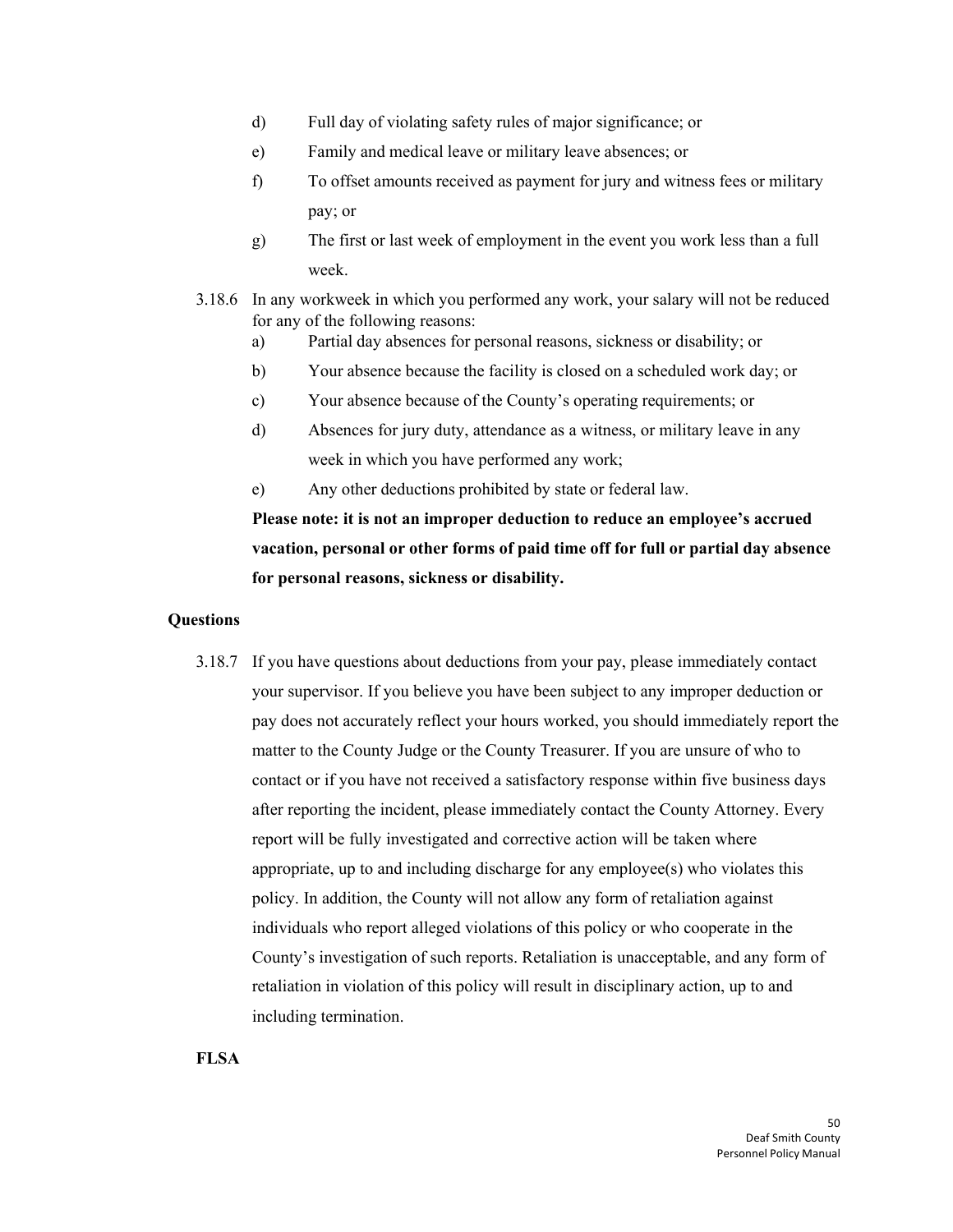- <span id="page-50-0"></span>3.18.8 The new Patient Protection and Affordable Care Act (Healthcare Reform) has amended the FLSA to include an unpaid break for breast feeding mothers. Deaf Smith County will provide the following:
	- a) A reasonable break period to allow mothers to express milk
	- b) A private location, not a bathroom, for the mother to express breast milk
	- c) No retaliation against nursing mothers for asking for the break
	- d) The breaks should be given for up to 1 year following the birth of the child.

## **3.19 Weather Closings and Emergencies**

- 3.19.1 As a general practice, Deaf Smith County does not close its operations unless the health, safety, and security of county employees are seriously brought into question. When this happens, either because of severe weather conditions or other emergencies, the County Judge is responsible for initiating the closing.
- 3.19.2 The County Judge will notify the following entities for public announcement: KPAN. The Judge will notify the Elected Officials and supervisors of each department by phone or email. It has been the policy of Deaf Smith County to follow the schedule of Hereford ISD. Announcements of an emergency closing will, to the extent possible, specify the starting and ending times of the closing. However, each elected official controls the working hours of their employees, even in an emergency situation.
- <span id="page-50-1"></span>3.19.3 Many county departments are continuous operating public safety and service departments. Many county personnel will be required to work during emergency closings. Each department head is responsible for designating their own employees and providing alternate information to personnel designated as essential during emergency closings. Public safety will be foremost in the development of departmental emergency action plans.

## **3.20 COVID Policy**

- 3.20.1 As of October 1, 2021 any absences due to COVID or quarantine will no longer be paid by the County to Employees. Employees will be required to use their sick leave, vacation time, and compensatory time for any COVID related absences.
- 3.20.2 Quarantine periods for exposer to COVID will up to the elected official or department head of each department.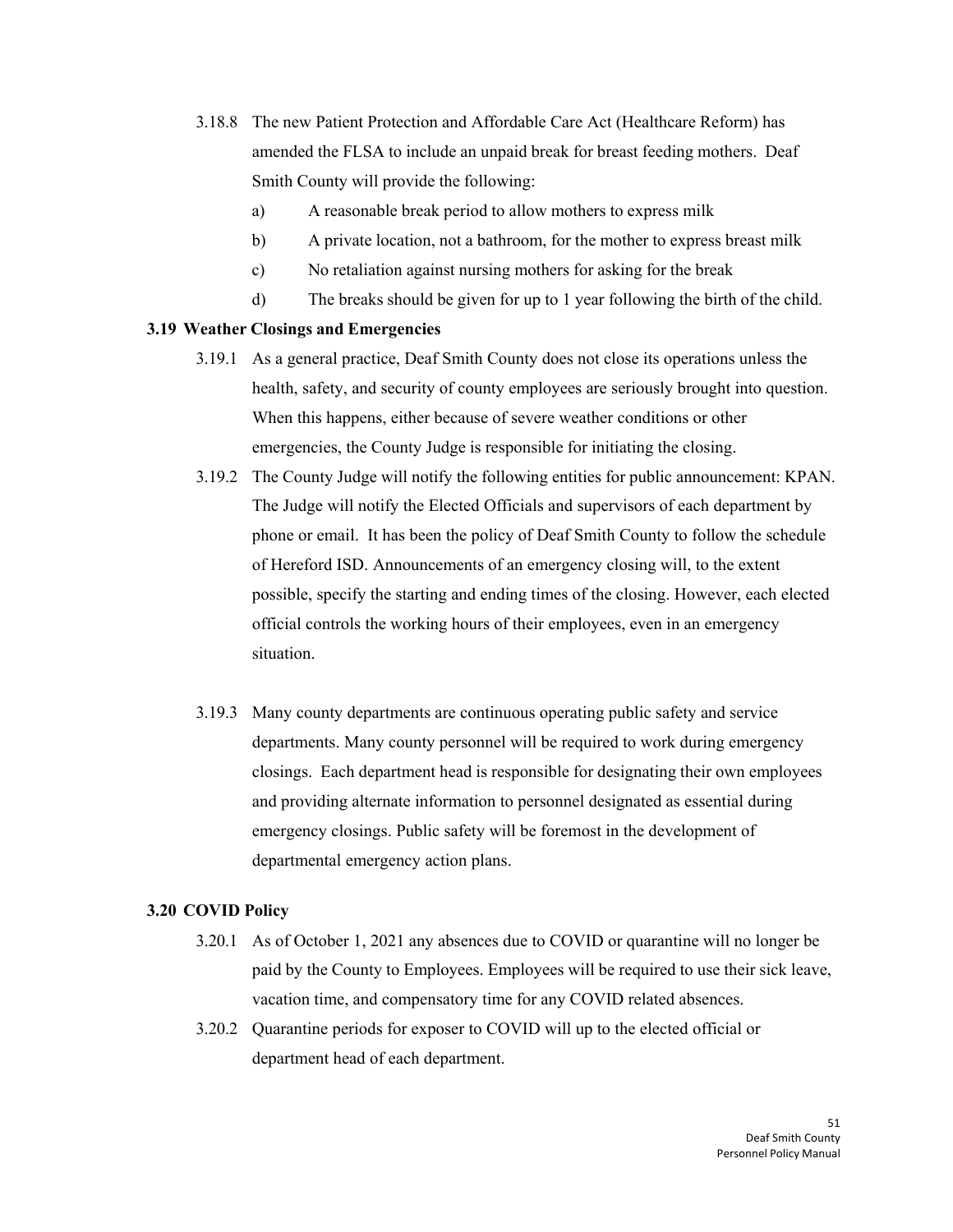3.20.3 If positive for COVID employees may return 3 days after symptoms are no longer present.

## <span id="page-51-0"></span>**4. Payroll**

## **4.01 Pay Periods and Time Sheets**

## **Pay Period**

- 4.01.1 The pay period for Deaf Smith County shall be a semi-monthly pay period with the pay period dates established by the Commissioners' Court.
- 4.01.2 If a payday falls on a holiday or a weekend, paychecks may be issued on the last workday immediately preceding the holiday or weekend.
- <span id="page-51-1"></span>4.01.3 Pay in lieu of vacation (for those qualified) and/or overtime shall be included inthe next pay period.

## **Time Sheets**

- 4.01.4 Each employee shall be required to fill out a time sheet to be turned in to they/their supervisor on the last day of each pay period.
- 4.01.5 The time sheet prepared by the employee shall show an accurate record of all time worked and leave taken, whether paid or unpaid, for the pay period.

## **Pay Advances**

4.01.6 Advances in pay shall not be made to any employee for any reason.

## **4.02 Compensation**

## **Application**

- 4.02.1 This policy shall apply to all County employees except law enforcement employees.
- 4.02.2 Compensation for law enforcement employees shall be in accordance with the policies established in the Sheriff's Department which are based on the 28 day, 171 hour work week.

## **Salaried Employees**

- 4.02.3 All County employees, except temporary employees, shall be paid on a monthly salary basis.
- 4.02.4 For full-time regular employees, the monthly salary compensates the employee for all hours worked up to 40 in any workweek.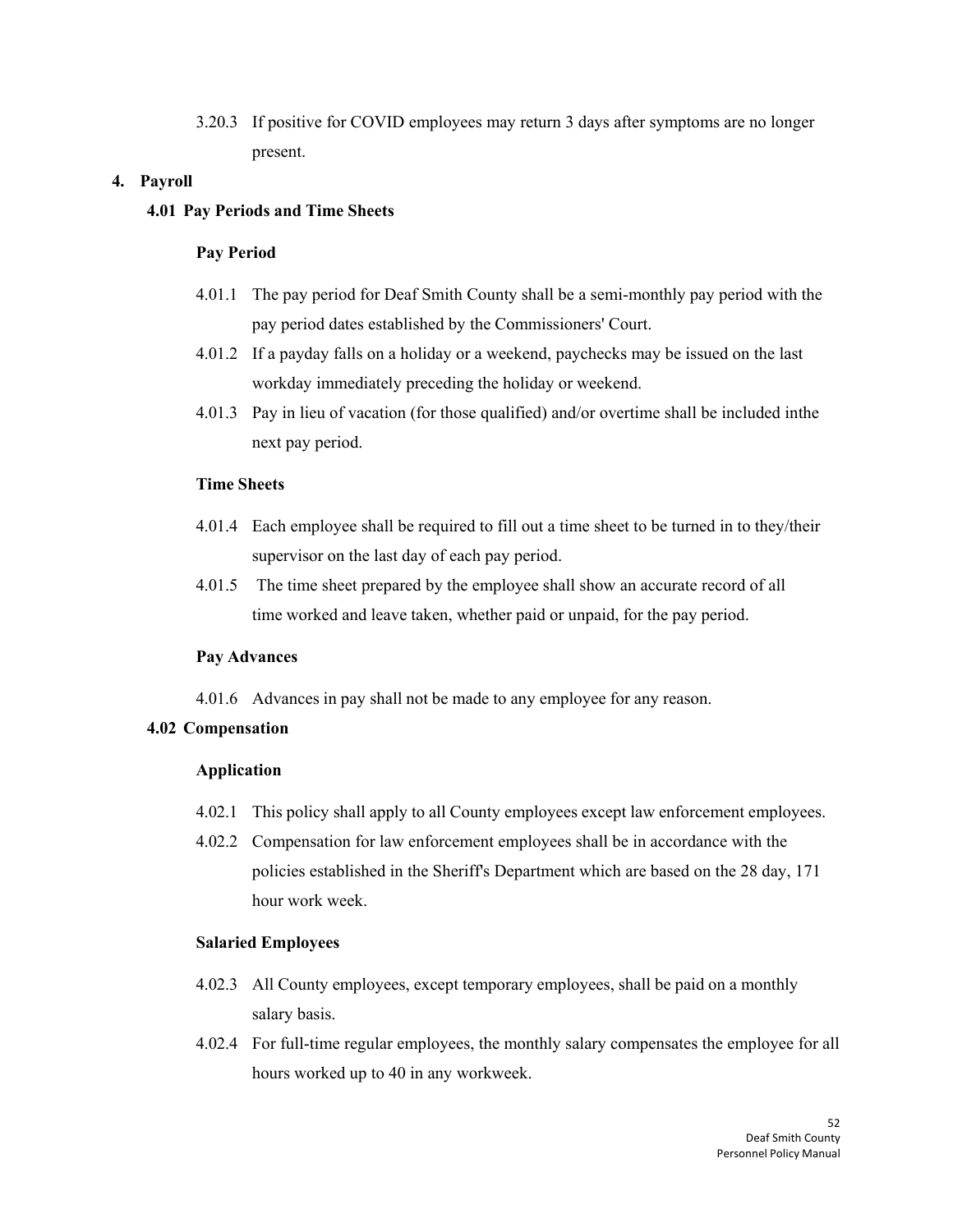- <span id="page-52-0"></span>4.02.5 For part-time employees, the monthly salary compensates the employee for all hours worked in a workweek up to the amount designated by the County for the position.
- 4.02.6 Salaried employees shall be paid for half their monthly salary on each pay day.

#### **Temporary**

4.02.7 Temporary employees shall be paid hourly at least the minimum wage established by the Fair Labor Standards Act, as amended.

#### **New Employees**

4.02.8 Newly hired salaried employees may be paid at a rate that is less than the base pay for the position, provided this does not bring their regular rate below the federal minimum wage.

## **4.03 Payroll Deductions**

#### **Required Deductions**

4.03.1 Deductions shall be made from each employee's paycheck for federal withholding, social security, Medicare, and any other deductions required by law.

#### <span id="page-52-1"></span>**Retirement**

4.03.2 Employees eligible for membership in the Texas County & District Retirement System shall have their contributions to that system deducted from each paycheck.

## **Optional Deductions**

- 4.03.3 Any optional deduction authorized by the Commissioners' Court and approved by the employee shall also be made from the employee's paycheck.
- 4.03.4 No optional deduction shall be made from an employee's paycheck unless the employee turns in written authorization for the deduction to the Treasurer's office.

## **4.04 Work Schedule and Workweek**

4.04.1 The normal hours of work for most positions in the County shall be from 8:00 a.m. until 5:00 p.m., Monday through Friday.

## **Exceptions**

4.04.2 In order to meet the needs of the County, certain departments or employees may be required to work a schedule that varies from the normal work schedule, or they may be subject to call back in case of emergency or special need.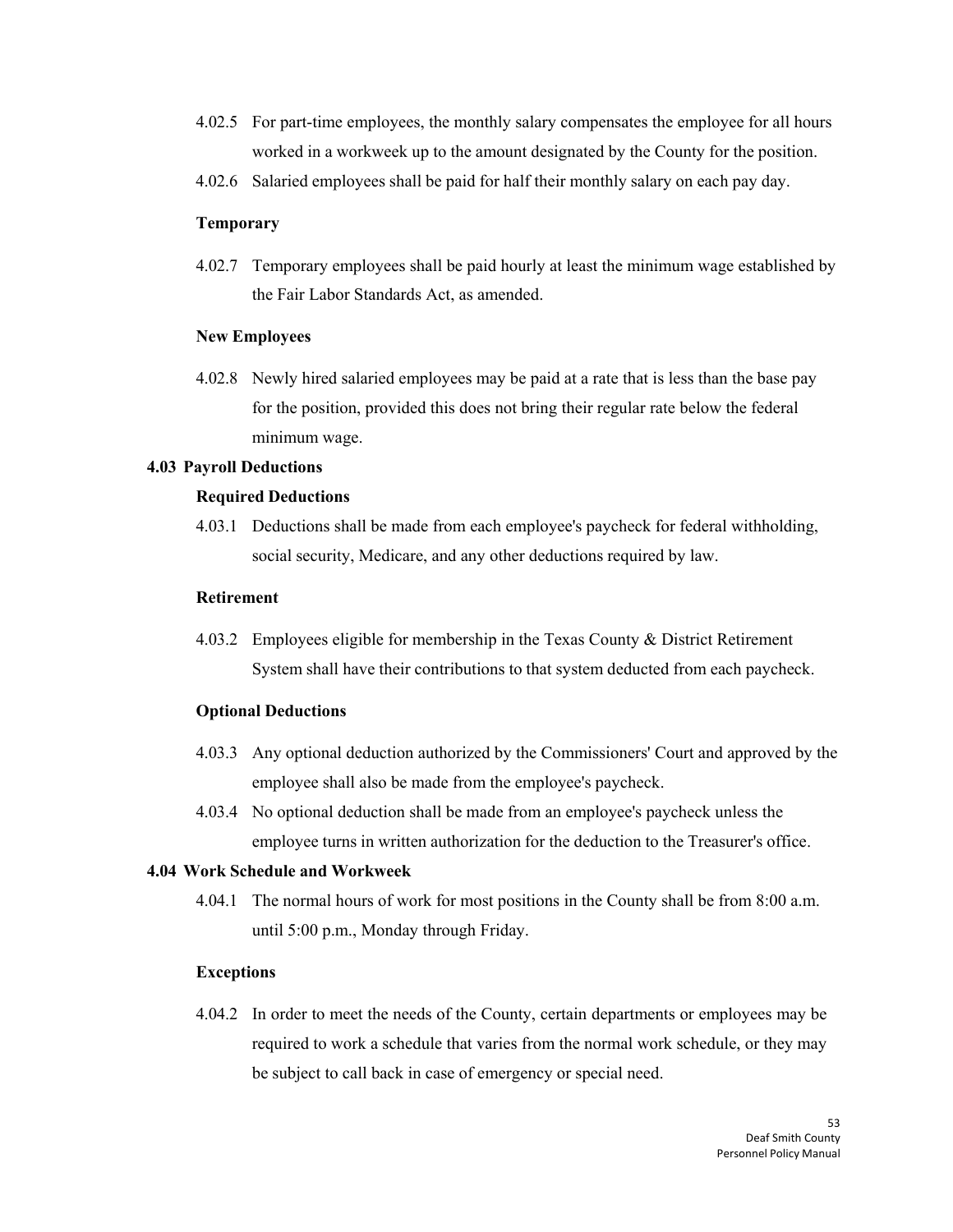<span id="page-53-0"></span>4.04.3 The need for schedules that vary from the normal schedule shall be determined by each department head.

#### **Workday**

4.04.4 The workday for the County shall begin at 12:01 a.m. each day and end 24 consecutive hours later.

## **Workweek**

4.04.5 For purposes of record keeping and to determine overtime in compliance with the Fair Labor Standards Act (FLSA), the workweek for Deaf Smith County shall begin at 12:01 a.m. on each Sunday and end seven (7) consecutive workdays later (168 hours).

## **4.05 Hours Worked and Overtime**

4.05.1 Hours worked shall include all time actually spent in the service of the County as defined in the Fair Labor Standards Act (FLSA) and its regulations.

#### **Overtime Application**

- 4.05.2 Overtime, as defined by this policy, shall apply to all employees eligible for overtime compensation under the FLSA, except for law enforcement employees.
- 4.05.3 Overtime for law enforcement employees is defined in the policy addressing law enforcement overtime in the Sheriff's Department.

## <span id="page-53-1"></span>**Overtime**

- 4.05.4 Overtime shall include all time actually worked for the County in excess of 40 hours in any workweek.
- 4.05.5 Unpaid leave shall not be counted in determining if overtime has been worked in any workweek.
- 4.05.6 Hours shall not be counted as overtime should an employee come in from a scheduled vacation day.
- 4.05.7 Except in emergency situations, an employee shall be required to have written authorization from they/their supervisor before working overtime.

#### **4.06 Overtime Compensation**

4.06.1 This policy shall apply to all County employees eligible for overtime compensation under the Fair Labor Standards Act (FLSA) except for law enforcement employees.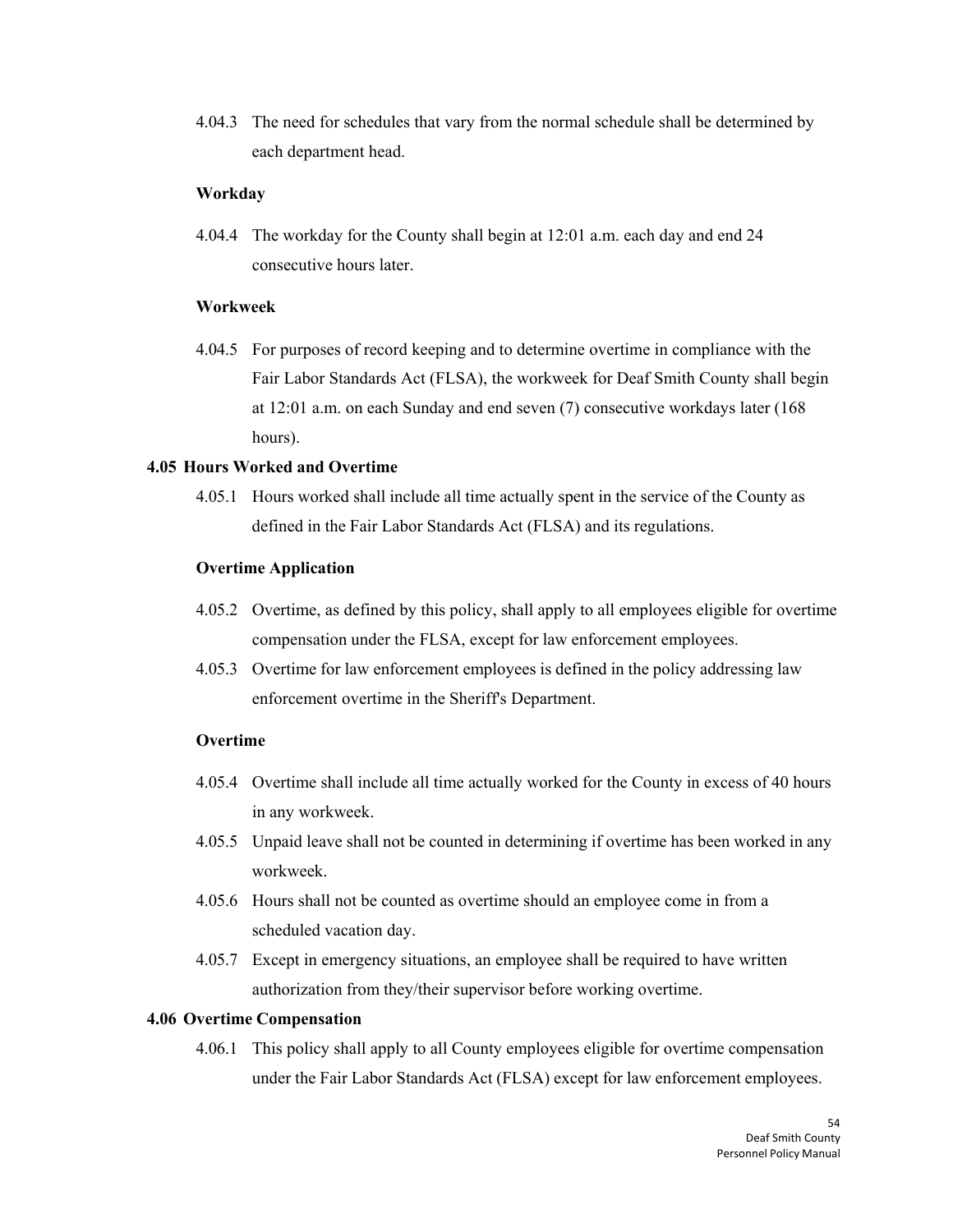4.06.2 Overtime for law enforcement employees shall be handled in accordance with the policy for overtime compensation established by the Sheriff's Department.

#### **Overtime Compensation**

- 4.06.3 Overtime compensation shall be paid in the form of compensatory time off in accordance with the provisions of the FLSA.
- 4.06.4 Covered employees shall receive compensatory time off, with pay, at a rate of one and one-half (1 1/2) times the amount of overtime worked.

## **Maximum Compensatory Time**

- 4.06.5 The maximum amount of unused compensatory time an employee shall be allowed to have at any one time is 80 hours.
- 4.06.6 When an employee has reached the maximum accrual of compensatory time, any additional overtime worked shall be compensated at a rate of one and one-half (1 1/2) the employee's regular rate of pay until compensatory time has been used to bring the balance below the maximum.

#### **Use of Compensatory Time**

- 4.06.7 Employees shall be allowed to use earned time within a reasonable period after it is requested provided that the employee's absence will not place an undue hardship on the operations of the department in which the employee works. Law Enforcement employees' policy may vary.
- 4.06.8 Compensatory time may be used for any purpose desired by the employee.

## **Termination**

4.06.9 If an employee terminates employment, for any reason, prior to using all earned FLSA compensatory time, they/their shall be paid for all unused compensatory time in accordance with the requirements of the FLSA.

## **Buy Back of Compensatory Time**

4.06.10 The County shall retain the right to "buy back" all or part of an employee's unused compensatory time. This might be one person or department or more as decided by the Commissioners court.

## **Cash Payment for Overtime**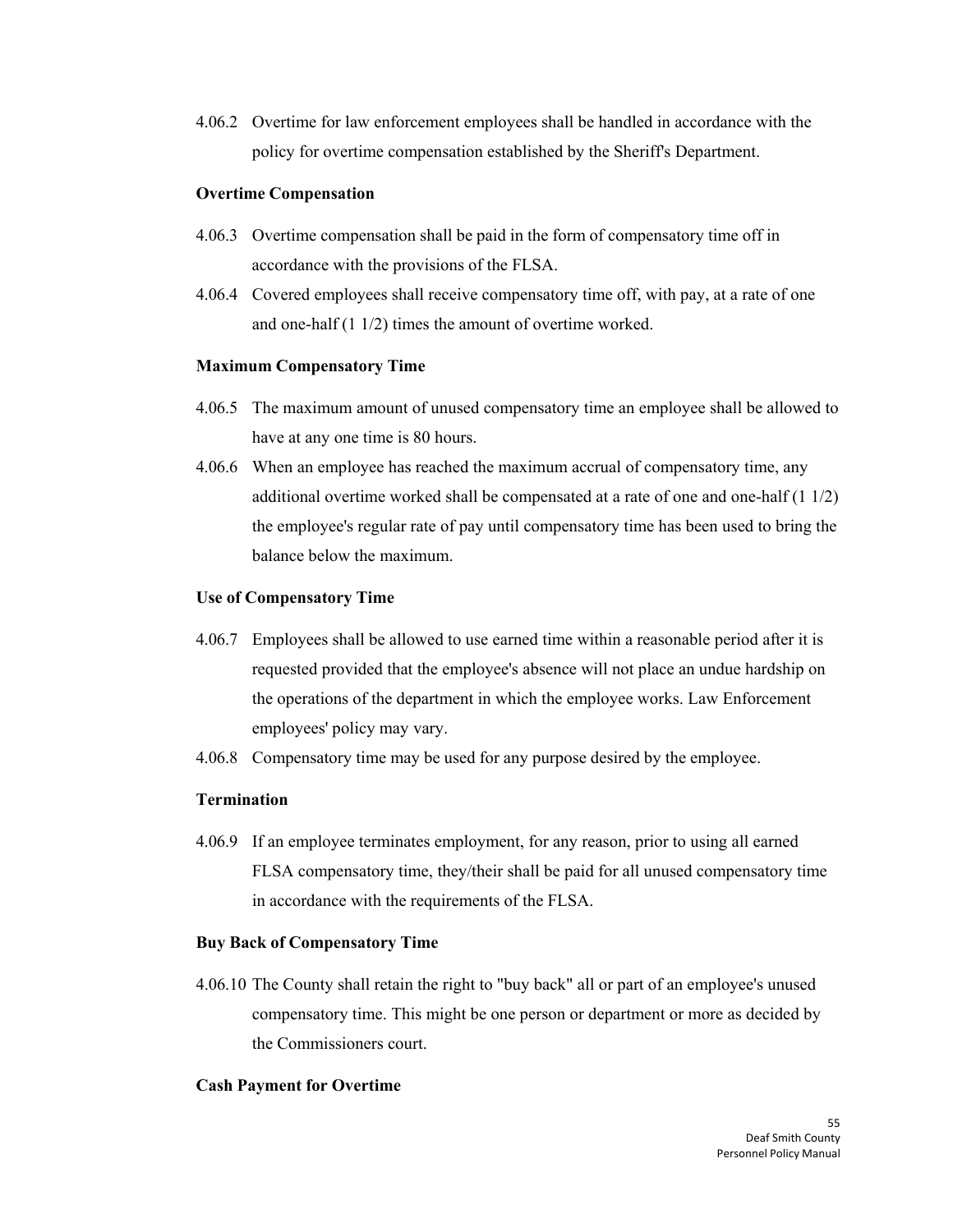4.06.11 The County shall retain the right to pay all or part of the overtime worked in any workweek by paying for that overtime at one and one-half (1 1/2) the employee's regular rate of pay.

## **Record Keeping**

- <span id="page-55-0"></span>4.06.12 Each employee shall be responsible for recording any compensatory time used within a pay period on the time sheet for that pay period.
- 4.06.13 The department head shall be responsible for keeping records of all compensatory time earned and used by each eligible County employee in they/their department and shall report it to the County Treasurer, See Form.

#### **Other Issues**

4.06.14 Any issues on overtime compensation not addressed in this policy shall at least meet the minimum requirements of the Fair Labor Standards Act and the regulations issued by the Department of Labor to administer that Act.

## **4.07 Longevity Pay**

#### **Eligibility**

- 4.07.1 All full-time regular employees shall be eligible for the longevity pay benefit.
- 4.07.2 An employee shall be required to work a minimum of five years in an eligible fulltime position before receiving longevity pay.

#### **Amount**

4.07.3 Longevity pay shall equal \$10.00 per month for each completed full year of employment after five years of continuous employment. (Example: After an employee completes the initial five years of employment in an eligible position, the longevity pay for the next 12 months will be \$600.00 based on 60 months at \$10.00 per month. The longevity pay at the end of six years will be \$720.00 based on 72 months at \$10.00 per month.)

#### **Payment**

4.07.4 When an employee becomes eligible for longevity pay, that pay shall be prorated over the pay period for the next 12 months beginning with the pay period ending after the anniversary date that the employee first became eligible for longevity pay or became eligible for an increase in longevity pay. (Example: An employee completes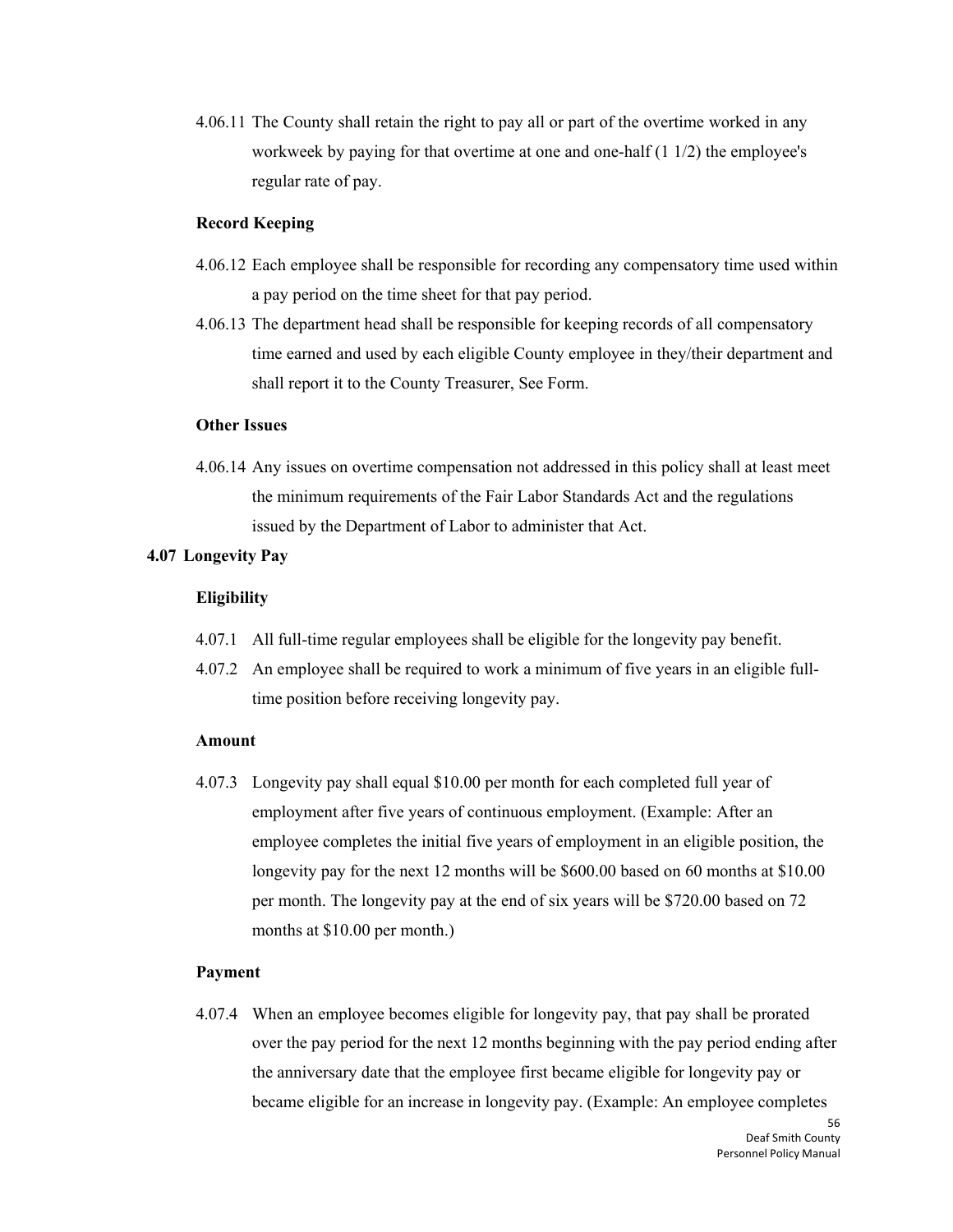five years of employment on April 1. The longevity pay would be added to the employee's paycheck at a rate of \$25.00 starting with the paycheck issued on April 15, and would continue for 24 pay periods. When the employee completes six years of employment the following year, the longevity pay will be increased to \$30.00 per paycheck for the following 24 pay periods and so on.)

#### **Maximum**

<span id="page-56-1"></span>4.07.5 The maximum amount of longevity pay that an employee shall be eligible for in any one year is \$1,500.00 which is equivalent to \$62.50 per pay period or \$125.00 per month.

#### **Termination**

4.07.6 If an employee terminates, for any reason, and is subsequently rehired, the employee shall be required to work a minimum of five more years in an eligible position before receiving longevity pay.

## <span id="page-56-3"></span><span id="page-56-0"></span>**5. Grievances**

#### **5.01 Procedure**

- 5.01.1 Any employee having a grievance related to they/their job should discuss the grievance with they/their immediate supervisor.
- 5.01.2 If the discussion with the immediate supervisor does not resolve the grievance and, if the immediate supervisor is not the elected or appointed official with final responsibility for the employee's department, the employee shall have the right to discuss the grievance with that official.
- 5.01.3 The decision of the elected or appointed official with final responsibility for the employee's department shall be final in all grievances.

#### <span id="page-56-2"></span>**6. Policy on Discipline**

#### **6.01 Discipline**

6.01.1 Each supervisor shall have the authority to administer discipline to employees in they/their department for poor performance, violation of policies, disruptive behavior, or any other behavior or activity which the supervisor feels is not acceptable as it relates to the employee's job or the best interest of the department or County.

## **Types of Discipline**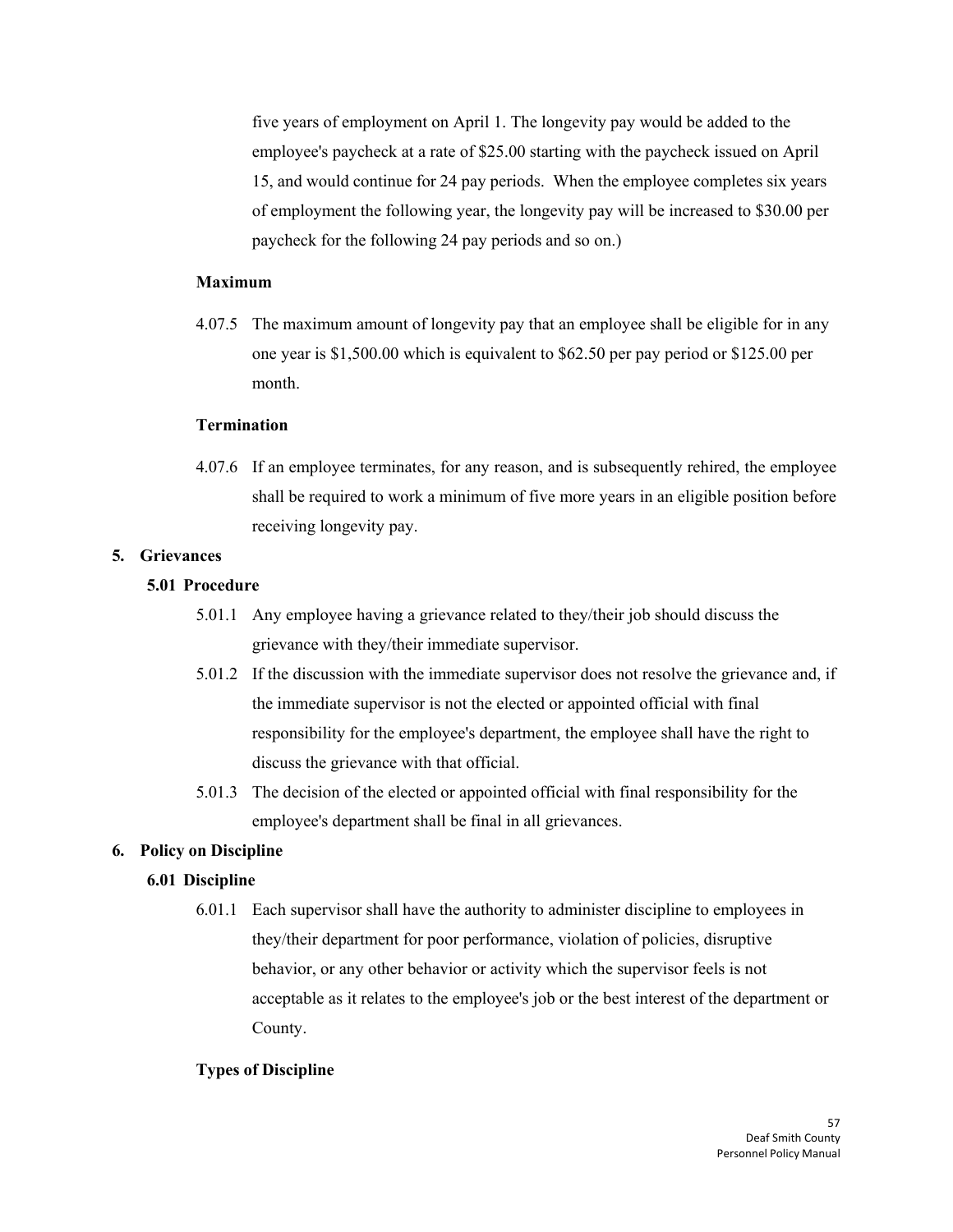<span id="page-57-1"></span>6.01.2 Depending on the severity of the situation, discipline may range from informal counseling up to and including immediate termination.

## **At Will Employment**

- 6.01.3 All County employees are "at will" employees and nothing in this policy gives an employee any contract of employment, guarantee of any duration of employment, or any other property interest in they/their job.
- 6.01.4 The County retains the right to terminate the employment of any individual at any time for any legal reason, or no reason, with or without notice. The County also retains the right to change any condition benefit, privilege, or policy of employment at any time, with or without notice.

## <span id="page-57-0"></span>**7. Drugs and Alcohol**

## **7.01 Purpose of Policy**

7.01.1 The purpose of this policy shall be to establish a drug and alcohol-free work-place to help ensure a safe and productive work setting for all employees.

## **Applicability**

- 7.01.2 This policy shall apply to all hired employees of Deaf Smith County regardless of rank or position and shall include temporary and part-time employees.
- 7.01.3 The only exception to this policy shall be the possession of controlled substances by law enforcement personnel as part of their law enforcement duties.

## **Policy Violation**

7.01.4 The following shall be a violation of this policy:

a. The manufacture, distribution, dispensing, possession, sale, purchase, or use of a controlled substance or drug paraphernalia on County property.

b. Being under the influence of alcohol or illegal drugs while on County property or while on duty for the County.

c. The unauthorized possession or use of prescription or over-the-counter drugs while on County property or while on duty for the County.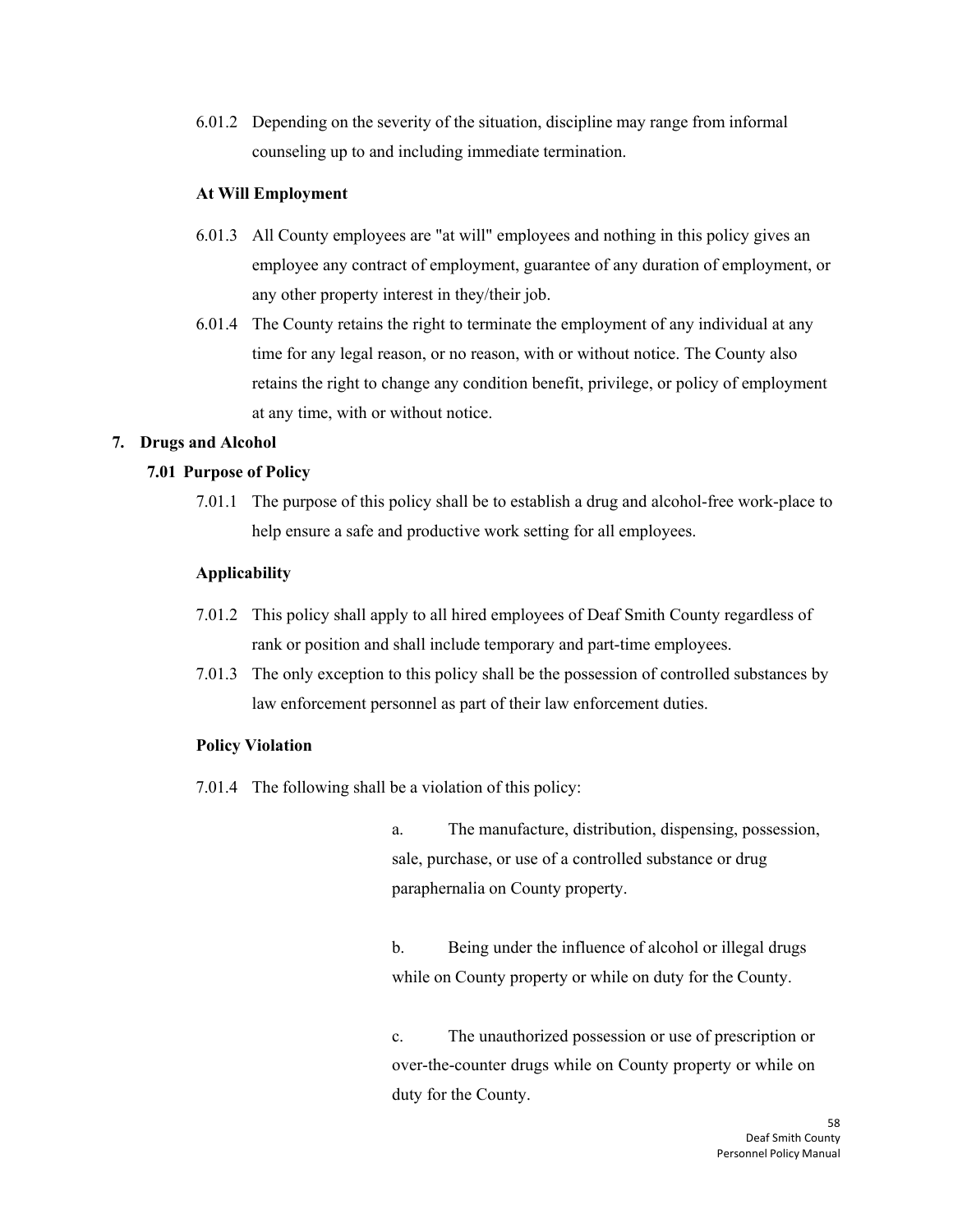d. The use of prescription or over-the- counter drugs, while on County property or while on duty for the County, in a manner other than that intended by the manufacturer or prescribed by a physician.

e. Conviction of a Class A or B Misdemeanor or higher for the use or abuse of alcohol or drugs whether on or off County property.

## **Definitions**

- 7.01.5 A controlled substance shall include any substance listed in Schedules I-V of Section 202 of the Controlled Substance Act (21 U.S.C.S 812), as amended. (A copy of this information is available for review in the Treasurer's office.)
- 7.01.6 County property shall include all County owned, rented, or leased real property such as buildings, land, parking lots, etc. and property used by employees such as vehicles, lockers, desks, closets, storage areas, etc.
- 7.01.7 Drugs shall include any chemical substance that produces physical, mental, emotional or behavioral change in the user.
- 7.01.8 Drug paraphernalia shall include equipment, a product, or material that is used or intended for use in concealing an illegal drug or for use in injecting, ingesting, inhaling, or otherwise inducing into the human body an illegal drug or controlled substance.
- <span id="page-58-0"></span>7.01.9 Illegal drug shall include any drug or derivative thereof which the use, possession, sale, transfer, attempted sale or transfer, manufacture, or storage of is illegal or regulated under any federal, state or local law or regulation and any other drug, including (but not limited to) a prescription drug, used for any other than a legitimate medical reason, and inhalants used illegally. Included is marijuana or cannabis in all forms.
- 7.01.10 Under the influence shall be defined as a state of having a blood alcohol concentration of 0.04 or more.

#### **7.02 Suspicion-Based Testing**

7.02.1 Reasonable Suspicion: If an employee is having work performance problems or displaying behavior that may be alcohol or drug-related or is otherwise demonstrating conduct that may be in violation of this Drug and Alcohol Policy where immediate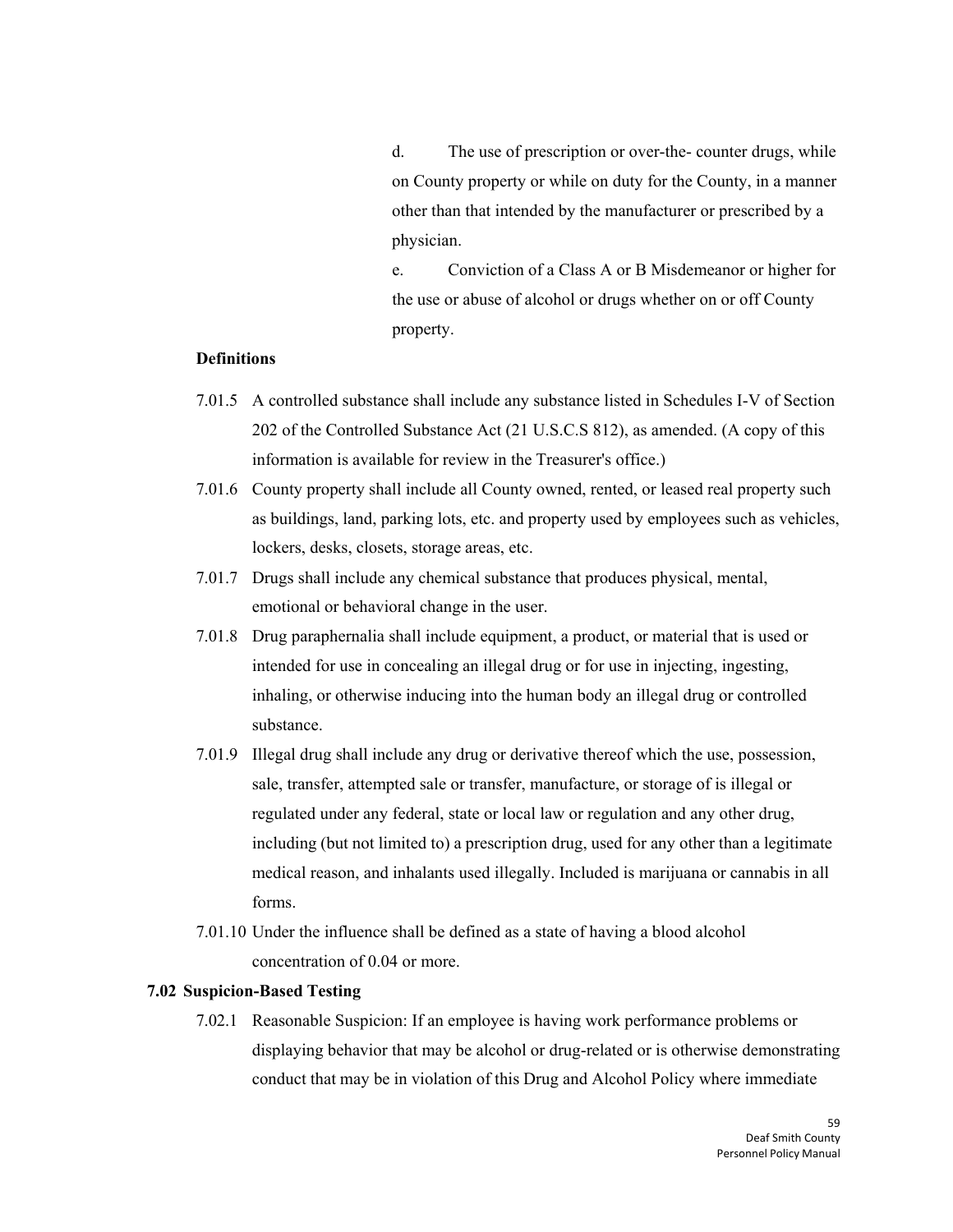management action is necessary, a supervisor, with the concurrence of the Alcohol and Drug Program Administrator\*, will require that employee to submit to a breath test or urinalysis. The following conditions are signs of possible alcohol or drug use (not all-inclusive):

- a) Abnormally dilated or constricted pupils
- b) Glazed stare redness of eyes (sclera)
- c) Flushed face
- d) Change of speech (i.e. faster or slower)
- e) Constant sniffing
- f) Increased absences
- g) Redness under nose
- h) Sudden weight loss
- i) Needle marks
- j) Change in personality (i.e. paranoia)
- k) Increased appetite for sweets
- l) Forgetfulness-performance faltering-poor concentration
- m) Borrowing money from co-workers or seeking an advance of pay or other unusual display of need for money
- n) Constant fatigue or hyperactivity
- o) Smell of alcohol
- p) Slurred speech
- q) Difficulty walking
- r) Excessive, unexplained absences
- s) Dulled mental processes
- t) Slowed reaction rate

#### **Process if Reasonable Suspicion applies**

7.02.2 Elected officials or supervisors must take action if they have reason to believe one or more of the above-listed conditions is indicated, and that the substance abuse is affecting their employee's job performance or behavior in any manner. A supervisor observing such conditions will take the following actions immediately: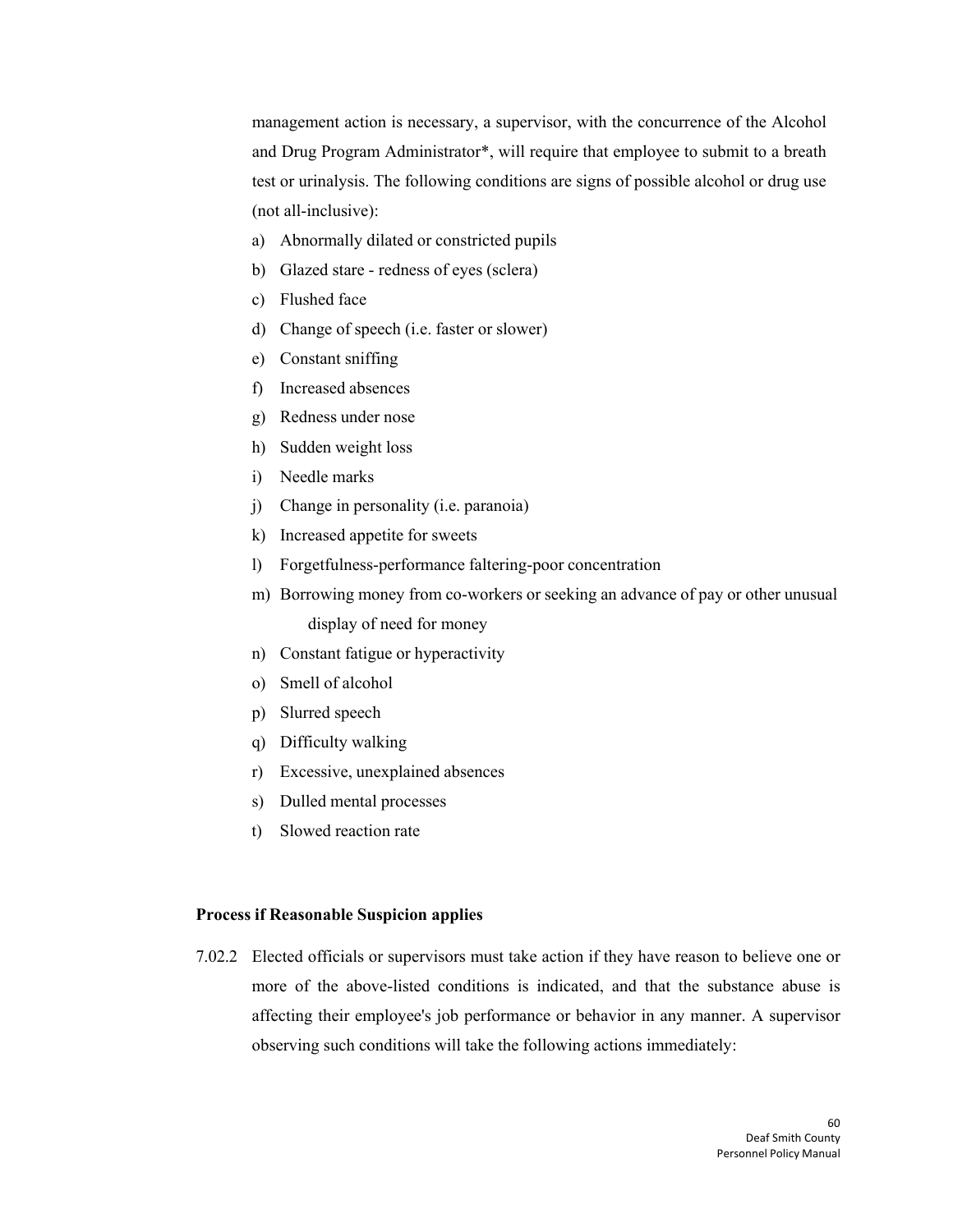- a) Confront the employee involved and keep him/her under direct observation until the situation is resolved. Inform the employee of the problems with they/their job performance and specific violations of the County Policy.
- b) Contact the Alcohol and Drug Program Administrator and inform him/her of the situation.
- c) After discussing the circumstances with the elected official or supervisor, the Alcohol and Drug Program Administrator will arrange to observe or talk with the employee. If they/their believes, after observing or talking to the employee, that the conduct or performance problem could be due to substance abuse, the employee will be immediately required to submit to a breath test or urinalysis. If the employee refuses to submit to testing for any reason, the employee will be informed that they/their will be terminated.
- d) Employees will be asked to release any evidence relating to the observation for further testing. Failure to comply may subject the employee to subsequent discipline. All confiscated evidence will be receipted for with signatures of both the receiving supervisor, as well as the provider.
- <span id="page-60-0"></span>7.02.3 The Alcohol and Drug Program Administrator will remove or cause the removal of the employee from the County workstation and ensure that the employee is transported to an appropriate collection site and thereafter to the employee's residence or, where appropriate, to a place of lodging. Under no circumstances will that employee be allowed to drive a vehicle while conducting county business until a confirmed negative test result is received.
- 7.02.4 The elected official or supervisor shall, within 24 hours or before the results of the controlled substance test are released, document the particular facts related to the behavior or performance problems, and present such documentation to the Alcohol and Drug Program Administrator.

## **7.03 Pre-employment Testing**

7.03.1 The elected official or supervisor shall, within 24 hours or before the results of the controlled substance test are released, document the particular facts related to the behavior or performance problems, and present such documentation to the Alcohol and Drug Program Administrator.

#### **Post-Serious Accident Testing**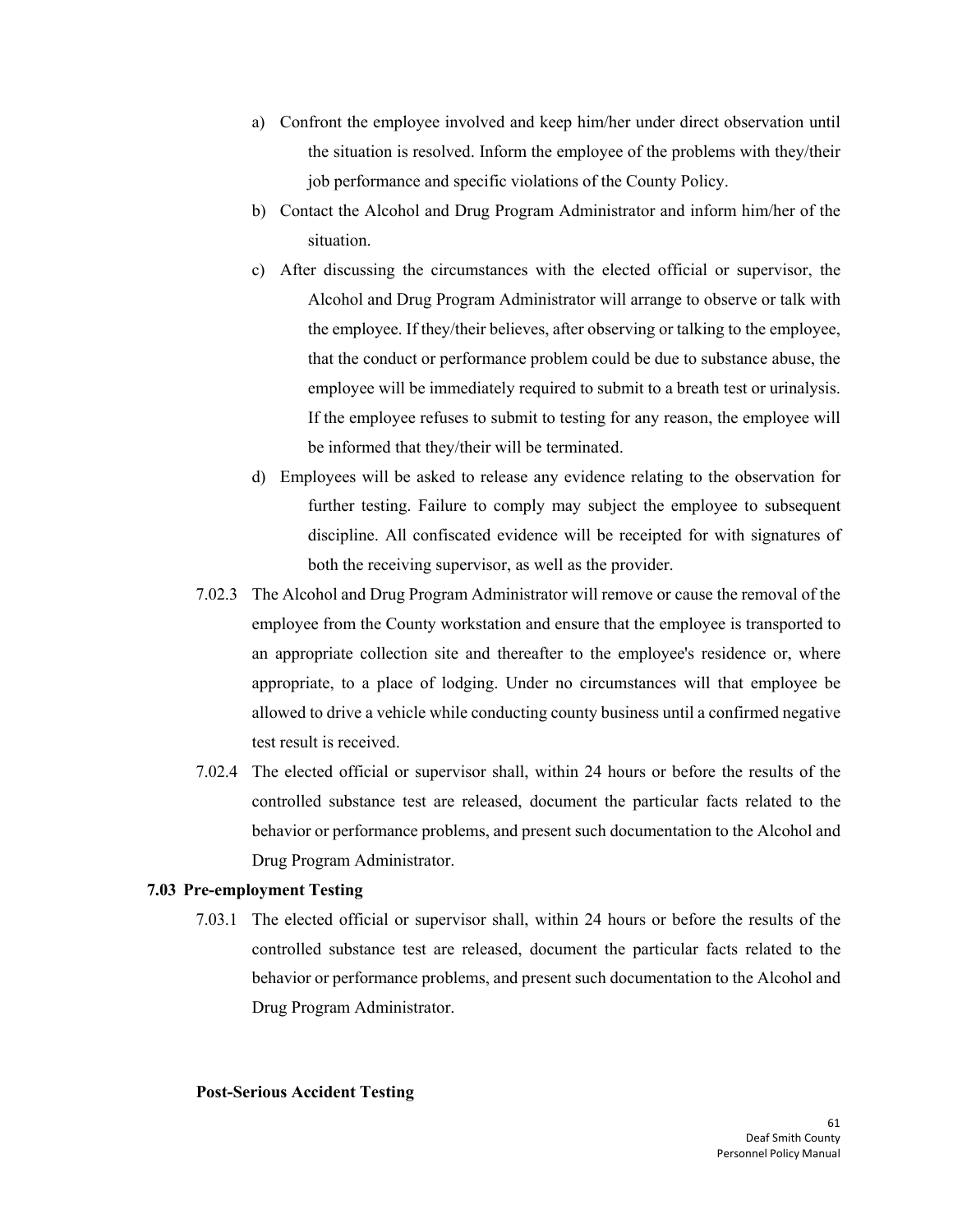<span id="page-61-0"></span>7.03.2 All employees directly involved in an on-the-job accident or incident resulting in property damage and/or medical treatment may be required to be tested. This will be at the discretion of their elected official or supervisor and the Alcohol and Drug Program Administrator.

#### **7.04 Testing Procedures**

- 7.04.1 Any elected official or supervisor who requests an employee to be tested will first contact the Alcohol and Drug Program Administrator for authorization of the test. They must give the documentation for the reasonable suspicion to the Alcohol and Drug Program Administrator and they/their will investigate the matter.
	- a) The employee will be escorted and driven to the designated facility for specimen collection and/or testing.
	- b) Tests that may be required may include a breathalyzer, urinalysis, and/or blood test.
	- c) In case of a urinalysis, an observed specimen will be collected. The specimen will be collected and sealed in an appropriate container which will then be laboratory tested. If the result of the test is positive, an alternative method will be used by the testing facility to confirm the result of that specimen.
	- d) The employee will sign the chain of custody form in the presence of the designated medical representative and a chain of custody will be signed by each person thereafter who handles the specimen.
	- e) If the employee desires another test to be given, they/their may do so within two

(2) hours of the specimen being collected and the same specimen (whether blood or urine) will be used. The cost of this request will be paid for by the employee. All initial costs will be paid for by Deaf Smith County.

- f) The employee will be suspended with pay until the tests results are known. The Alcohol and Drug Program Administrator will make arrangements to ensure that the employee is safely returned to they/their residence.
- g) Confidentiality: Under no circumstances, unless required or authorized by law, will alcohol or drug testing information or results for any employee or applicant be released without written request from the applicable employee.

#### **Refusal to Be Tested**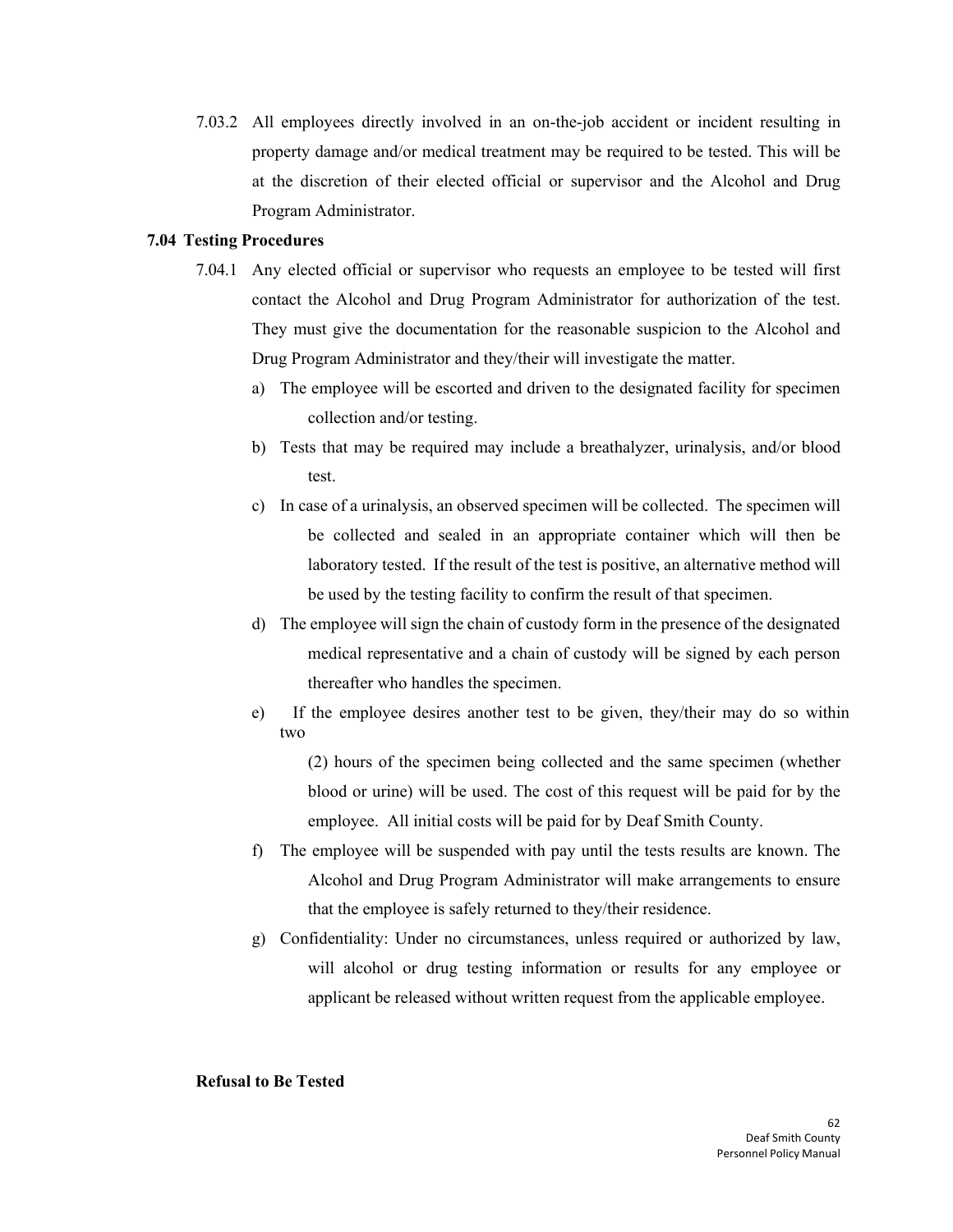7.04.2 Each employee is expected to cooperate and consent to a drug test when requested under the terms of this policy. Refusal to consent to a drug test when requested is cause for termination.

#### **Policy Violations**

7.04.3 Any employee who violates this drug and alcohol policy shall be terminated.

## **Prescription Drugs**

- 7.04.4 Employees taking prescription medications shall be required to notify their supervisor of any possible effects the medication might have regarding their job performance and physical/mental capacity.
- 7.04.5 Any information concerning prescription medications being used by an employee, and any other medical information of which the supervisor becomes aware, shall be treated as confidential information.
- 7.04.6 Prescription medications used at work are to be kept in their original container.

## **Treatment**

7.04.7 Employees having problems with drugs or alcohol are encouraged to seek treatment from qualified professionals.

## <span id="page-62-1"></span>**Reservation of Rights**

7.04.8 Although adherence to this policy is considered a condition of continued employment, nothing in this policy shall alter an employee's status and shall not be deemed a contract or promise of employment.

## \* **Order No. 6584**

## **"The County Judge Is Appointed Alcohol and Drug Program Administrator with the County Clerk Serving as the Alternate."**

## <span id="page-62-0"></span>**8. Separations**

**8.01 Policy on Separations**

## **Definition**

8.01.1 A separation shall be defined as any situation in which the employer/employee relationship between the County and County employee ends.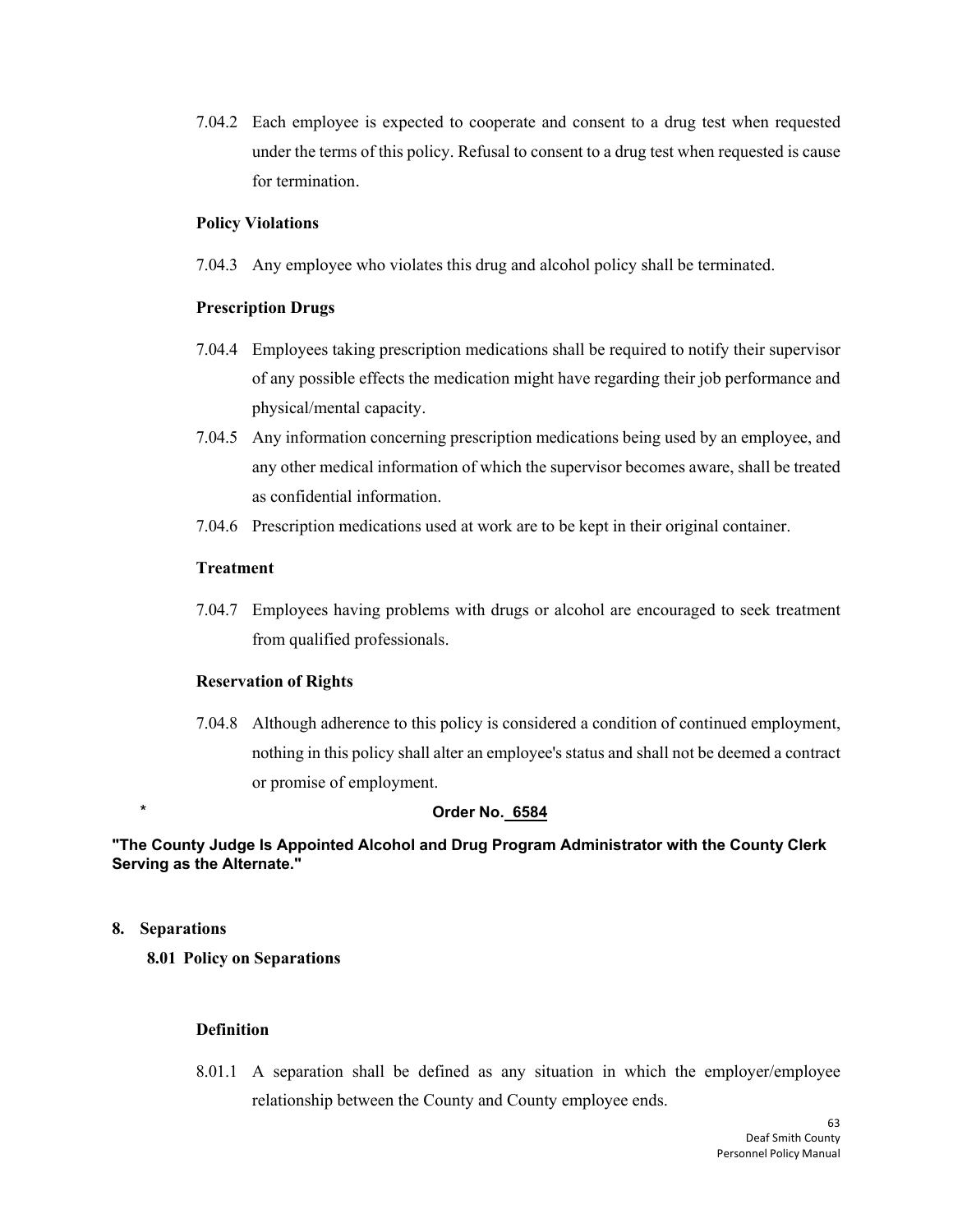#### <span id="page-63-0"></span>**8.02 Types of Separation**

- 8.02.1 All separations from Deaf Smith County shall be designated as one of the following types:
	- a) Resignation
	- b) Retirement
	- c) Dismissal
	- d) Reduction in force (layoff)
	- e) Death
	- f) Other

## **Resignation**

- 8.02.2 A resignation shall be classified as any situation in which an employee voluntarily leaves they/their employment with Deaf Smith County and the separation does not fall into one of the other categories.
- 8.02.3 Employees who resign should submit a written notice of resignation to they/their supervisor.
- <span id="page-63-1"></span>8.02.4 Benefits paid upon leaving Deaf Smith County Employment:
	- a) Vacation time accrued
	- b) Compensatory time accrued
	- c) No sick time, holiday, floating holiday, or United Way Day will be paid upon leaving the county.

## **Retirement**

- 8.02.5 A retirement shall be any situation in which an employee meets the requirements to collect benefits under the County's retirement program and voluntarily elects to leave the employment with the County to do so.
- 8.02.6 An employee who is retiring should notify they/their supervisor of that intent at least 30 days prior to the actual retirement date to help prevent delays in starting the payment of retirement benefits.

## **8.03 Dismissal**

- 8.03.1 A dismissal shall be any involuntary separation of employment that does not fall into one of the other categories of separation.
- 8.03.2 Deaf Smith County is an "at will" employer, and a supervisor may dismiss an employee at any time for any legal reason or no reason, with or without notice.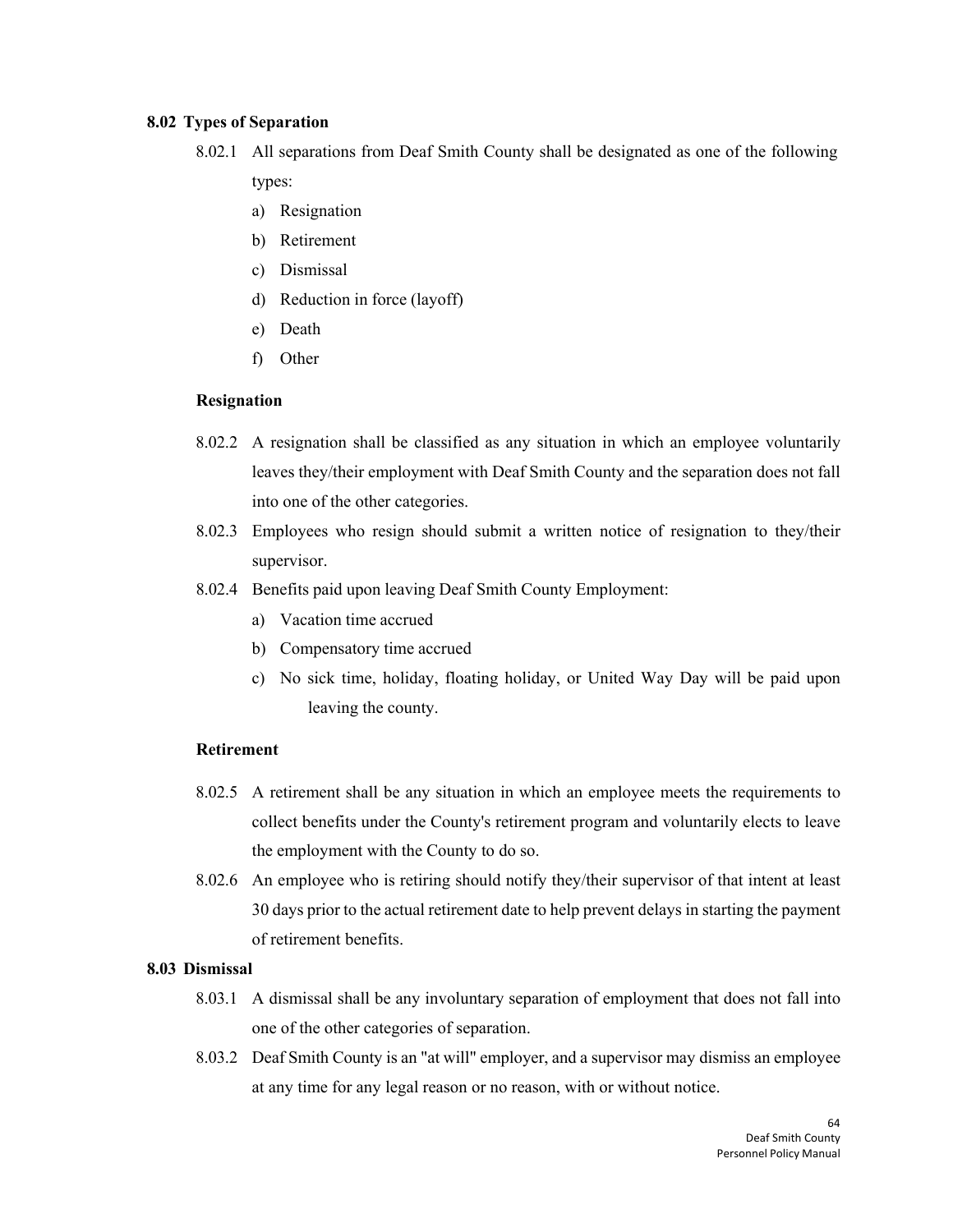8.03.3 An employee shall be separated from employment because of a reduction in force when they/their position is abolished or when there is a lack of funds to support the position or there is a lack of work to justify the position.

#### **Death**

- 8.03.4 A separation by death shall occur when an individual dies while currently employed by the County.
- 8.03.5 If an employee dies while still employed by the County, they/their designated beneficiary or estate shall receive all earned pay and payable benefits.

## **Other**

- 8.03.6 Any separation that does not fall into one of the categories outlined previously in this policy shall be designated as an "other" separation.
- <span id="page-64-0"></span>8.03.7 When a separation is designated as "other", the supervisor shall provide details of the nature of the separation for the personnel records.

## **Notification**

8.03.8 As soon as a supervisor becomes aware of separation from employment, or the intent to separate employment, by an employee, the supervisor shall be responsible for immediately notifying the County Judge and the County Treasurer.

#### **Fine**

8.03.9 Upon separation from employment, employee will return the personnel policy to their supervisor, or a \$25 deduction will be taken from employee's last paycheck.

#### **8.04 Retiree Rehires**

- 8.04.1 Retired employeesshall be eligible to apply for open positions with Deaf Smith County if the following provisions are met:
	- a) The retiree has been retied for at least 6 calendar months, **(TCDRS requires at least a full calendar month break in service with no pre-arrange return.)**
	- b) No prior arrangement of agreement was made between Deaf Smith County and the retiree for re-employment, and
	- c) Strict adherence to normal leaving employment procedures were followed at the time of the employee's retirement.